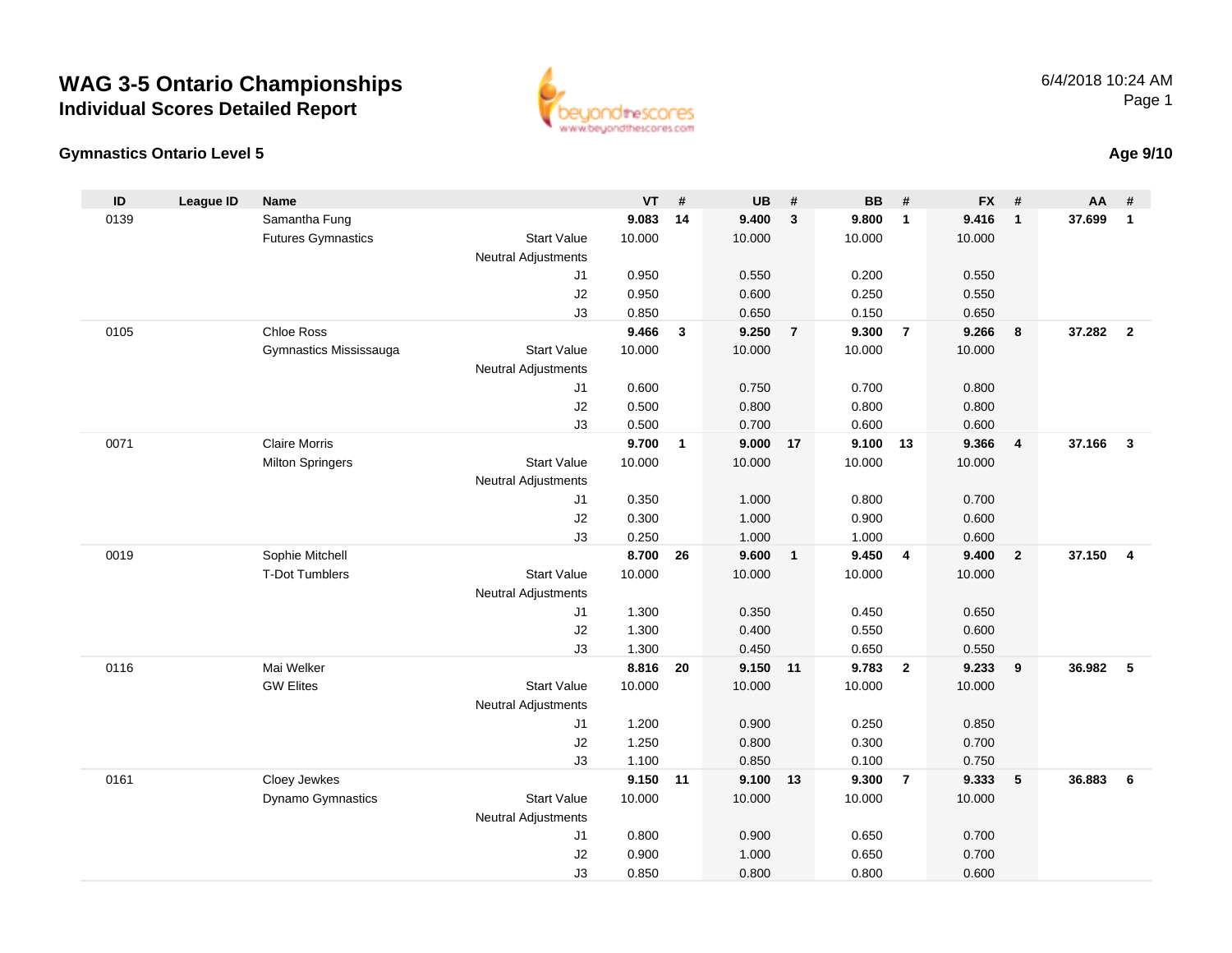

| 0020 | Kaya Nishi                    |                            | 9.566          | $\overline{\mathbf{2}}$ | 9.383          | $\overline{4}$          | 8.533          | - 25  | 9.300          | $\overline{7}$ | 36.782 | $\overline{7}$ |
|------|-------------------------------|----------------------------|----------------|-------------------------|----------------|-------------------------|----------------|-------|----------------|----------------|--------|----------------|
|      | <b>T-Dot Tumblers</b>         | <b>Start Value</b>         | 10.000         |                         | 10.000         |                         | 10.000         |       | 10.000         |                |        |                |
|      |                               | <b>Neutral Adjustments</b> |                |                         |                |                         |                |       |                |                |        |                |
|      |                               | J1                         | 0.400          |                         | 0.650          |                         | 1.300          |       | 0.850          |                |        |                |
|      |                               | J2                         | 0.500          |                         | 0.500          |                         | 1.600          |       | 0.650          |                |        |                |
|      |                               | J3                         | 0.400          |                         | 0.700          |                         | 1.500          |       | 0.600          |                |        |                |
| 0083 | Ali Jasinskas                 |                            | 8.966          | 16                      | 9.483          | $\overline{\mathbf{2}}$ | 9.183          | $-11$ | 8.966          | 19             | 36.598 | 8              |
|      | London Gym Academy            | <b>Start Value</b>         | 10.000         |                         | 10.000         |                         | 10.000         |       | 10.000         |                |        |                |
|      |                               | <b>Neutral Adjustments</b> |                |                         |                |                         |                |       |                |                |        |                |
|      |                               | J1                         | 1.200          |                         | 0.550          |                         | 0.900          |       | 0.950          |                |        |                |
|      |                               | J2                         | 1.000          |                         | 0.500          |                         | 0.800          |       | 1.150          |                |        |                |
|      |                               | J3                         | 0.900          |                         | 0.500          |                         | 0.750          |       | 1.000          |                |        |                |
| 0069 | Amari Bunn                    |                            | 9.383          | $\overline{4}$          | 9.300          | 5                       | 9.333          | 6     | 8.533          | 28             | 36.549 | 9              |
|      | <b>Milton Springers</b>       | <b>Start Value</b>         | 10.000         |                         | 10.000         |                         | 10.000         |       | 10.000         |                |        |                |
|      |                               | <b>Neutral Adjustments</b> |                |                         |                |                         |                |       |                |                |        |                |
|      |                               | J1                         | 0.650          |                         | 0.650          |                         | 0.600          |       | 1.450          |                |        |                |
|      |                               | $\sf J2$                   | 0.600          |                         | 0.700          |                         | 0.800          |       | 1.350          |                |        |                |
|      |                               | J3                         | 0.600          |                         | 0.750          |                         | 0.600          |       | 1.600          |                |        |                |
| 0106 | Ronja Weiershaeuser           |                            | 9.216          | 9                       | 9.183          | 9                       | 8.766          | 21    | 9.333          | $\sqrt{5}$     | 36.498 | 10             |
|      | Gymnastics Mississauga        | <b>Start Value</b>         | 10.000         |                         | 10.000         |                         | 10.000         |       | 10.000         |                |        |                |
|      |                               | <b>Neutral Adjustments</b> |                |                         |                |                         |                |       |                |                |        |                |
|      |                               | J1                         | 0.900          |                         | 0.900          |                         | 1.100          |       | 0.700          |                |        |                |
|      |                               | J2                         | 0.700          |                         | 0.800          |                         | 1.400          |       | 0.700          |                |        |                |
|      |                               | J3                         | 0.750          |                         | 0.750          |                         | 1.200          |       | 0.600          |                |        |                |
| 0060 | Klaudia Olemski               |                            | 8.933          | 18                      | 9.166          | 10                      | 9.150          | 12    | 9.200          | 10             | 36.449 | 11             |
|      | <b>Milton Springers</b>       | <b>Start Value</b>         | 10.000         |                         | 10.000         |                         | 10.000         |       | 10.000         |                |        |                |
|      |                               | <b>Neutral Adjustments</b> |                |                         |                |                         |                |       |                |                |        |                |
|      |                               | J1<br>J2                   | 1.050<br>1.100 |                         | 0.850<br>0.800 |                         | 0.900<br>0.800 |       | 1.000<br>0.750 |                |        |                |
|      |                               | J3                         | 1.050          |                         | 0.850          |                         | 0.850          |       | 0.650          |                |        |                |
| 0079 | Lola Scozzafava               |                            | 9.316          | 6                       | 8.883          | 18                      | 9.183 11       |       | 8.966          | 19             | 36.348 | 12             |
|      | Kitchener-Waterloo Gymnastics | <b>Start Value</b>         | 10.000         |                         | 10.000         |                         | 10.000         |       | 10.000         |                |        |                |
|      |                               | <b>Neutral Adjustments</b> |                |                         |                |                         |                |       |                |                |        |                |
|      |                               | J1                         | 0.650          |                         | 1.250          |                         | 0.750          |       | 1.200          |                |        |                |
|      |                               | J2                         | 0.650          |                         | 1.000          |                         | 0.800          |       | 0.900          |                |        |                |
|      |                               | J3                         | 0.750          |                         | 1.100          |                         | 0.900          |       | 1.000          |                |        |                |
| 0021 | Sara Shaw                     |                            | 9.333          | 5                       | 9.150          | 11                      | 8.716          | 22    | 9.100          | 15             | 36.299 | 13             |
|      | <b>T-Dot Tumblers</b>         | <b>Start Value</b>         | 10.000         |                         | 10.000         |                         | 10.000         |       | 10.000         |                |        |                |
|      |                               | <b>Neutral Adjustments</b> |                |                         |                |                         |                |       |                |                |        |                |
|      |                               | J1                         | 0.800          |                         | 0.900          |                         | 1.250          |       | 0.900          |                |        |                |
|      |                               |                            |                |                         |                |                         |                |       |                |                |        |                |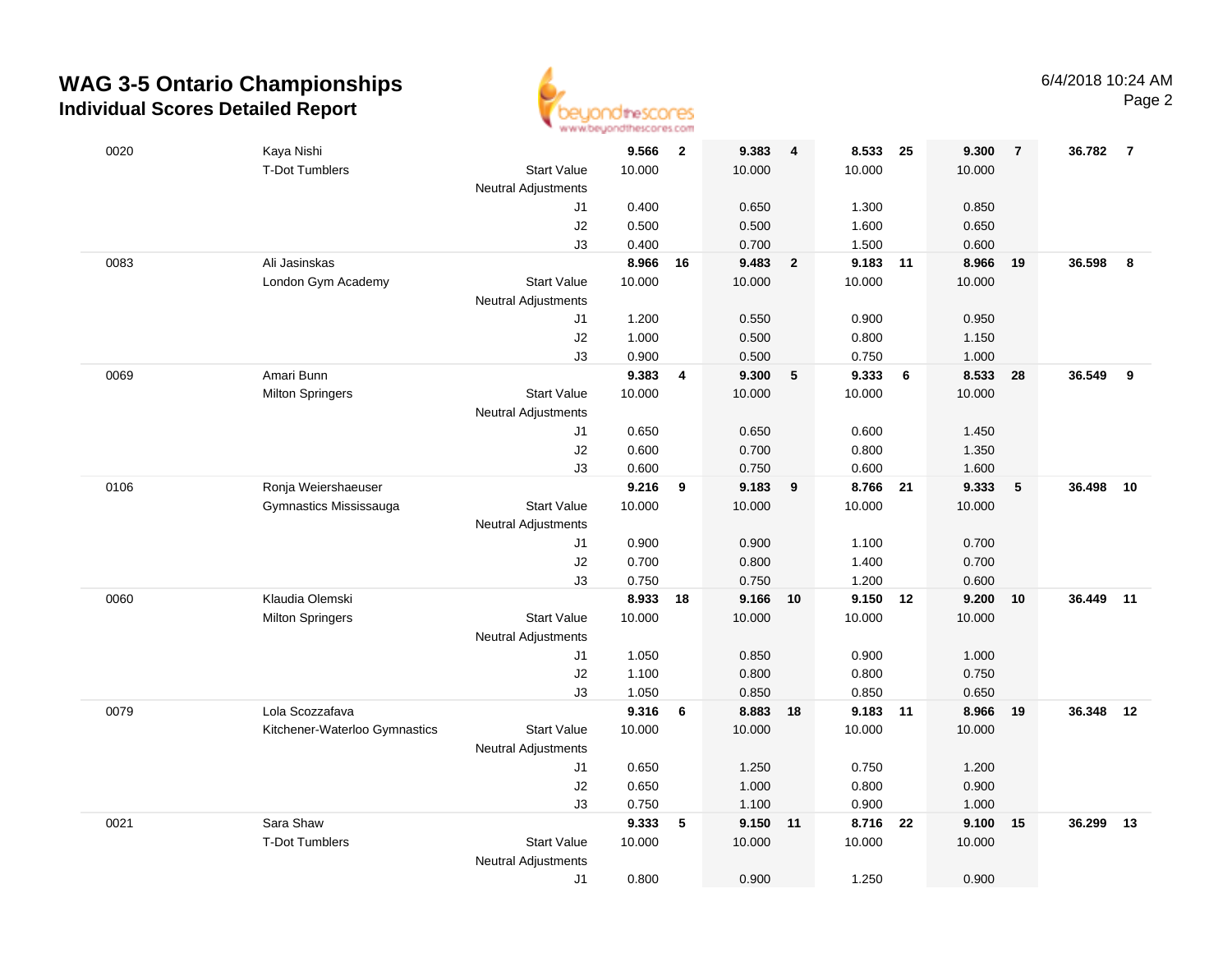

|      |                                 | J2                         | 0.650          |                | 0.850          |    | 1.400          |                  | 0.850          |      |           |    |
|------|---------------------------------|----------------------------|----------------|----------------|----------------|----|----------------|------------------|----------------|------|-----------|----|
|      |                                 | J3                         | 0.550          |                | 0.800          |    | 1.200          |                  | 0.950          |      |           |    |
| 0068 | Jillian Bata                    |                            | 9.250          | 8              | 9.200          | 8  | 9.033          | 16               | 8.716          | - 25 | 36.199    | 14 |
|      | <b>Milton Springers</b>         | <b>Start Value</b>         | 10.000         |                | 10.000         |    | 10.000         |                  | 10.000         |      |           |    |
|      |                                 | <b>Neutral Adjustments</b> |                |                |                |    |                |                  |                |      |           |    |
|      |                                 | J1                         | 0.700          |                | 0.800          |    | 1.000          |                  | 1.250          |      |           |    |
|      |                                 | J2                         | 0.800          |                | 0.800          |    | 0.900          |                  | 1.400          |      |           |    |
|      |                                 | J3                         | 0.750          |                | 0.800          |    | 1.000          |                  | 1.200          |      |           |    |
| 0187 | Bianca Georgescu                |                            | 9.100          | 13             | 9.033          | 15 | 9.083          | 14               | 8.933          | 21   | 36.149    | 15 |
|      | Alpha Gymnastics Academy        | <b>Start Value</b>         | 10.000         |                | 10.000         |    | 10.000         |                  | 10.000         |      |           |    |
|      |                                 | <b>Neutral Adjustments</b> |                |                |                |    |                |                  |                |      |           |    |
|      |                                 | J1                         | 0.750          |                | 1.050          |    | 1.000          |                  | 1.150          |      |           |    |
|      |                                 | J2                         | 1.000          |                | 0.950          |    | 0.800          |                  | 1.100          |      |           |    |
|      |                                 | J3                         | 0.950          |                | 0.900          |    | 0.950          |                  | 0.950          |      |           |    |
| 0036 | Ashley Nadeau                   |                            | 9.283          | $\overline{7}$ | 9.016 16       |    | 8.450          | 28               | 9.316          | 6    | 36.065    | 16 |
|      | <b>Ottawa Gymnastics Centre</b> | <b>Start Value</b>         | 10.000         |                | 10.000         |    | 10.000         |                  | 10.000         |      |           |    |
|      |                                 | <b>Neutral Adjustments</b> |                |                |                |    |                |                  |                |      |           |    |
|      |                                 | J1                         | 0.750          |                | 1.100          |    | 1.550          |                  | 0.600          |      |           |    |
|      |                                 | J2                         | 0.750          |                | 0.950          |    | 1.600          |                  | 0.650          |      |           |    |
|      |                                 | J3                         | 0.650          |                | 0.900          |    | 1.500          |                  | 0.800          |      |           |    |
| 0124 | Rya Nazzer                      |                            | 8.766          | 23             | 9.000          | 17 | 9.083          | 14               | 9.133          | 13   | 35.982 17 |    |
|      | Greater Napanee GC              | <b>Start Value</b>         | 10.000         |                | 10.000         |    | 10.000         |                  | 10.000         |      |           |    |
|      |                                 | Neutral Adjustments        |                |                |                |    | $-0.100$       |                  |                |      |           |    |
|      |                                 | J1                         | 1.150          |                | 1.000          |    | 0.850          |                  | 0.900          |      |           |    |
|      |                                 | J2                         | 1.300          |                | 1.000          |    | 0.900          |                  | 0.800          |      |           |    |
| 0150 | Madison Lee                     | J3                         | 1.250<br>8.816 |                | 1.000<br>9.266 |    | 0.700<br>9.033 |                  | 0.900<br>8.850 | 24   | 35.965    | 18 |
|      |                                 | <b>Start Value</b>         | 10.000         | 20             | 10.000         | 6  | 10.000         | 16               | 10.000         |      |           |    |
|      | <b>Dynamo Gymnastics</b>        | <b>Neutral Adjustments</b> |                |                |                |    |                |                  |                |      |           |    |
|      |                                 | J1                         | 1.100          |                | 0.700          |    | 1.050          |                  | 1.250          |      |           |    |
|      |                                 | J2                         | 1.350          |                | 0.700          |    | 1.000          |                  | 1.100          |      |           |    |
|      |                                 | J3                         | 1.100          |                | 0.800          |    | 0.850          |                  | 1.100          |      |           |    |
| 0078 | <b>Keira Andrews</b>            |                            | 8.600          | 28             | 9.016 16       |    | 9.266          | $\boldsymbol{8}$ | 8.900          | 23   | 35.782 19 |    |
|      | Kitchener-Waterloo Gymnastics   | <b>Start Value</b>         | 10.000         |                | 10.000         |    | 10.000         |                  | 10.000         |      |           |    |
|      |                                 | <b>Neutral Adjustments</b> |                |                |                |    |                |                  |                |      |           |    |
|      |                                 | J1                         | 1.400          |                | 1.000          |    | 0.850          |                  | 1.050          |      |           |    |
|      |                                 | J2                         | 1.500          |                | 1.000          |    | 0.650          |                  | 1.050          |      |           |    |
|      |                                 | J3                         | 1.300          |                | 0.950          |    | 0.700          |                  | 1.200          |      |           |    |
| 0047 | Molly Belanger                  |                            | 8.516          | 30             | 9.133          | 12 | 8.916          | 18               | 9.150          | 12   | 35.715    | 20 |
|      | <b>Ottawa Gymnastics Centre</b> | <b>Start Value</b>         | 10.000         |                | 10.000         |    | 10.000         |                  | 10.000         |      |           |    |
|      |                                 |                            |                |                |                |    |                |                  |                |      |           |    |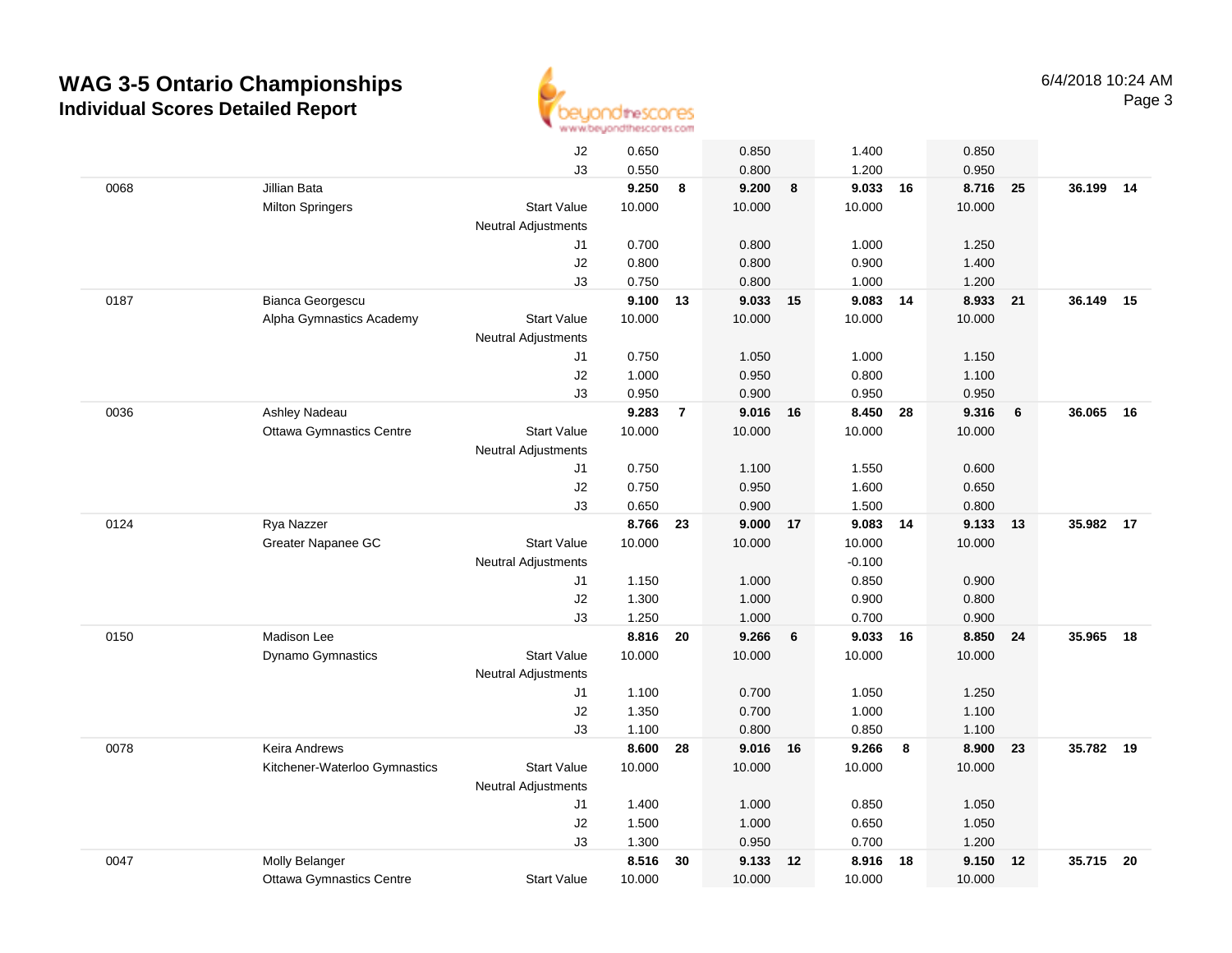

|      |                                 | <b>Neutral Adjustments</b> |          |                |          |          |    |        |    |           |  |
|------|---------------------------------|----------------------------|----------|----------------|----------|----------|----|--------|----|-----------|--|
|      |                                 | J1                         | 1.500    |                | 0.900    | 1.150    |    | 0.850  |    |           |  |
|      |                                 | J2                         | 1.600    |                | 0.850    | 1.000    |    | 0.900  |    |           |  |
|      |                                 | J3                         | 1.350    |                | 0.850    | 1.100    |    | 0.800  |    |           |  |
| 0018 | Eliot Lederer                   |                            | 8.816 20 |                | 8.566 24 | 9.066 15 |    | 9.150  | 12 | 35.598 21 |  |
|      | <b>T-Dot Tumblers</b>           | <b>Start Value</b>         | 10.000   |                | 10.000   | 10.000   |    | 10.000 |    |           |  |
|      |                                 | <b>Neutral Adjustments</b> |          |                |          |          |    |        |    |           |  |
|      |                                 | J1                         | 1.100    |                | 1.200    | 0.800    |    | 0.950  |    |           |  |
|      |                                 | J2                         | 1.250    |                | 1.600    | 1.100    |    | 0.800  |    |           |  |
|      |                                 | J3                         | 1.200    |                | 1.500    | 0.900    |    | 0.800  |    |           |  |
| 0037 | Sophia Reddick                  |                            | 8.583    | 29             | 8.666 21 | 9.066    | 15 | 9.200  | 10 | 35.515 22 |  |
|      | <b>Ottawa Gymnastics Centre</b> | <b>Start Value</b>         | 10.000   |                | 10.000   | 10.000   |    | 10.000 |    |           |  |
|      |                                 | <b>Neutral Adjustments</b> |          |                |          |          |    |        |    |           |  |
|      |                                 | J1                         | 1.600    |                | 1.400    | 1.000    |    | 0.850  |    |           |  |
|      |                                 | J2                         | 1.350    |                | 1.300    | 0.900    |    | 0.850  |    |           |  |
|      |                                 | J3                         | 1.300    |                | 1.300    | 0.900    |    | 0.700  |    |           |  |
| 0137 | Chloe-Rae Smith                 |                            | 8.800    | 21             | 8.650 22 | 8.816    | 19 | 9.183  | 11 | 35.449 23 |  |
|      | Gemini Gymnastics               | <b>Start Value</b>         | 10.000   |                | 10.000   | 10.000   |    | 10.000 |    |           |  |
|      |                                 | <b>Neutral Adjustments</b> |          |                |          | $-0.100$ |    |        |    |           |  |
|      |                                 | J1                         | 1.200    |                | 1.400    | 1.000    |    | 0.950  |    |           |  |
|      |                                 | J2                         | 1.200    |                | 1.200    | 1.150    |    | 0.700  |    |           |  |
|      |                                 | J3                         | 1.200    |                | 1.450    | 1.100    |    | 0.800  |    |           |  |
| 0048 | Keila Koo                       |                            | 8.716    | 25             | 8.700 20 | 9.083    | 14 | 8.933  | 21 | 35.432 24 |  |
|      | Oakville Gymnastics Club        | <b>Start Value</b>         | 10.000   |                | 10.000   | 10.000   |    | 10.000 |    |           |  |
|      |                                 | <b>Neutral Adjustments</b> |          |                |          |          |    |        |    |           |  |
|      |                                 | J1                         | 1.200    |                | 1.400    | 0.850    |    | 1.150  |    |           |  |
|      |                                 | J2                         | 1.300    |                | 1.200    | 1.100    |    | 1.050  |    |           |  |
|      |                                 | J3                         | 1.350    |                | 1.300    | 0.800    |    | 1.000  |    |           |  |
| 0186 | Ava Asprakis                    |                            | 8.883 19 |                | 8.566 24 | 8.783 20 |    | 9.150  | 12 | 35.382 25 |  |
|      | Alpha Gymnastics Academy        | <b>Start Value</b>         | 10.000   |                | 10.000   | 10.000   |    | 10.000 |    |           |  |
|      |                                 | <b>Neutral Adjustments</b> |          |                |          | $-0.100$ |    |        |    |           |  |
|      |                                 | J1                         | 1.100    |                | 1.350    | 1.250    |    | 0.850  |    |           |  |
|      |                                 | J2                         | 1.050    |                | 1.450    | 1.150    |    | 0.800  |    |           |  |
|      |                                 | J3                         | 1.200    |                | 1.500    | 0.950    |    | 0.900  |    |           |  |
| 0070 | Shiloh Mills                    |                            | 9.283    | $\overline{7}$ | 9.083 14 | 8.483 27 |    | 8.366  | 33 | 35.215 26 |  |
|      | <b>Milton Springers</b>         | <b>Start Value</b>         | 10.000   |                | 10.000   | 10.000   |    | 10.000 |    |           |  |
|      |                                 | <b>Neutral Adjustments</b> |          |                |          |          |    |        |    |           |  |
|      |                                 | J1                         | 0.750    |                | 0.900    | 1.550    |    | 1.600  |    |           |  |
|      |                                 | J2                         | 0.700    |                | 1.000    | 1.600    |    | 1.500  |    |           |  |
|      |                                 | J3                         | 0.700    |                | 0.850    | 1.400    |    | 1.800  |    |           |  |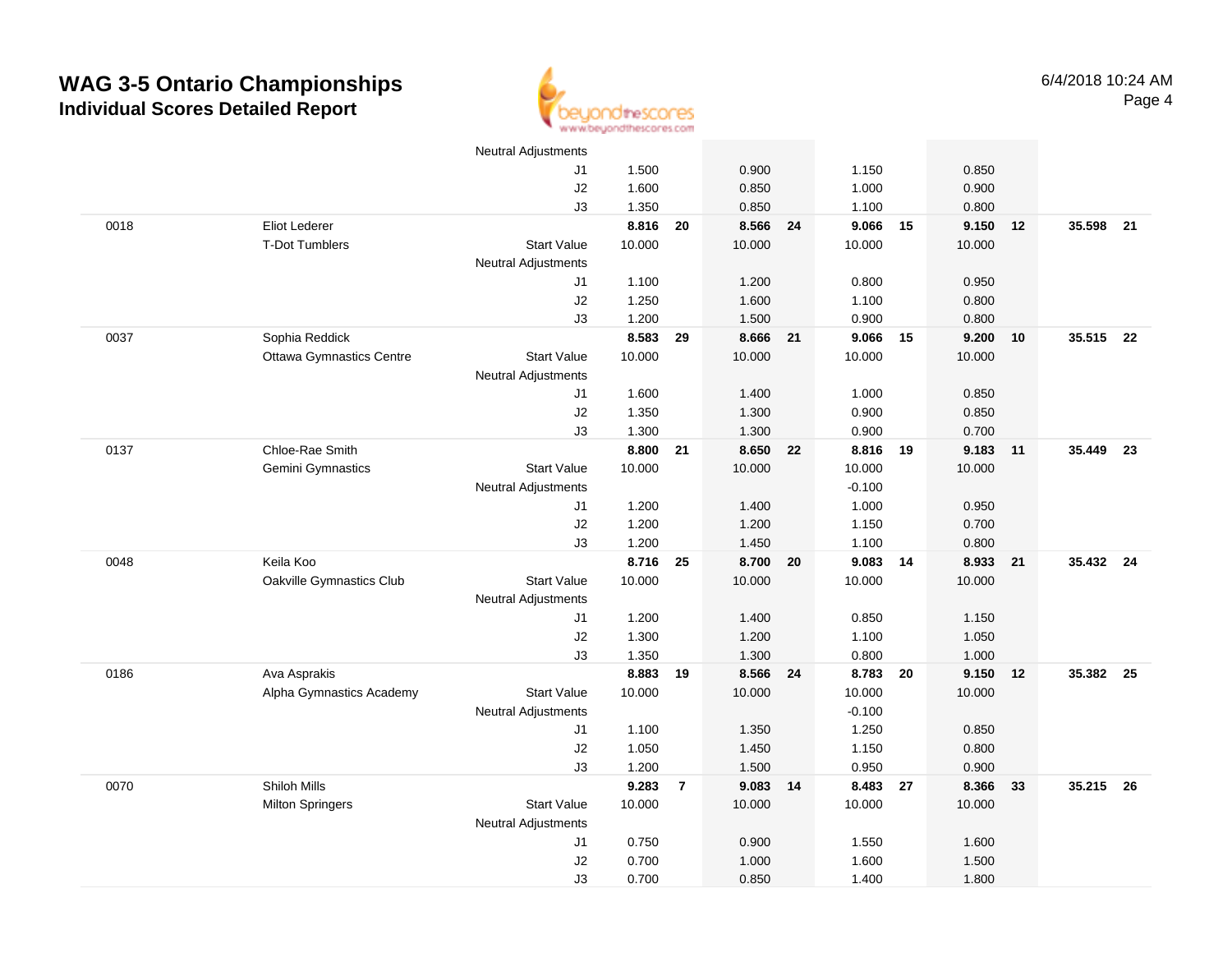

| 0101 | Natalie Dyal                      |                                  | 8.950           | 17             | 9.100 13 |    | 8.200              | 30   | 8.900           | 23 | 35.150 27 |      |
|------|-----------------------------------|----------------------------------|-----------------|----------------|----------|----|--------------------|------|-----------------|----|-----------|------|
|      | Hamilton Wentworth Regionettes    | <b>Start Value</b>               | 10.000          |                | 10.000   |    | 10.000             |      | 10.000          |    |           |      |
|      |                                   | <b>Neutral Adjustments</b>       |                 |                |          |    | $-0.100$           |      |                 |    |           |      |
|      |                                   | J1                               | 1.100           |                | 0.900    |    | 1.700              |      | 1.050           |    |           |      |
|      |                                   | J2                               | 1.050           |                | 1.100    |    | 1.800              |      | 1.150           |    |           |      |
|      |                                   | J3                               | 1.000           |                | 0.700    |    | 1.600              |      | 1.100           |    |           |      |
| 0010 | Danika Bailey                     |                                  | 8.633           | 27             | 8.583 23 |    | 9.233              | 9    | 8.700           | 26 | 35.149    | - 28 |
|      | <b>Winstars Gymnastics</b>        | <b>Start Value</b>               | 10.000          |                | 10.000   |    | 10.000             |      | 10.000          |    |           |      |
|      |                                   | <b>Neutral Adjustments</b>       |                 |                |          |    | $-0.100$           |      |                 |    |           |      |
|      |                                   | J1                               | 1.250           |                | 1.500    |    | 0.600              |      | 1.450           |    |           |      |
|      |                                   | J2                               | 1.450           |                | 1.300    |    | 0.700              |      | 1.150           |    |           |      |
|      |                                   | J3                               | 1.400           |                | 1.450    |    | 0.700              |      | 1.300           |    |           |      |
| 0193 | Stephanie Mariani                 |                                  | 9.283           | $\overline{7}$ | 7.450    | 33 | 9.216              | 10   | 9.116           | 14 | 35.065    | 29   |
|      | All Star Sports Centre            | <b>Start Value</b>               | 10.000          |                | 10.000   |    | 10.000             |      | 10.000          |    |           |      |
|      |                                   | <b>Neutral Adjustments</b>       |                 |                |          |    |                    |      |                 |    |           |      |
|      |                                   | J1                               | 0.650           |                | 2.500    |    | 0.700              |      | 0.850           |    |           |      |
|      |                                   | J2                               | 0.750           |                | 2.700    |    | 0.800              |      | 0.950           |    |           |      |
|      |                                   | J3                               | 0.750           |                | 2.450    |    | 0.850              |      | 0.850           |    |           |      |
| 0182 | Ketruah Mayner                    |                                  | 8.783<br>10.000 | 22             | 8.716 19 |    | 8.550 24<br>10.000 |      | 8.983<br>10.000 | 18 | 35.032    | - 30 |
|      | <b>Burlington Gymnastics Club</b> | <b>Start Value</b>               |                 |                | 10.000   |    |                    |      |                 |    |           |      |
|      |                                   | <b>Neutral Adjustments</b><br>J1 | 1.000           |                | 1.250    |    | 1.350              |      | 1.150           |    |           |      |
|      |                                   | J2                               | 1.300           |                | 1.300    |    | 1.500              |      | 0.850           |    |           |      |
|      |                                   | J3                               | 1.350           |                | 1.300    |    | 1.500              |      | 1.050           |    |           |      |
| 0170 | Valerie Lakhonia                  |                                  | 9.033           | 15             | 8.150    | 29 | 8.683              | 23   | 9.000           | 17 | 34.866    | 31   |
|      | Corona Competitive                | <b>Start Value</b>               | 10.000          |                | 10.000   |    | 10.000             |      | 10.000          |    |           |      |
|      |                                   | <b>Neutral Adjustments</b>       |                 |                |          |    | $-0.100$           |      |                 |    |           |      |
|      |                                   | J1                               | 0.900           |                | 1.850    |    | 1.050              |      | 1.200           |    |           |      |
|      |                                   | J2                               | 1.000           |                | 1.800    |    | 1.450              |      | 0.900           |    |           |      |
|      |                                   | J3                               | 1.000           |                | 1.900    |    | 1.150              |      | 0.900           |    |           |      |
| 0061 | <b>Madison Smith</b>              |                                  | 8.733           | 24             | 8.000 31 |    | 9.400              | 5    | 8.416           | 31 | 34.549 32 |      |
|      | <b>Milton Springers</b>           | <b>Start Value</b>               | 10.000          |                | 10.000   |    | 10.000             |      | 10.000          |    |           |      |
|      |                                   | <b>Neutral Adjustments</b>       |                 |                |          |    |                    |      |                 |    |           |      |
|      |                                   | J1                               | 1.450           |                | 2.000    |    | 0.650              |      | 1.750           |    |           |      |
|      |                                   | J2                               | 1.150           |                | 2.000    |    | 0.600              |      | 1.600           |    |           |      |
|      |                                   | J3                               | 1.200           |                | 2.000    |    | 0.550              |      | 1.400           |    |           |      |
| 0014 | Sarah Mueller                     |                                  | 8.733           | 24             | 8.300    | 26 | 8.533              | - 25 | 8.950           | 20 | 34.516    | - 33 |
|      | Tumblers                          | <b>Start Value</b>               | 10.000          |                | 10.000   |    | 10.000             |      | 10.000          |    |           |      |
|      |                                   | <b>Neutral Adjustments</b>       |                 |                |          |    |                    |      |                 |    |           |      |
|      |                                   | J1                               | 1.350           |                | 1.500    |    | 1.200              |      | 1.150           |    |           |      |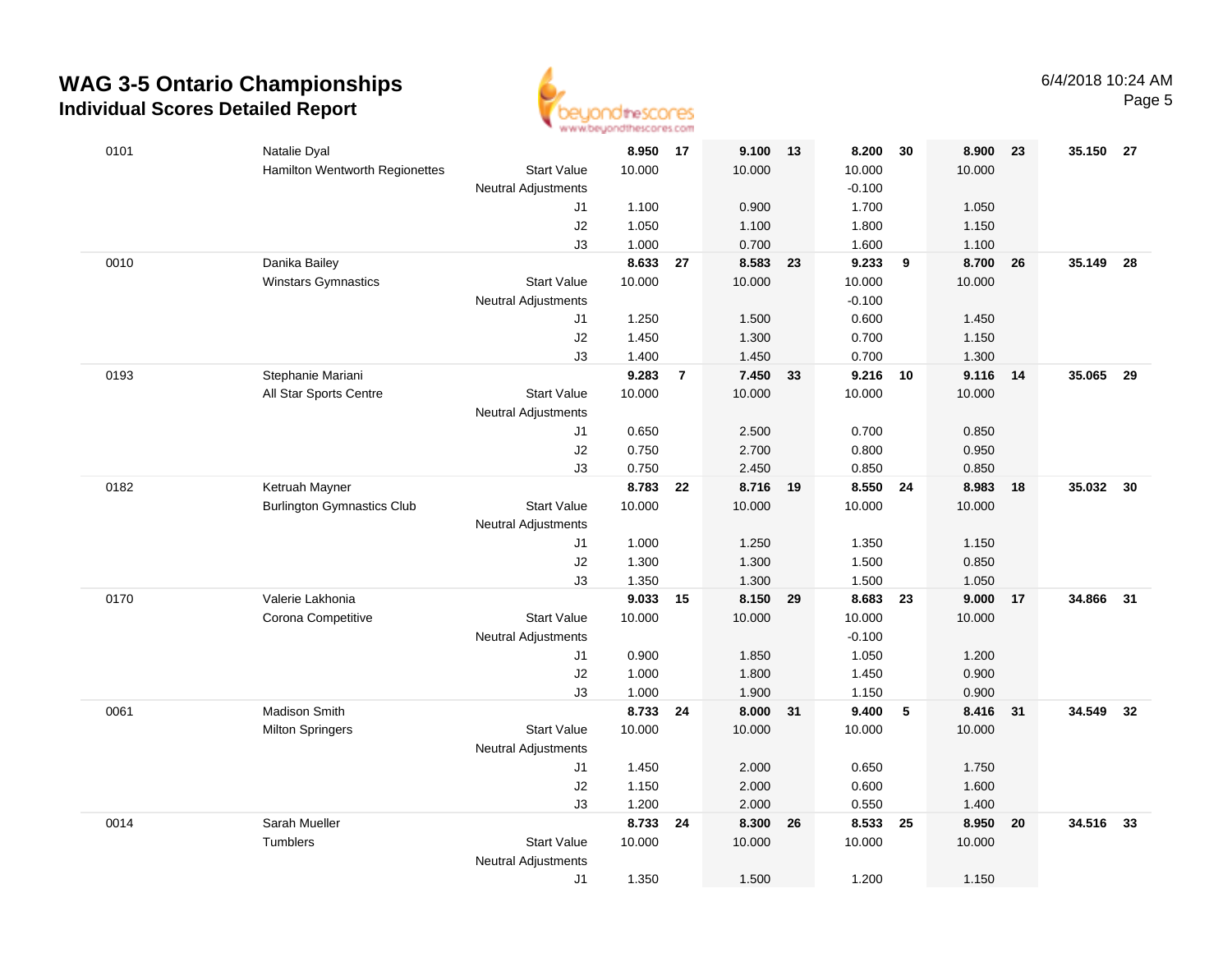

|      |                          | J2                         | 1.350          |    | 1.800          |    | 1.500    |              | 1.000           |              |           |    |
|------|--------------------------|----------------------------|----------------|----|----------------|----|----------|--------------|-----------------|--------------|-----------|----|
|      |                          | J3                         | 1.100          |    | 1.800          |    | 1.700    |              | 1.000           |              |           |    |
| 0181 | Orlagh Grochmal          |                            | 9.200          | 10 | 7.383          | 34 | 8.516    | 26           | 9.383           | $\mathbf{3}$ | 34.482 34 |    |
|      | Blenheim-Kent            | <b>Start Value</b>         | 10.000         |    | 10.000         |    | 10.000   |              | 10.000          |              |           |    |
|      |                          | <b>Neutral Adjustments</b> |                |    |                |    |          |              |                 |              |           |    |
|      |                          | J1                         | 0.700          |    | 2.600          |    | 1.450    |              | 0.600           |              |           |    |
|      |                          | J2                         | 0.800          |    | 2.700          |    | 1.600    |              | 0.600           |              |           |    |
|      |                          | JЗ                         | 0.900          |    | 2.550          |    | 1.400    |              | 0.650           |              |           |    |
| 0159 | Abigail Bishop           |                            | 9.083          | 14 | 8.250          | 28 | 8.116 32 |              | 9.016           | 16           | 34.465 35 |    |
|      | Dancemakers Gymnastics   | <b>Start Value</b>         | 10.000         |    | 10.000         |    | 10.000   |              | 10.000          |              |           |    |
|      |                          | <b>Neutral Adjustments</b> |                |    |                |    |          |              |                 |              |           |    |
|      |                          | J1                         | 0.750          |    | 1.750          |    | 1.950    |              | 1.000           |              |           |    |
|      |                          | J2                         | 1.000          |    | 1.600          |    | 1.700    |              | 0.950           |              |           |    |
|      |                          | J3                         | 1.000          |    | 1.900          |    | 2.000    |              | 1.000           |              |           |    |
| 1405 | Caitlin Sullivan         |                            | 8.466          | 31 | 8.050          | 30 | 9.500    | $\mathbf{3}$ | 8.400           | 32           | 34.416 36 |    |
|      | <b>Milton Springers</b>  | <b>Start Value</b>         | 10.000         |    | 10.000         |    | 10.000   |              | 10.000          |              |           |    |
|      |                          | <b>Neutral Adjustments</b> |                |    |                |    |          |              |                 |              |           |    |
|      |                          | J1                         | 1.500          |    | 2.000          |    | 0.500    |              | 1.650           |              |           |    |
|      |                          | J2                         | 1.700          |    | 1.900          |    | 0.500    |              | 1.750           |              |           |    |
|      |                          | J3                         | 1.400<br>9.133 |    | 1.950<br>7.766 |    | 0.500    |              | 1.400           |              | 34.315 37 |    |
| 0067 | Abigail Alimiaga         | <b>Start Value</b>         | 10.000         | 12 |                | 32 | 8.983    | 17           | 8.433<br>10.000 | 30           |           |    |
|      | <b>Milton Springers</b>  |                            |                |    | 10.000         |    | 10.000   |              |                 |              |           |    |
|      |                          | <b>Neutral Adjustments</b> | 1.000          |    | 2.400          |    | 1.000    |              | 1.800           |              |           |    |
|      |                          | J1<br>J2                   | 0.700          |    | 2.200          |    | 1.050    |              | 1.500           |              |           |    |
|      |                          | J3                         | 0.900          |    | 2.100          |    | 1.000    |              | 1.400           |              |           |    |
| 0072 | Ella McCartney           |                            | 8.700          | 26 | 8.383          | 25 | 8.133 31 |              | 8.916           | 22           | 34.132 38 |    |
|      | London Gym Academy       | <b>Start Value</b>         | 10.000         |    | 10.000         |    | 10.000   |              | 10.000          |              |           |    |
|      |                          | <b>Neutral Adjustments</b> |                |    |                |    |          |              |                 |              |           |    |
|      |                          | J1                         | 1.300          |    | 1.700          |    | 1.900    |              | 1.200           |              |           |    |
|      |                          | J2                         | 1.400          |    | 1.500          |    | 1.800    |              | 1.150           |              |           |    |
|      |                          | J3                         | 1.200          |    | 1.650          |    | 1.900    |              | 0.900           |              |           |    |
| 1404 | Ava Roffel               |                            | 9.133          | 12 | 8.266 27       |    | 8.000    | 33           | 8.633           | 27           | 34.032 39 |    |
|      | Blenheim-Kent            | <b>Start Value</b>         | 10.000         |    | 10.000         |    | 10.000   |              | 10.000          |              |           |    |
|      |                          | <b>Neutral Adjustments</b> |                |    |                |    |          |              |                 |              |           |    |
|      |                          | J1                         | 0.800          |    | 1.800          |    | 2.100    |              | 1.500           |              |           |    |
|      |                          | J2                         | 0.900          |    | 1.700          |    | 1.900    |              | 1.300           |              |           |    |
|      |                          | J3                         | 0.900          |    | 1.700          |    | 2.000    |              | 1.300           |              |           |    |
| 1409 | Mckenna Anger            |                            | 8.700          | 26 | 6.033          | 35 | 8.400    | 29           | 8.500           | 29           | 31.633    | 40 |
|      | Alpha Gymnastics Academy | <b>Start Value</b>         | 10.000         |    | 10.000         |    | 10.000   |              | 10.000          |              |           |    |
|      |                          |                            |                |    |                |    |          |              |                 |              |           |    |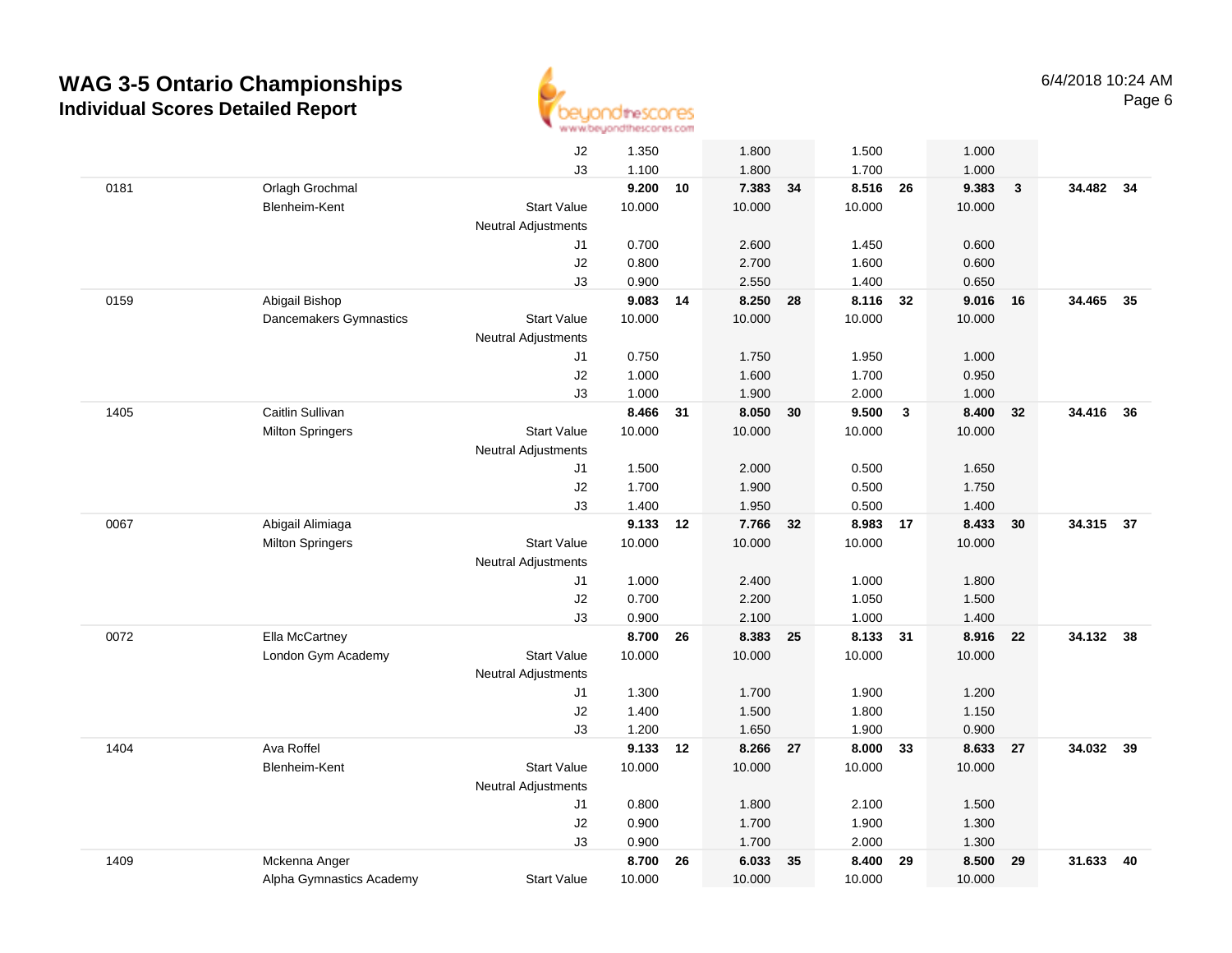

| <b>Neutral Adjustments</b> |       |       | $-0.100$ |       |
|----------------------------|-------|-------|----------|-------|
| J1                         | 1.200 | 4.100 | 1.500    | 1.450 |
| J2                         | 1.300 | 3.900 | 1.550    | 1.450 |
| JЗ                         | 1.400 | 3.900 | 1.450    | 1.600 |

#### **Gymnastics Ontario Level 5**

**Age 11**

| $\mathsf{ID}$ | <b>League ID</b> | Name                          |                            | VT     | #              | <b>UB</b> | #                       | BB     | #              | <b>FX</b> | #              | <b>AA</b> | #              |
|---------------|------------------|-------------------------------|----------------------------|--------|----------------|-----------|-------------------------|--------|----------------|-----------|----------------|-----------|----------------|
| 0151          |                  | Paige Mantha                  |                            | 9.600  | 1              | 9.483     | 5                       | 9.366  | $\overline{4}$ | 9.900     | $\mathbf{1}$   | 38.349    | $\mathbf{1}$   |
|               |                  | Dynamo Gymnastics             | <b>Start Value</b>         | 10.000 |                | 10.000    |                         | 10.000 |                | 10.000    |                |           |                |
|               |                  |                               | <b>Neutral Adjustments</b> |        |                |           |                         |        |                |           |                |           |                |
|               |                  |                               | J1                         | 0.400  |                | 0.500     |                         | 0.600  |                | 0.100     |                |           |                |
|               |                  |                               | J2                         | 0.350  |                | 0.500     |                         | 0.800  |                | 0.100     |                |           |                |
|               |                  |                               | J3                         | 0.450  |                | 0.550     |                         | 0.500  |                | 0.100     |                |           |                |
| 0117          |                  | Haley McLennan                |                            | 9.550  | 3              | 9.550     | $\overline{\mathbf{3}}$ | 9.250  | - 8            | 9.516     | 12             | 37.866    | $\overline{2}$ |
|               |                  | <b>GW Elites</b>              | <b>Start Value</b>         | 10.000 |                | 10.000    |                         | 10.000 |                | 10.000    |                |           |                |
|               |                  |                               | <b>Neutral Adjustments</b> |        |                |           |                         |        |                |           |                |           |                |
|               |                  |                               | J1                         | 0.500  |                | 0.400     |                         | 0.700  |                | 0.400     |                |           |                |
|               |                  |                               | J2                         | 0.350  |                | 0.450     |                         | 0.800  |                | 0.650     |                |           |                |
|               |                  |                               | J3                         | 0.500  |                | 0.500     |                         | 0.750  |                | 0.400     |                |           |                |
| 0160          |                  | Charlotte Woodhouse           |                            | 9.466  | $\overline{7}$ | 9.383     | 9                       | 9.183  | 11             | 9.716     | $\overline{4}$ | 37.748    | $\mathbf{3}$   |
|               |                  | Dancemakers Gymnastics        | <b>Start Value</b>         | 10.000 |                | 10.000    |                         | 10.000 |                | 10.000    |                |           |                |
|               |                  |                               | <b>Neutral Adjustments</b> |        |                |           |                         |        |                |           |                |           |                |
|               |                  |                               | J1                         | 0.550  |                | 0.600     |                         | 0.850  |                | 0.350     |                |           |                |
|               |                  |                               | J2                         | 0.500  |                | 0.550     |                         | 0.850  |                | 0.300     |                |           |                |
|               |                  |                               | J3                         | 0.550  |                | 0.700     |                         | 0.750  |                | 0.200     |                |           |                |
| 0023          |                  | Hayden Ashley                 |                            | 9.550  | $\mathbf{3}$   | 9.283     | 14                      | 9.350  | -5             | 9.500     | 13             | 37.683    | 4              |
|               |                  | Toronto Premier Gym Club      | <b>Start Value</b>         | 10.000 |                | 10.000    |                         | 10.000 |                | 10.000    |                |           |                |
|               |                  |                               | <b>Neutral Adjustments</b> |        |                |           |                         |        |                |           |                |           |                |
|               |                  |                               | J1                         | 0.350  |                | 0.700     |                         | 0.750  |                | 0.450     |                |           |                |
|               |                  |                               | J2                         | 0.450  |                | 0.650     |                         | 0.600  |                | 0.500     |                |           |                |
|               |                  |                               | J3                         | 0.550  |                | 0.800     |                         | 0.600  |                | 0.550     |                |           |                |
| 0030          |                  | Emma Gallinger                |                            | 9.566  | $\mathbf{2}$   | 9.483     | $-5$                    | 8.850  | 18             | 9.750     | $\overline{2}$ | 37.649    | 5              |
|               |                  | Richmond Hill Gymnastics Club | <b>Start Value</b>         | 10.000 |                | 10.000    |                         | 10.000 |                | 10.000    |                |           |                |
|               |                  |                               | <b>Neutral Adjustments</b> |        |                |           |                         |        |                |           |                |           |                |
|               |                  |                               | J1                         | 0.400  |                | 0.500     |                         | 1.000  |                | 0.300     |                |           |                |
|               |                  |                               | J2                         | 0.400  |                | 0.450     |                         | 1.200  |                | 0.200     |                |           |                |
|               |                  |                               | J3                         | 0.500  |                | 0.600     |                         | 1.250  |                | 0.250     |                |           |                |
| 0141          |                  | Tessa Chan                    |                            | 9.350  | 12             | 9.283     | 14                      | 9.366  | 4              | 9.600     | 8              | 37.599    | 6              |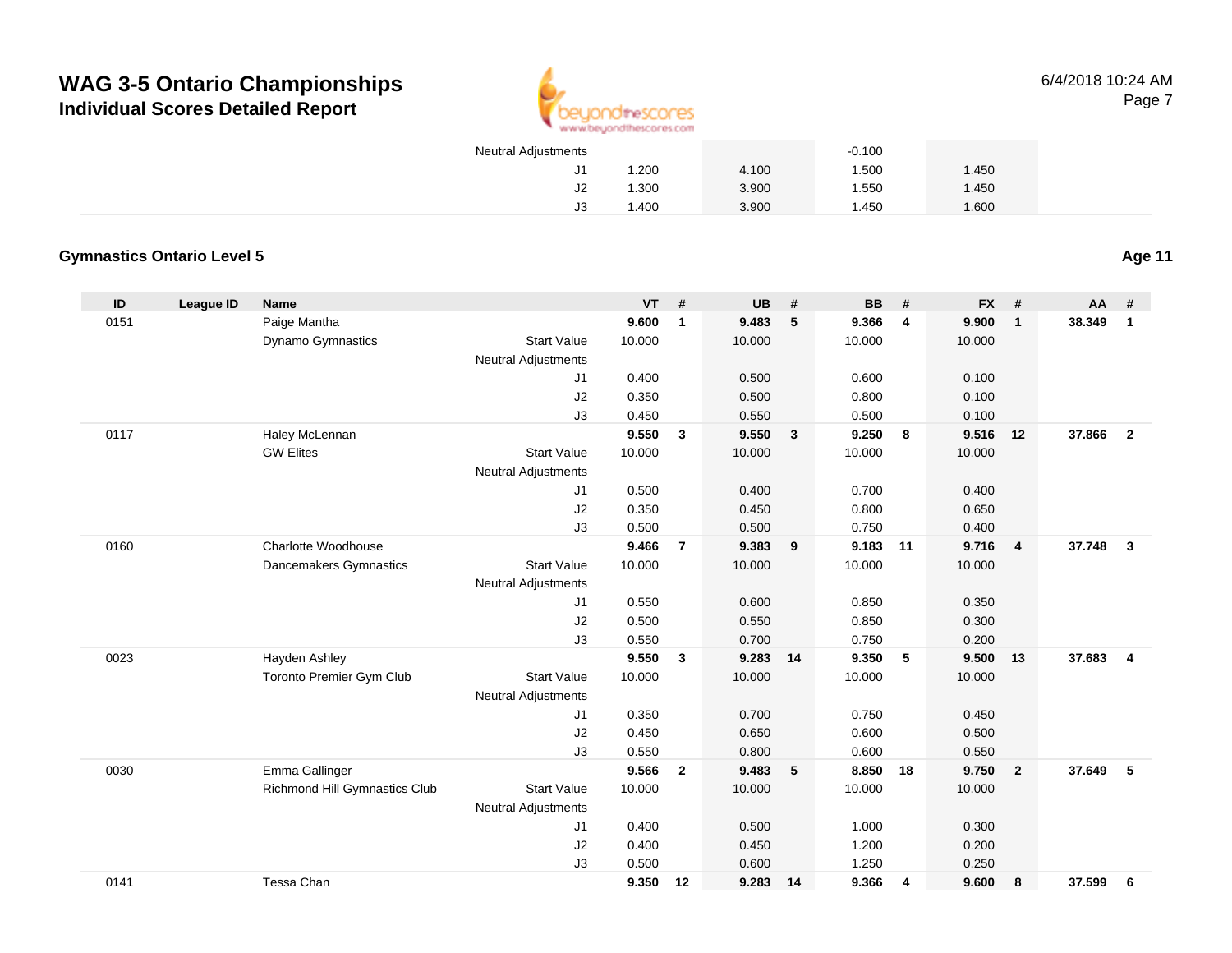

|      | <b>Futures Gymnastics</b>                         | <b>Start Value</b>         | 10.000 |                | 10.000   |              | 10.000   |                         | 10.000 |            |           |                |
|------|---------------------------------------------------|----------------------------|--------|----------------|----------|--------------|----------|-------------------------|--------|------------|-----------|----------------|
|      |                                                   | <b>Neutral Adjustments</b> |        |                |          |              |          |                         |        |            |           |                |
|      |                                                   | J1                         | 0.600  |                | 0.800    |              | 0.800    |                         | 0.450  |            |           |                |
|      |                                                   | J2                         | 0.700  |                | 0.650    |              | 0.500    |                         | 0.400  |            |           |                |
|      |                                                   | J3                         | 0.650  |                | 0.700    |              | 0.600    |                         | 0.350  |            |           |                |
| 0011 | <b>Trista Barnes</b>                              |                            | 9.250  | 15             | 9.350 11 |              | 9.316    | $6\phantom{1}6$         | 9.666  | 6          | 37.582    | $\overline{7}$ |
|      | <b>Woolwich Cardinals Gymnastics</b>              | <b>Start Value</b>         | 10.000 |                | 10.000   |              | 10.000   |                         | 10.000 |            |           |                |
|      |                                                   | <b>Neutral Adjustments</b> |        |                |          |              |          |                         |        |            |           |                |
|      |                                                   | J1                         | 0.700  |                | 0.600    |              | 0.650    |                         | 0.300  |            |           |                |
|      |                                                   | J2                         | 0.900  |                | 0.650    |              | 0.800    |                         | 0.400  |            |           |                |
|      |                                                   | J3                         | 0.650  |                | 0.700    |              | 0.600    |                         | 0.300  |            |           |                |
| 0016 | Amelia Mikovich                                   |                            | 9.466  | $\overline{7}$ | 9.633    | $\mathbf{2}$ | 8.800    | 19                      | 9.683  | $\sqrt{5}$ | 37.582    | $\overline{7}$ |
|      | Tumblers                                          | <b>Start Value</b>         | 10.000 |                | 10.000   |              | 10.000   |                         | 10.000 |            |           |                |
|      |                                                   | <b>Neutral Adjustments</b> |        |                |          |              |          |                         |        |            |           |                |
|      |                                                   | J1                         | 0.550  |                | 0.300    |              | 1.200    |                         | 0.350  |            |           |                |
|      |                                                   | J2                         | 0.550  |                | 0.450    |              | 1.350    |                         | 0.300  |            |           |                |
|      |                                                   | J3                         | 0.500  |                | 0.350    |              | 1.050    |                         | 0.300  |            |           |                |
| 0171 | Sarah Antifave                                    |                            | 9.433  | 9              | 9.400    | 8            | 9.450    | $\overline{\mathbf{3}}$ | 9.283  | 26         | 37.566    | 8              |
|      | Corona Competitive                                | <b>Start Value</b>         | 10.000 |                | 10.000   |              | 10.000   |                         | 10.000 |            |           |                |
|      |                                                   | <b>Neutral Adjustments</b> |        |                |          |              |          |                         |        |            |           |                |
|      |                                                   | J1                         | 0.600  |                | 0.600    |              | 0.500    |                         | 0.850  |            |           |                |
|      |                                                   | J2                         | 0.500  |                | 0.650    |              | 0.500    |                         | 0.700  |            |           |                |
|      |                                                   | J3                         | 0.600  |                | 0.550    |              | 0.650    |                         | 0.600  |            |           |                |
| 0032 | Victoria Lu                                       |                            | 9.500  | 5              | 9.350 11 |              | 9.350    | 5                       | 9.266  | 27         | 37.466    | 9              |
|      | Richmond Hill Gymnastics Club                     | <b>Start Value</b>         | 10.000 |                | 10.000   |              | 10.000   |                         | 10.000 |            |           |                |
|      |                                                   | Neutral Adjustments        |        |                |          |              |          |                         |        |            |           |                |
|      |                                                   | J1                         | 0.450  |                | 0.650    |              | 0.700    |                         | 0.750  |            |           |                |
|      |                                                   | J2                         | 0.500  |                | 0.550    |              | 0.650    |                         | 0.650  |            |           |                |
|      |                                                   | J3                         | 0.550  |                | 0.750    |              | 0.600    |                         | 0.800  |            |           |                |
| 0024 | Aniyah Broomfield                                 |                            | 9.550  | $\mathbf{3}$   | 9.300    | 13           | 9.133 13 |                         | 9.433  | 17         | 37.416    | 10             |
|      | Scarborough Gym Elites                            | <b>Start Value</b>         | 10.000 |                | 10.000   |              | 10.000   |                         | 10.000 |            |           |                |
|      |                                                   | Neutral Adjustments        |        |                |          |              |          |                         |        |            |           |                |
|      |                                                   | J1                         | 0.400  |                | 0.700    |              | 0.800    |                         | 0.650  |            |           |                |
|      |                                                   | J2                         | 0.400  |                | 0.750    |              | 0.800    |                         | 0.500  |            |           |                |
|      |                                                   | J3                         | 0.550  |                | 0.650    |              | 1.000    |                         | 0.550  |            |           |                |
| 0040 | <b>Lindsey Boyer</b>                              |                            | 9.116  | 20             | 9.450    | 6            | 9.300    | $\overline{7}$          | 9.550  | 10         | 37.416 10 |                |
|      | <b>Revolution Gymnastics And Sports</b><br>Centre | <b>Start Value</b>         | 10.000 |                | 10.000   |              | 10.000   |                         | 10.000 |            |           |                |
|      |                                                   | <b>Neutral Adjustments</b> |        |                |          |              | $-0.100$ |                         |        |            |           |                |
|      |                                                   | J1                         | 0.900  |                | 0.600    |              | 0.500    |                         | 0.500  |            |           |                |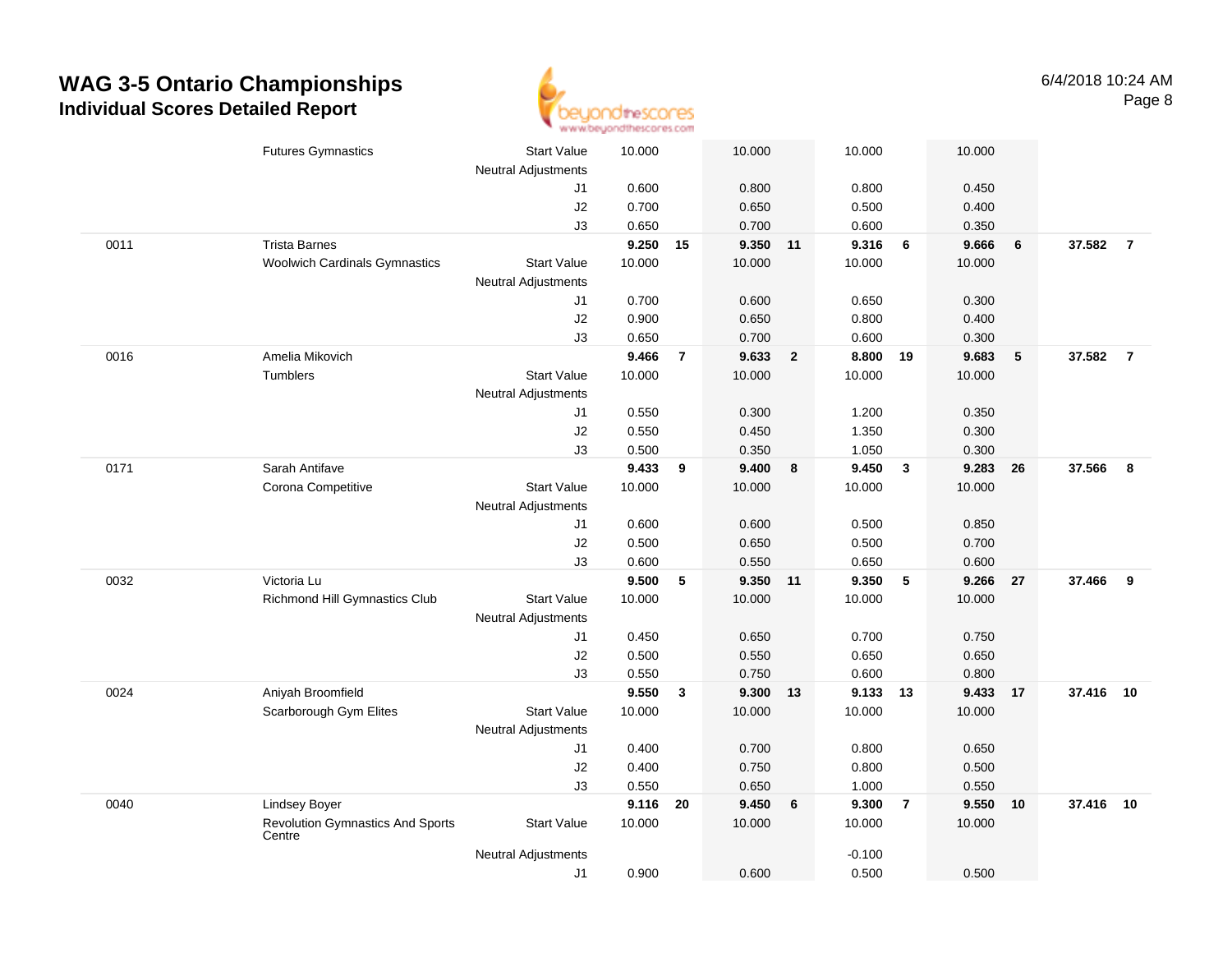

|      |                                      | J2                         | 1.050  |                | 0.550    |                | 0.800    |                | 0.350  |                |           |    |
|------|--------------------------------------|----------------------------|--------|----------------|----------|----------------|----------|----------------|--------|----------------|-----------|----|
|      |                                      | J3                         | 0.700  |                | 0.500    |                | 0.500    |                | 0.500  |                |           |    |
| 0118 | Olivia Stachow                       |                            | 9.433  | 9              | 9.416    | $\overline{7}$ | 9.200 10 |                | 9.366  | 21             | 37.415 11 |    |
|      | <b>GW Elites</b>                     | Start Value                | 10.000 |                | 10.000   |                | 10.000   |                | 10.000 |                |           |    |
|      |                                      | <b>Neutral Adjustments</b> |        |                |          |                |          |                |        |                |           |    |
|      |                                      | J1                         | 0.550  |                | 0.700    |                | 0.650    |                | 0.550  |                |           |    |
|      |                                      | J2                         | 0.500  |                | 0.400    |                | 0.800    |                | 0.750  |                |           |    |
|      |                                      | J3                         | 0.650  |                | 0.650    |                | 0.950    |                | 0.600  |                |           |    |
| 0015 | <b>Avery Carriere</b>                |                            | 9.600  | $\mathbf{1}$   | 9.083    | 19             | 9.233    | 9              | 9.466  | 15             | 37.382 12 |    |
|      | Tumblers                             | <b>Start Value</b>         | 10.000 |                | 10.000   |                | 10.000   |                | 10.000 |                |           |    |
|      |                                      | <b>Neutral Adjustments</b> |        |                |          |                |          |                |        |                |           |    |
|      |                                      | J1                         | 0.400  |                | 1.000    |                | 0.600    |                | 0.600  |                |           |    |
|      |                                      | J2                         | 0.350  |                | 0.850    |                | 0.900    |                | 0.500  |                |           |    |
|      |                                      | J3                         | 0.450  |                | 0.900    |                | 0.800    |                | 0.500  |                |           |    |
| 0107 | Izzy Galansky                        |                            | 9.366  | 11             | 9.516    | $\overline{4}$ | 9.000    | 16             | 9.500  | 13             | 37.382    | 12 |
|      | <b>Gyros Gymnastics</b>              | <b>Start Value</b>         | 10.000 |                | 10.000   |                | 10.000   |                | 10.000 |                |           |    |
|      |                                      | <b>Neutral Adjustments</b> |        |                |          |                |          |                |        |                |           |    |
|      |                                      | J1                         | 0.500  |                | 0.450    |                | 0.900    |                | 0.400  |                |           |    |
|      |                                      | J2                         | 0.600  |                | 0.500    |                | 0.800    |                | 0.500  |                |           |    |
|      |                                      | J3                         | 0.800  |                | 0.500    |                | 1.300    |                | 0.600  |                |           |    |
| 0022 | Marlee Lutterman                     |                            | 8.866  | 25             | 9.350 11 |                | 9.600    | $\overline{1}$ | 9.550  | 10             | 37.366    | 13 |
|      | <b>T-Dot Tumblers</b>                | <b>Start Value</b>         | 10.000 |                | 10.000   |                | 10.000   |                | 10.000 |                |           |    |
|      |                                      | <b>Neutral Adjustments</b> |        |                |          |                |          |                |        |                |           |    |
|      |                                      | J1                         | 1.200  |                | 0.800    |                | 0.400    |                | 0.450  |                |           |    |
|      |                                      | J2                         | 1.100  |                | 0.500    |                | 0.400    |                | 0.500  |                |           |    |
|      |                                      | J3                         | 1.100  |                | 0.650    |                | 0.400    |                | 0.400  |                |           |    |
| 0031 | Diana He                             |                            | 9.466  | $\overline{7}$ | 9.216    | 17             | 9.233    | 9              | 9.416  | 18             | 37.331    | 14 |
|      | <b>Richmond Hill Gymnastics Club</b> | <b>Start Value</b>         | 10.000 |                | 10.000   |                | 10.000   |                | 10.000 |                |           |    |
|      |                                      | <b>Neutral Adjustments</b> |        |                |          |                |          |                |        |                |           |    |
|      |                                      | J1                         | 0.600  |                | 0.800    |                | 0.750    |                | 0.600  |                |           |    |
|      |                                      | J2                         | 0.500  |                | 0.650    |                | 0.650    |                | 0.550  |                |           |    |
|      |                                      | J3                         | 0.500  |                | 0.900    |                | 0.900    |                | 0.600  |                |           |    |
| 0049 | Emma Zhang                           |                            | 9.450  | 8              | 9.383    | 9              | 9.166 12 |                | 9.316  | 24             | 37.315 15 |    |
|      | Oakville Gymnastics Club             | <b>Start Value</b>         | 10.000 |                | 10.000   |                | 10.000   |                | 10.000 |                |           |    |
|      |                                      | Neutral Adjustments        |        |                |          |                |          |                |        |                |           |    |
|      |                                      | J1                         | 0.700  |                | 0.600    |                | 0.750    |                | 0.650  |                |           |    |
|      |                                      | J2                         | 0.450  |                | 0.550    |                | 0.900    |                | 0.600  |                |           |    |
|      |                                      | J3                         | 0.500  |                | 0.700    |                | 0.850    |                | 0.800  |                |           |    |
| 0097 | Victoria Troia                       |                            | 9.450  | 8              | 9.266    | 15             | 8.916    | 17             | 9.633  | $\overline{7}$ | 37.265    | 16 |
|      | <b>Gyros Gymnastics</b>              | <b>Start Value</b>         | 10.000 |                | 10.000   |                | 10.000   |                | 10.000 |                |           |    |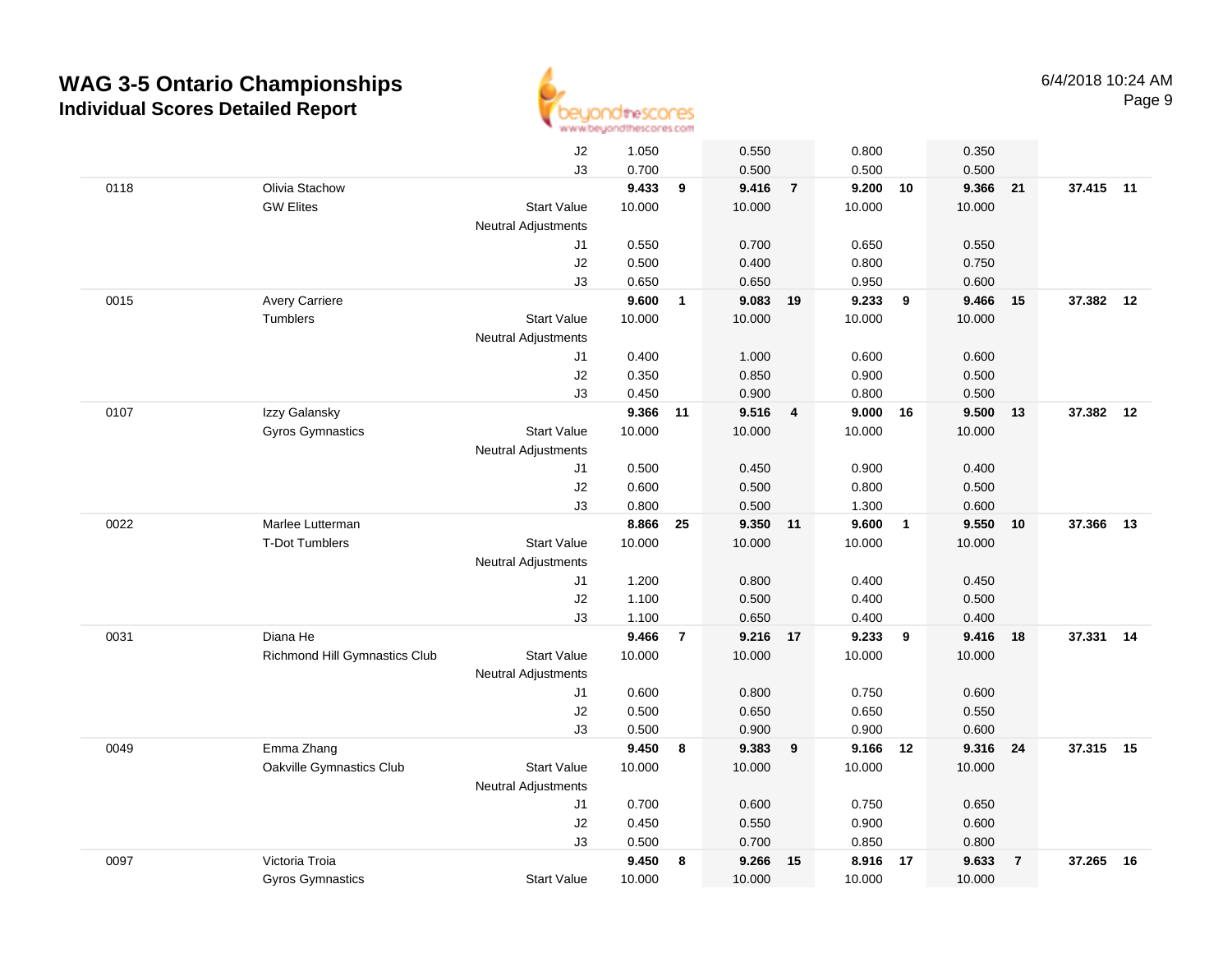

|      |                                | <b>Neutral Adjustments</b> |          |   |                |    |                |                |        |    |           |    |
|------|--------------------------------|----------------------------|----------|---|----------------|----|----------------|----------------|--------|----|-----------|----|
|      |                                | J1                         | 0.600    |   | 0.650          |    | 1.200          |                | 0.400  |    |           |    |
|      |                                | J2                         | 0.450    |   | 0.800          |    | 1.050          |                | 0.300  |    |           |    |
|      |                                | J3                         | 0.600    |   | 0.750          |    | 1.000          |                | 0.400  |    |           |    |
| 0090 | Alia Bello                     |                            | 9.433    | 9 | 9.150 18       |    | 9.133          | 13             | 9.450  | 16 | 37.166 17 |    |
|      | Hamilton Wentworth Regionettes | <b>Start Value</b>         | 10.000   |   | 10.000         |    | 10.000         |                | 10.000 |    |           |    |
|      |                                | Neutral Adjustments        |          |   |                |    |                |                |        |    |           |    |
|      |                                | J1                         | 0.600    |   | 0.900          |    | 0.750          |                | 0.600  |    |           |    |
|      |                                | J2                         | 0.500    |   | 0.850          |    | 0.950          |                | 0.550  |    |           |    |
|      |                                | J3                         | 0.600    |   | 0.800          |    | 0.900          |                | 0.500  |    |           |    |
| 0194 | Maya Przedmojski               |                            | 9.533    | 4 | 8.850 22       |    | 9.200          | 10             | 9.566  | 9  | 37.149    | 18 |
|      | All Star Sports Centre         | <b>Start Value</b>         | 10.000   |   | 10.000         |    | 10.000         |                | 10.000 |    |           |    |
|      |                                | <b>Neutral Adjustments</b> |          |   |                |    |                |                |        |    |           |    |
|      |                                | J1                         | 0.500    |   | 1.100          |    | 0.700          |                | 0.550  |    |           |    |
|      |                                | $\sf J2$                   | 0.400    |   | 1.050          |    | 0.850          |                | 0.350  |    |           |    |
|      |                                | J3                         | 0.500    |   | 1.300          |    | 0.850          |                | 0.400  |    |           |    |
| 0142 | Cassandra Ross                 |                            | 9.100 21 |   | 9.033 21       |    | 9.583          | $\overline{2}$ | 9.400  | 19 | 37.116 19 |    |
|      | <b>Futures Gymnastics</b>      | <b>Start Value</b>         | 10.000   |   | 10.000         |    | 10.000         |                | 10.000 |    |           |    |
|      |                                | <b>Neutral Adjustments</b> |          |   |                |    |                |                |        |    |           |    |
|      |                                | J1                         | 0.900    |   | 1.050          |    | 0.400          |                | 0.600  |    |           |    |
|      |                                | $\sf J2$                   | 0.900    |   | 0.950          |    | 0.450          |                | 0.700  |    |           |    |
|      |                                | J3                         | 0.900    |   | 0.900          |    | 0.400          |                | 0.500  |    |           |    |
| 0012 | Evan Crombeen                  |                            | 9.366 11 |   | 9.250          | 16 | 9.016          | 15             | 9.316  | 24 | 36.948    | 20 |
|      | Toronto Premier Gym Club       | <b>Start Value</b>         | 10.000   |   | 10.000         |    | 10.000         |                | 10.000 |    |           |    |
|      |                                | Neutral Adjustments        |          |   |                |    |                |                |        |    |           |    |
|      |                                | J1                         | 0.700    |   | 0.850          |    | 1.100          |                | 0.700  |    |           |    |
|      |                                | J2                         | 0.600    |   | 0.700          |    | 0.850          |                | 0.700  |    |           |    |
|      |                                | J3                         | 0.600    |   | 0.700          |    | 1.000          |                | 0.650  |    |           |    |
| 0073 | Olivia Birtch                  |                            | 9.533    | 4 | 9.300 13       |    | 8.750          | 21             | 9.350  | 22 | 36.933 21 |    |
|      | London Gym Academy             | <b>Start Value</b>         | 10.000   |   | 10.000         |    | 10.000         |                | 10.000 |    |           |    |
|      |                                | <b>Neutral Adjustments</b> | 0.500    |   |                |    |                |                | 0.700  |    |           |    |
|      |                                | J1<br>J2                   | 0.400    |   | 0.750<br>0.650 |    | 1.200<br>1.250 |                | 0.600  |    |           |    |
|      |                                | J3                         | 0.500    |   | 0.700          |    | 1.300          |                | 0.650  |    |           |    |
| 0057 | Maggie Maltby                  |                            | 9.266 14 |   | 9.050 20       |    | 9.183          | 11             | 9.433  | 17 | 36.932 22 |    |
|      | <b>Northern Stars</b>          | <b>Start Value</b>         | 10.000   |   | 10.000         |    | 10.000         |                | 10.000 |    |           |    |
|      |                                | <b>Neutral Adjustments</b> |          |   |                |    |                |                |        |    |           |    |
|      |                                | J1                         | 0.850    |   | 0.850          |    | 0.850          |                | 0.700  |    |           |    |
|      |                                | J2                         | 0.650    |   | 1.100          |    | 0.850          |                | 0.550  |    |           |    |
|      |                                | J3                         | 0.700    |   | 0.900          |    | 0.750          |                | 0.450  |    |           |    |
|      |                                |                            |          |   |                |    |                |                |        |    |           |    |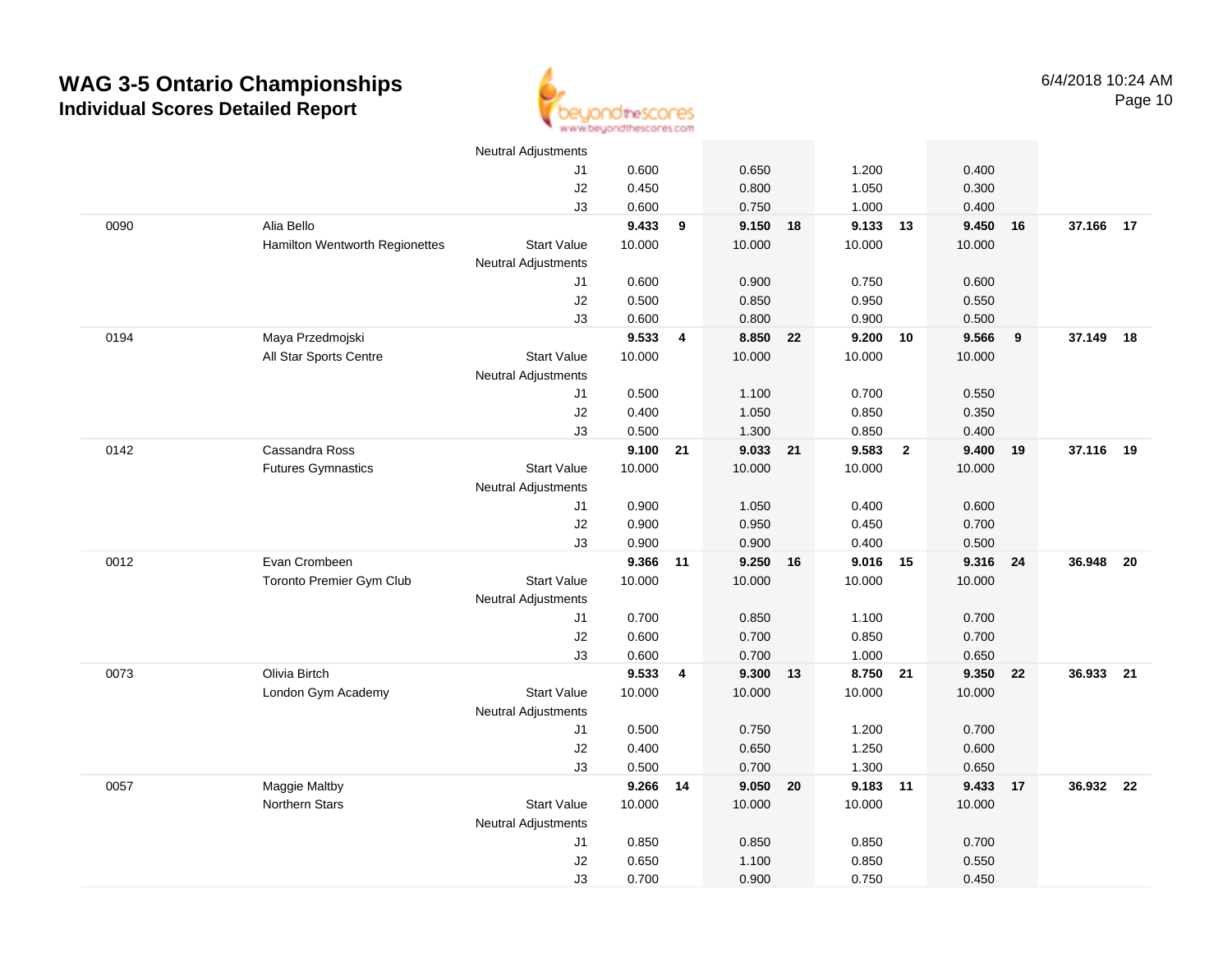

Page 11

| 0126 | Olivia Patrick                    |                            | 9.150 19       |                | 9.216 17       |                  | 9.350          | 5  | 9.216          | - 28 | 36.932 22 |      |
|------|-----------------------------------|----------------------------|----------------|----------------|----------------|------------------|----------------|----|----------------|------|-----------|------|
|      | Gemini Gymnastics                 | <b>Start Value</b>         | 10.000         |                | 10.000         |                  | 10.000         |    | 10.000         |      |           |      |
|      |                                   | <b>Neutral Adjustments</b> |                |                |                |                  |                |    |                |      |           |      |
|      |                                   | J1                         | 1.000          |                | 0.750          |                  | 0.600          |    | 0.750          |      |           |      |
|      |                                   | J2                         | 0.750          |                | 0.750          |                  | 0.550          |    | 0.800          |      |           |      |
|      |                                   | J3                         | 0.800          |                | 0.850          |                  | 0.800          |    | 0.800          |      |           |      |
| 0033 | Angela Zhu                        |                            | 9.383          | 10             | 9.333          | 12               | 8.783          | 20 | 9.300          | 25   | 36.799    | - 23 |
|      | Richmond Hill Gymnastics Club     | <b>Start Value</b>         | 10.000         |                | 10.000         |                  | 10.000         |    | 10.000         |      |           |      |
|      |                                   | <b>Neutral Adjustments</b> |                |                |                |                  |                |    |                |      |           |      |
|      |                                   | J1                         | 0.650          |                | 0.600          |                  | 1.250          |    | 0.700          |      |           |      |
|      |                                   | J2                         | 0.650          |                | 0.700          |                  | 1.300          |    | 0.700          |      |           |      |
|      |                                   | J3                         | 0.550          |                | 0.700          |                  | 1.100          |    | 0.700          |      |           |      |
| 0146 | Olivia Gray                       |                            | 9.550          | $\mathbf{3}$   | 9.266          | 15               | 8.700 23       |    | 9.166          | 30   | 36.682 24 |      |
|      | Forest City Gym Club              | <b>Start Value</b>         | 10.000         |                | 10.000         |                  | 10.000         |    | 10.000         |      |           |      |
|      |                                   | <b>Neutral Adjustments</b> |                |                |                |                  |                |    |                |      |           |      |
|      |                                   | J1                         | 0.400          |                | 0.700          |                  | 1.200          |    | 0.950          |      |           |      |
|      |                                   | J2                         | 0.400          |                | 0.700          |                  | 1.400          |    | 0.750          |      |           |      |
|      |                                   | J3                         | 0.550          |                | 0.800          |                  | 1.300          |    | 0.800          |      |           |      |
| 0172 | Lori Peters                       |                            | 9.150          | 19             | 9.400          | $\boldsymbol{8}$ | 8.700          | 23 | 9.333          | 23   | 36.583    | - 25 |
|      | Corona Competitive                | <b>Start Value</b>         | 10.000         |                | 10.000         |                  | 10.000         |    | 10.000         |      |           |      |
|      |                                   | <b>Neutral Adjustments</b> |                |                |                |                  |                |    |                |      |           |      |
|      |                                   | J1                         | 0.850          |                | 0.700          |                  | 1.100          |    | 0.750          |      |           |      |
|      |                                   | $\sf J2$                   | 1.000          |                | 0.550          |                  | 1.300          |    | 0.650          |      |           |      |
| 0183 | Alexia Olejnik                    | J3                         | 0.700<br>9.316 | 13             | 0.550<br>9.216 | 17               | 1.500<br>8.500 | 24 | 0.600<br>9.483 | 14   | 36.515 26 |      |
|      | <b>Burlington Gymnastics Club</b> | <b>Start Value</b>         | 10.000         |                | 10.000         |                  | 10.000         |    | 10.000         |      |           |      |
|      |                                   | <b>Neutral Adjustments</b> |                |                |                |                  |                |    |                |      |           |      |
|      |                                   | J1                         | 0.750          |                | 0.800          |                  | 1.550          |    | 0.600          |      |           |      |
|      |                                   | J2                         | 0.700          |                | 0.650          |                  | 1.500          |    | 0.500          |      |           |      |
|      |                                   | J3                         | 0.600          |                | 0.900          |                  | 1.450          |    | 0.450          |      |           |      |
| 0173 | Lauryn Roy                        |                            | 9.466          | $\overline{7}$ | 9.650          | $\overline{1}$   | 7.850          | 26 | 9.533          | 11   | 36.499 27 |      |
|      | Corona Competitive                | <b>Start Value</b>         | 10.000         |                | 10.000         |                  | 10.000         |    | 10.000         |      |           |      |
|      |                                   | <b>Neutral Adjustments</b> |                |                |                |                  |                |    |                |      |           |      |
|      |                                   | J1                         | 0.450          |                | 0.250          |                  | 2.100          |    | 0.600          |      |           |      |
|      |                                   | J2                         | 0.600          |                | 0.400          |                  | 2.350          |    | 0.400          |      |           |      |
|      |                                   | J3                         | 0.550          |                | 0.400          |                  | 2.000          |    | 0.400          |      |           |      |
| 0140 | Luna Bruno- Jackson               |                            | 8.983          | 23             | 9.366          | 10               | 9.133          | 13 | 8.983          | 31   | 36.465    | 28   |
|      | <b>Futures Gymnastics</b>         | <b>Start Value</b>         | 10.000         |                | 10.000         |                  | 10.000         |    | 10.000         |      |           |      |
|      |                                   | <b>Neutral Adjustments</b> |                |                |                |                  |                |    |                |      |           |      |
|      |                                   | J1                         | 0.900          |                | 0.600          |                  | 0.750          |    | 1.050          |      |           |      |
|      |                                   |                            |                |                |                |                  |                |    |                |      |           |      |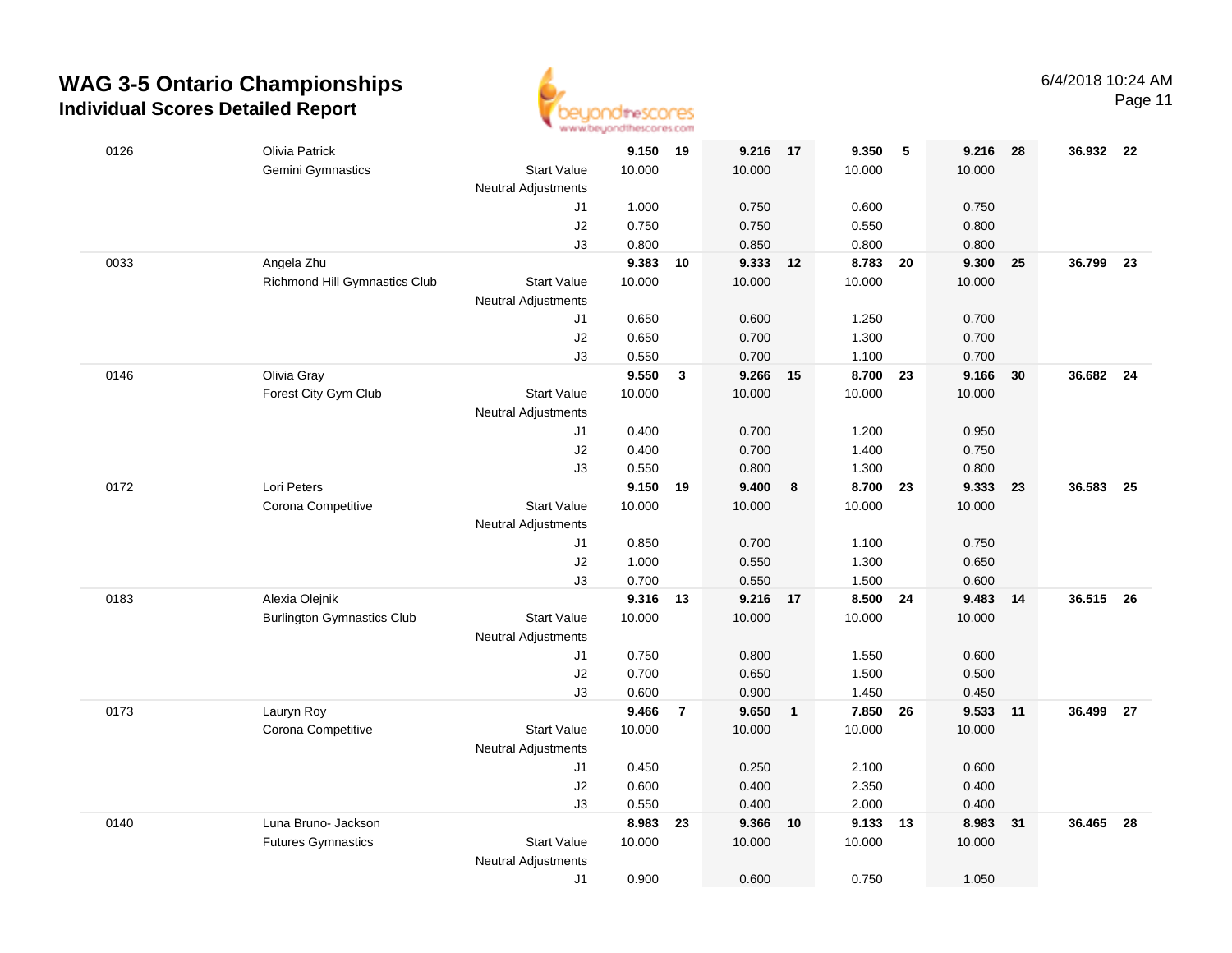

|      |                            | J2                         | 0.950  |    | 0.700    |    | 1.050    |      | 0.900    |                         |        |      |
|------|----------------------------|----------------------------|--------|----|----------|----|----------|------|----------|-------------------------|--------|------|
|      |                            | J3                         | 1.200  |    | 0.600    |    | 0.800    |      | 1.100    |                         |        |      |
| 0029 | Luna Nunez                 |                            | 8.900  | 24 | 9.216 17 |    | 8.916 17 |      | 9.350    | 22                      | 36.382 | 29   |
|      | <b>Synergy Gymnastics</b>  | <b>Start Value</b>         | 10.000 |    | 10.000   |    | 10.000   |      | 10.000   |                         |        |      |
|      |                            | <b>Neutral Adjustments</b> |        |    |          |    |          |      |          |                         |        |      |
|      |                            | J1                         | 1.200  |    | 0.650    |    | 0.850    |      | 0.650    |                         |        |      |
|      |                            | J2                         | 1.100  |    | 0.850    |    | 1.150    |      | 0.700    |                         |        |      |
|      |                            | J3                         | 1.000  |    | 0.850    |    | 1.250    |      | 0.600    |                         |        |      |
| 0017 | Ava Minnes                 |                            | 9.483  | 6  | 8.633    | 23 | 8.500    | - 24 | 9.533 11 |                         | 36.149 | 30   |
|      | Tumblers                   | <b>Start Value</b>         | 10.000 |    | 10.000   |    | 10.000   |      | 10.000   |                         |        |      |
|      |                            | <b>Neutral Adjustments</b> |        |    |          |    | $-0.100$ |      |          |                         |        |      |
|      |                            | J1                         | 0.500  |    | 1.500    |    | 1.500    |      | 0.550    |                         |        |      |
|      |                            | J2                         | 0.500  |    | 1.150    |    | 1.400    |      | 0.450    |                         |        |      |
|      |                            | J3                         | 0.550  |    | 1.450    |    | 1.300    |      | 0.400    |                         |        |      |
| 0098 | Jamie Wagman               |                            | 8.716  | 27 | 9.033    | 21 | 9.133 13 |      | 9.183 29 |                         | 36.065 | - 31 |
|      | Gyros Gymnastics           | <b>Start Value</b>         | 10.000 |    | 10.000   |    | 10.000   |      | 10.000   |                         |        |      |
|      |                            | <b>Neutral Adjustments</b> |        |    |          |    |          |      |          |                         |        |      |
|      |                            | J1                         | 1.300  |    | 0.950    |    | 0.750    |      | 1.000    |                         |        |      |
|      |                            | J2                         | 1.300  |    | 0.950    |    | 0.850    |      | 0.750    |                         |        |      |
|      |                            | J3                         | 1.250  |    | 1.000    |    | 1.000    |      | 0.700    |                         |        |      |
| 0082 | Ariana Rita                |                            | 9.216  | 16 | 8.533    | 24 | 8.733    | 22   | 9.383    | 20                      | 35.865 | 32   |
|      | <b>KSG Aurora</b>          | <b>Start Value</b>         | 10.000 |    | 10.000   |    | 10.000   |      | 10.000   |                         |        |      |
|      |                            | <b>Neutral Adjustments</b> |        |    |          |    |          |      |          |                         |        |      |
|      |                            | J1                         | 0.750  |    | 1.450    |    | 0.950    |      | 0.600    |                         |        |      |
|      |                            | J2                         | 0.900  |    | 1.350    |    | 1.350    |      | 0.650    |                         |        |      |
|      |                            | J3                         | 0.700  |    | 1.600    |    | 1.500    |      | 0.600    |                         |        |      |
| 0096 | Danielle Sugarman          |                            | 9.050  | 22 | 9.283    | 14 | 8.733    | 22   | 8.766    | 33                      | 35.832 | 33   |
|      | <b>Gyros Gymnastics</b>    | <b>Start Value</b>         | 10.000 |    | 10.000   |    | 10.000   |      | 10.000   |                         |        |      |
|      |                            | <b>Neutral Adjustments</b> |        |    |          |    |          |      |          |                         |        |      |
|      |                            | J1                         | 0.900  |    | 0.800    |    | 1.400    |      | 1.300    |                         |        |      |
|      |                            | J2                         | 1.100  |    | 0.700    |    | 1.150    |      | 1.300    |                         |        |      |
|      |                            | J3                         | 0.850  |    | 0.650    |    | 1.250    |      | 1.100    |                         |        |      |
| 0144 | Elisha Atyeo               |                            | 9.166  | 18 | 8.166    | 27 | 8.733    | 22   | 9.733    | $\overline{\mathbf{3}}$ | 35.798 | 34   |
|      | Flip 'n' Wicked Gymnastics | <b>Start Value</b>         | 10.000 |    | 10.000   |    | 10.000   |      | 10.000   |                         |        |      |
|      |                            | <b>Neutral Adjustments</b> |        |    |          |    | $-0.100$ |      |          |                         |        |      |
|      |                            | J1                         | 0.700  |    | 1.800    |    | 1.300    |      | 0.400    |                         |        |      |
|      |                            | J2                         | 0.800  |    | 1.650    |    | 1.200    |      | 0.150    |                         |        |      |
|      |                            | J3                         | 1.000  |    | 2.050    |    | 1.000    |      | 0.250    |                         |        |      |
| 1413 | Morghan Smith              |                            | 8.833  | 26 | 8.283    | 26 | 9.100    | - 14 | 8.866    | 32                      | 35.082 | 35   |
|      | Blenheim-Kent              | <b>Start Value</b>         | 10.000 |    | 10.000   |    | 10.000   |      | 10.000   |                         |        |      |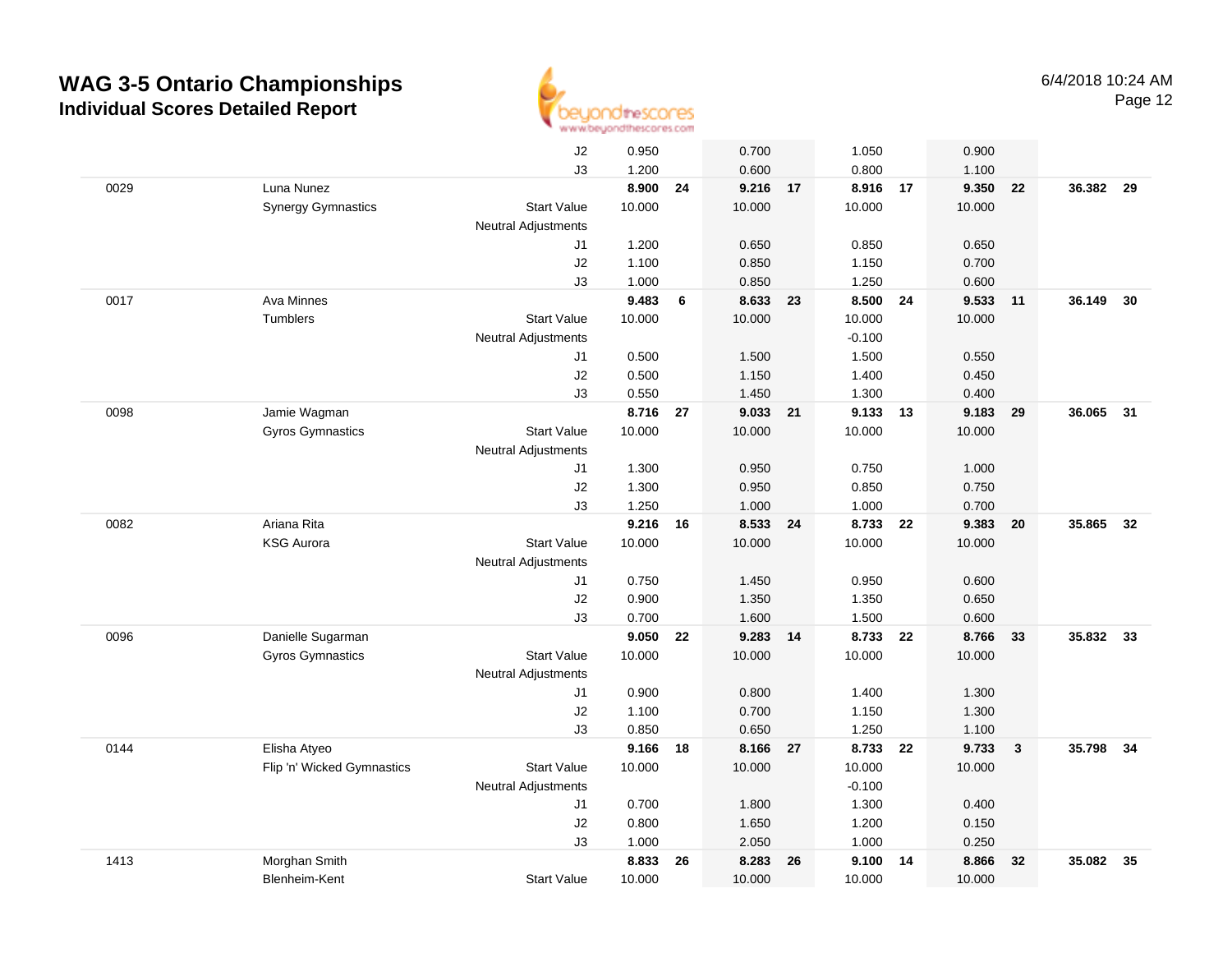

Neutral Adjustments

|      |                                   |                               | J <sub>1</sub>      | 1.200    |                | 2.000     |              | 0.800     |                | 1.300     |                |           |                         |
|------|-----------------------------------|-------------------------------|---------------------|----------|----------------|-----------|--------------|-----------|----------------|-----------|----------------|-----------|-------------------------|
|      |                                   |                               | J2                  | 1.200    |                | 1.500     |              | 0.900     |                | 1.100     |                |           |                         |
|      |                                   |                               | J3                  | 1.100    |                | 1.650     |              | 1.000     |                | 1.000     |                |           |                         |
| 1412 | Gymnastics<br>Ontario             | Raegan Whittaker              |                     | 9.200 17 |                | 8.333     | 25           | 7.966     | 25             | 9.466     | 15             | 34.965 36 |                         |
|      |                                   | <b>KSG Aurora</b>             | <b>Start Value</b>  | 10.000   |                | 10.000    |              | 10.000    |                | 10.000    |                |           |                         |
|      |                                   |                               | Neutral Adjustments |          |                |           |              |           |                |           |                |           |                         |
|      |                                   |                               | J1                  | 0.800    |                | 1.700     |              | 2.300     |                | 0.600     |                |           |                         |
|      |                                   |                               | J2                  | 0.800    |                | 1.700     |              | 1.850     |                | 0.450     |                |           |                         |
|      |                                   |                               | J3                  | 0.800    |                | 1.600     |              | 1.950     |                | 0.550     |                |           |                         |
|      |                                   |                               |                     |          |                |           |              |           |                |           |                |           |                         |
|      | <b>Gymnastics Ontario Level 5</b> |                               |                     |          |                |           |              |           |                |           |                |           | Age 12                  |
|      |                                   |                               |                     |          |                |           |              |           |                |           |                |           |                         |
| ID   | <b>League ID</b>                  | Name                          |                     | VT       | #              | <b>UB</b> | $\pmb{\#}$   | <b>BB</b> | #              | <b>FX</b> | #              | AA        | #                       |
| 0122 |                                   | Katerina Kravtchenko          |                     | 9.166    | 10             | 9.533     | $\mathbf{2}$ | 9.833     | $\mathbf{1}$   | 9.733     | $\mathbf{1}$   | 38.265    | $\overline{\mathbf{1}}$ |
|      |                                   | <b>Global Gymnastics</b>      | <b>Start Value</b>  | 10.000   |                | 10.000    |              | 10.000    |                | 10.000    |                |           |                         |
|      |                                   |                               | Neutral Adjustments |          |                |           |              |           |                |           |                |           |                         |
|      |                                   |                               | J1                  | 0.850    |                | 0.550     |              | 0.100     |                | 0.350     |                |           |                         |
|      |                                   |                               | J2                  | 0.850    |                | 0.400     |              | 0.300     |                | 0.250     |                |           |                         |
|      |                                   |                               | J3                  | 0.800    |                | 0.450     |              | 0.100     |                | 0.200     |                |           |                         |
| 0128 |                                   | Lola Roux                     |                     | 8.750 22 |                | 9.483     | $\mathbf{3}$ | 9.616     | $\overline{4}$ | 9.500     | $\overline{2}$ | 37.349 2  |                         |
|      |                                   | Gemini Gymnastics             | <b>Start Value</b>  | 10.000   |                | 10.000    |              | 10.000    |                | 10.000    |                |           |                         |
|      |                                   |                               | Neutral Adjustments |          |                |           |              |           |                |           |                |           |                         |
|      |                                   |                               | J1                  | 1.150    |                | 0.500     |              | 0.350     |                | 0.500     |                |           |                         |
|      |                                   |                               | J2                  | 1.350    |                | 0.500     |              | 0.400     |                | 0.550     |                |           |                         |
|      |                                   |                               | J3                  | 1.250    |                | 0.550     |              | 0.400     |                | 0.450     |                |           |                         |
| 0132 |                                   | <b>Emilie Carriere</b>        |                     | 9.466    | $\overline{2}$ | 9.283     | 5            | 9.216 14  |                | 9.350     | $6\phantom{1}$ | 37.315 3  |                         |
|      |                                   | Galaxy                        | <b>Start Value</b>  | 10.000   |                | 10.000    |              | 10.000    |                | 10.000    |                |           |                         |
|      |                                   |                               | Neutral Adjustments |          |                |           |              |           |                |           |                |           |                         |
|      |                                   |                               | J1                  | 0.500    |                | 0.850     |              | 0.750     |                | 0.650     |                |           |                         |
|      |                                   |                               | J2                  | 0.500    |                | 0.650     |              | 0.800     |                | 0.750     |                |           |                         |
|      |                                   |                               | J3                  | 0.600    |                | 0.650     |              | 0.800     |                | 0.550     |                |           |                         |
| 0034 |                                   | Alexa Pinilla                 |                     | 9.283    | 5              | 8.983     | 15           | 9.400 10  |                | 9.416     | 4              | 37.082    | $\overline{4}$          |
|      |                                   | Richmond Hill Gymnastics Club | <b>Start Value</b>  | 10.000   |                | 10.000    |              | 10.000    |                | 10.000    |                |           |                         |
|      |                                   |                               | Neutral Adjustments |          |                |           |              |           |                |           |                |           |                         |
|      |                                   |                               | J1                  | 0.750    |                | 0.950     |              | 0.600     |                | 0.700     |                |           |                         |
|      |                                   | $\sf J2$                      | 0.700               |          | 1.100          |           | 0.700        |           | 0.550          |           |                |           |                         |
|      |                                   |                               |                     |          |                |           |              |           |                |           |                |           |                         |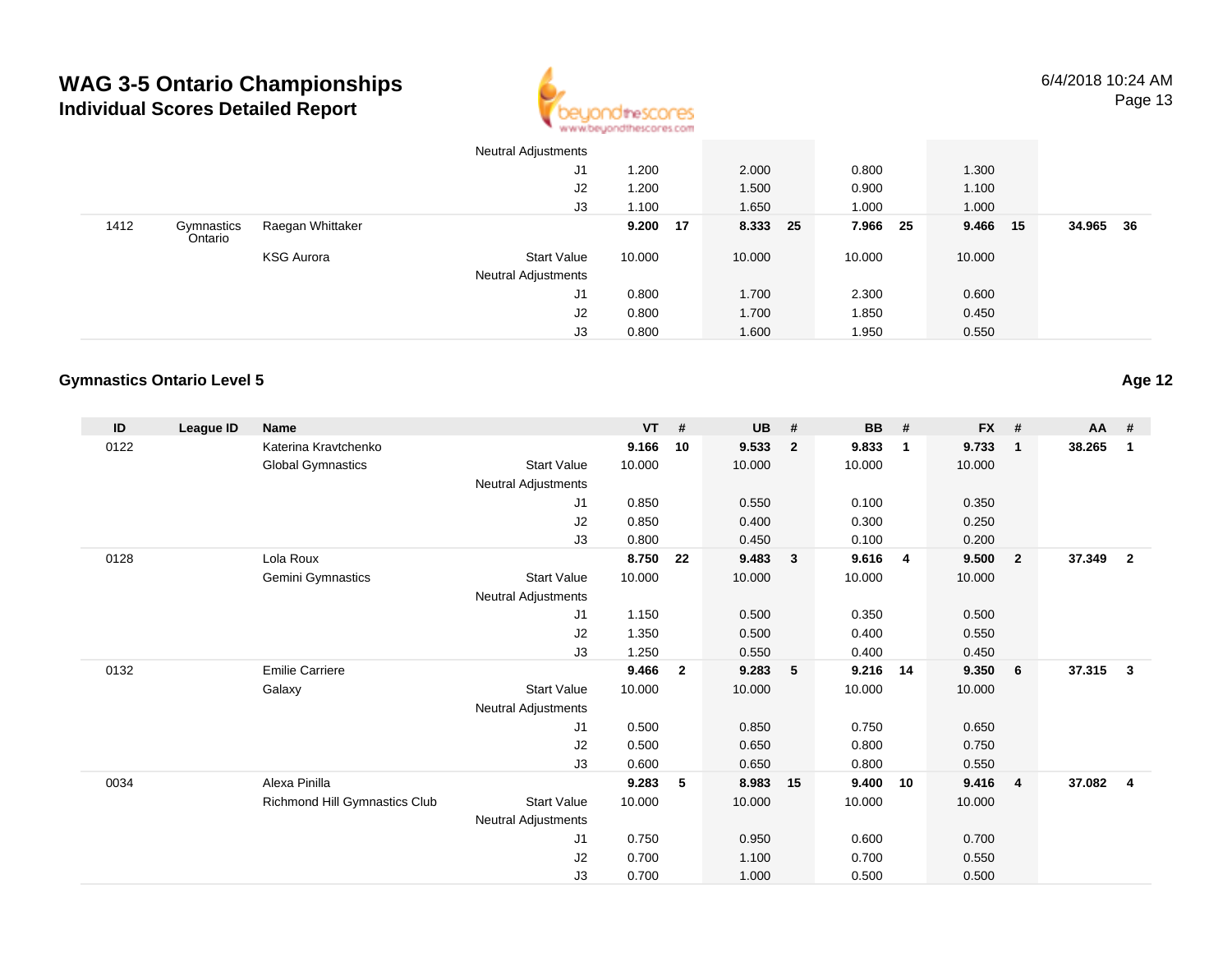

Page 14

| 0052 | <b>Brooke Chatterley</b> |                                  | 8.933  | 16                      | 9.000    | 14             | 9.650    | $\overline{\mathbf{2}}$ | 9.416  | 4            | 36.999 | 5              |
|------|--------------------------|----------------------------------|--------|-------------------------|----------|----------------|----------|-------------------------|--------|--------------|--------|----------------|
|      | Olympia Gymnastics       | <b>Start Value</b>               | 10.000 |                         | 10.000   |                | 10.000   |                         | 10.000 |              |        |                |
|      |                          | <b>Neutral Adjustments</b><br>J1 | 1.100  |                         | 0.850    |                | 0.400    |                         | 0.600  |              |        |                |
|      |                          | J2                               | 1.200  |                         | 1.100    |                | 0.300    |                         | 0.650  |              |        |                |
|      |                          | J3                               | 0.900  |                         | 1.050    |                | 0.350    |                         | 0.500  |              |        |                |
| 0062 | Paige Rodrigues          |                                  | 9.200  | 9                       | 9.183    | 9              | 9.316    | 12                      | 9.266  | 8            | 36.965 | 6              |
|      | <b>Milton Springers</b>  | <b>Start Value</b>               | 10.000 |                         | 10.000   |                | 10.000   |                         | 10.000 |              |        |                |
|      |                          | <b>Neutral Adjustments</b>       |        |                         |          |                |          |                         |        |              |        |                |
|      |                          | J1                               | 0.800  |                         | 0.850    |                | 0.650    |                         | 0.750  |              |        |                |
|      |                          | J2                               | 0.800  |                         | 0.750    |                | 0.800    |                         | 0.800  |              |        |                |
|      |                          | J3                               | 0.800  |                         | 0.850    |                | 0.600    |                         | 0.650  |              |        |                |
| 0152 | Jenna Babulic            |                                  | 9.533  | $\mathbf{1}$            | 9.216    | $\overline{7}$ | 8.850 25 |                         | 9.366  | 5            | 36.965 | 6              |
|      | Dynamo Gymnastics        | <b>Start Value</b>               | 10.000 |                         | 10.000   |                | 10.000   |                         | 10.000 |              |        |                |
|      |                          | Neutral Adjustments              |        |                         |          |                |          |                         |        |              |        |                |
|      |                          | J1                               | 0.550  |                         | 0.800    |                | 1.200    |                         | 0.650  |              |        |                |
|      |                          | J2                               | 0.350  |                         | 0.800    |                | 1.000    |                         | 0.500  |              |        |                |
|      |                          | J3                               | 0.500  |                         | 0.750    |                | 1.250    |                         | 0.750  |              |        |                |
| 0162 | Daria Mansfield          |                                  | 8.833  | 19                      | 9.600    | $\overline{1}$ | 9.516    | $\overline{7}$          | 9.000  | 17           | 36.949 | $\overline{7}$ |
|      | Corona Competitive       | <b>Start Value</b>               | 10.000 |                         | 10.000   |                | 10.000   |                         | 10.000 |              |        |                |
|      |                          | Neutral Adjustments<br>J1        | 1.300  |                         | 0.400    |                | 0.550    |                         | 1.150  |              |        |                |
|      |                          | J2                               | 1.100  |                         | 0.400    |                | 0.550    |                         | 0.950  |              |        |                |
|      |                          | J3                               | 1.100  |                         | 0.400    |                | 0.350    |                         | 0.900  |              |        |                |
| 0188 | Kaitlyn Porembschi       |                                  | 8.933  | 16                      | 9.133    | 11             | 9.533    | 6                       | 9.350  | 6            | 36.949 | $\overline{7}$ |
|      | <b>Birchmount</b>        | <b>Start Value</b>               | 10.000 |                         | 10.000   |                | 10.000   |                         | 10.000 |              |        |                |
|      |                          | Neutral Adjustments              |        |                         |          |                |          |                         |        |              |        |                |
|      |                          | J1                               | 1.150  |                         | 0.850    |                | 0.400    |                         | 0.700  |              |        |                |
|      |                          | J2                               | 0.950  |                         | 0.800    |                | 0.500    |                         | 0.650  |              |        |                |
|      |                          | J3                               | 1.100  |                         | 0.950    |                | 0.500    |                         | 0.600  |              |        |                |
| 0053 | Cecilia Houdart          |                                  | 9.300  | $\overline{\mathbf{4}}$ | 9.000 14 |                | 9.116 18 |                         | 9.466  | $\mathbf{3}$ | 36.882 | - 8            |
|      | Olympia Gymnastics       | <b>Start Value</b>               | 10.000 |                         | 10.000   |                | 10.000   |                         | 10.000 |              |        |                |
|      |                          | <b>Neutral Adjustments</b>       |        |                         |          |                | $-0.100$ |                         |        |              |        |                |
|      |                          | J1                               | 0.600  |                         | 1.000    |                | 0.750    |                         | 0.600  |              |        |                |
|      |                          | J2                               | 0.800  |                         | 1.000    |                | 0.700    |                         | 0.500  |              |        |                |
|      |                          | J3                               | 0.700  |                         | 1.000    |                | 0.900    |                         | 0.500  |              |        |                |
| 0100 | Avery Herman             |                                  | 8.800  | 20                      | 9.150    | 10             | 9.633    | $\mathbf{3}$            | 9.266  | 8            | 36.849 | 9              |
|      | <b>Gyros Gymnastics</b>  | <b>Start Value</b>               | 10.000 |                         | 10.000   |                | 10.000   |                         | 10.000 |              |        |                |
|      |                          | <b>Neutral Adjustments</b>       |        |                         | 0.800    |                | 0.350    |                         | 0.700  |              |        |                |
|      |                          | J1                               | 1.200  |                         |          |                |          |                         |        |              |        |                |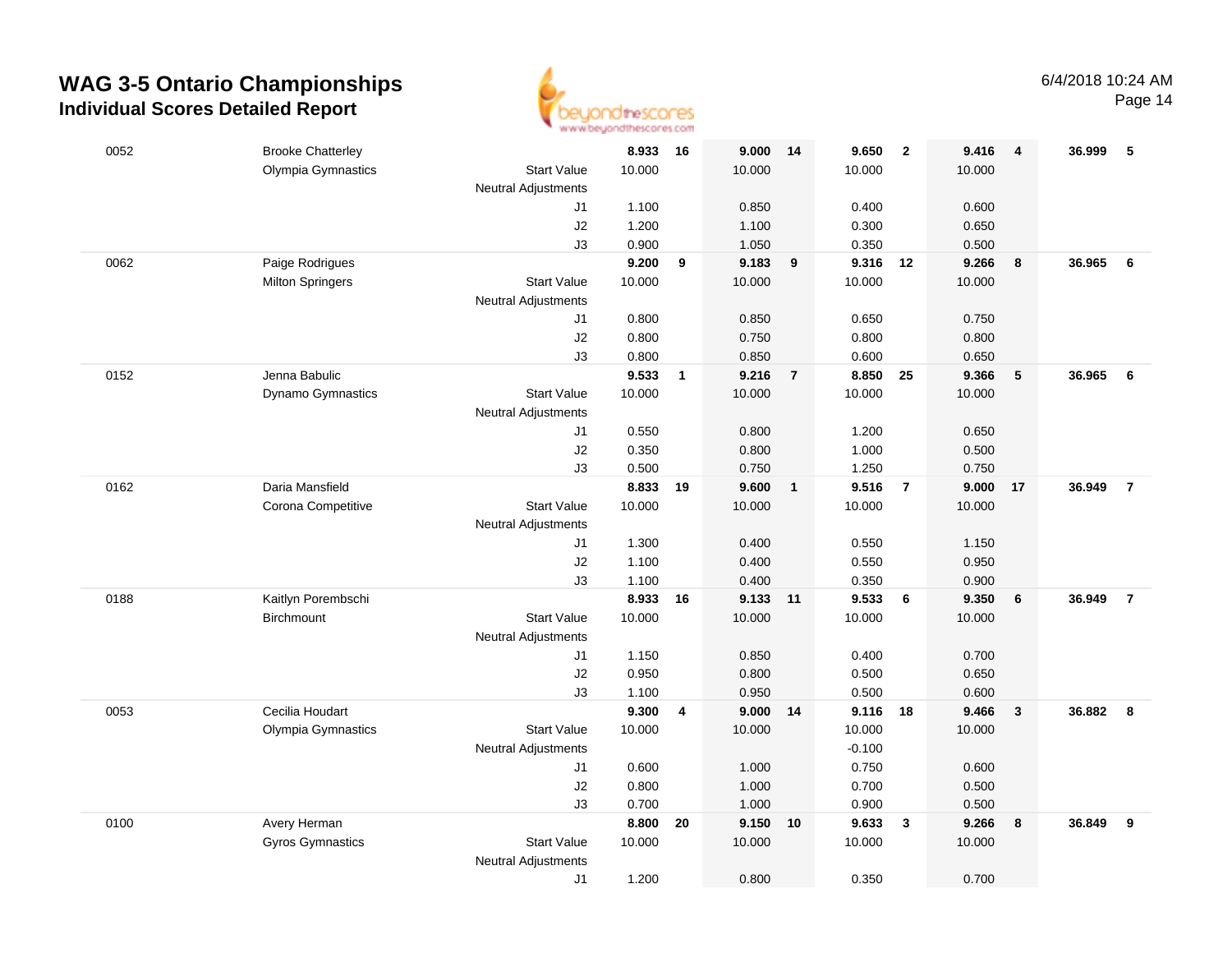

|      |                                   | J2                         | 1.200  |                | 0.800    |                | 0.400    |    | 0.750  |                |           |    |
|------|-----------------------------------|----------------------------|--------|----------------|----------|----------------|----------|----|--------|----------------|-----------|----|
|      |                                   | J3                         | 1.200  |                | 0.950    |                | 0.350    |    | 0.750  |                |           |    |
| 0099 | Alexa Kazaz                       |                            | 9.100  | 13             | 8.916 16 |                | 9.550    | 5  | 9.200  | 11             | 36.766    | 10 |
|      | Gyros Gymnastics                  | <b>Start Value</b>         | 10.000 |                | 10.000   |                | 10.000   |    | 10.000 |                |           |    |
|      |                                   | <b>Neutral Adjustments</b> |        |                |          |                |          |    |        |                |           |    |
|      |                                   | J1                         | 0.800  |                | 1.150    |                | 0.450    |    | 0.850  |                |           |    |
|      |                                   | J2                         | 0.900  |                | 1.000    |                | 0.550    |    | 0.850  |                |           |    |
|      |                                   | J3                         | 1.000  |                | 1.100    |                | 0.350    |    | 0.700  |                |           |    |
| 0080 | Victoria Bowes                    |                            | 8.983  | 15             | 9.283    | 5              | 9.300    | 13 | 9.000  | 17             | 36.566    | 11 |
|      | Kitchener-Waterloo Gymnastics     | <b>Start Value</b>         | 10.000 |                | 10.000   |                | 10.000   |    | 10.000 |                |           |    |
|      |                                   | <b>Neutral Adjustments</b> |        |                |          |                |          |    |        |                |           |    |
|      |                                   | J1                         | 1.000  |                | 0.700    |                | 0.600    |    | 1.100  |                |           |    |
|      |                                   | J2                         | 0.900  |                | 0.750    |                | 0.700    |    | 1.000  |                |           |    |
|      |                                   | J3                         | 1.150  |                | 0.700    |                | 0.800    |    | 0.900  |                |           |    |
| 0076 | Natalia Zanini                    |                            | 9.166  | 10             | 9.266    | 6              | 9.200    | 15 | 8.800  | 23             | 36.432 12 |    |
|      | London Gym Academy                | <b>Start Value</b>         | 10.000 |                | 10.000   |                | 10.000   |    | 10.000 |                |           |    |
|      |                                   | Neutral Adjustments        |        |                |          |                |          |    |        |                |           |    |
|      |                                   | J1                         | 0.950  |                | 0.650    |                | 0.800    |    | 1.100  |                |           |    |
|      |                                   | J2                         | 0.750  |                | 0.750    |                | 0.800    |    | 1.300  |                |           |    |
|      |                                   | J3                         | 0.800  |                | 0.800    |                | 0.800    |    | 1.200  |                |           |    |
| 0088 | Lena Staszak                      |                            | 8.900  | 17             | 9.316    | $\overline{4}$ | 8.883    | 24 | 9.316  | $\overline{7}$ | 36.415    | 13 |
|      | Kingston Gymnastics               | <b>Start Value</b>         | 10.000 |                | 10.000   |                | 10.000   |    | 10.000 |                |           |    |
|      |                                   | <b>Neutral Adjustments</b> |        |                |          |                |          |    |        |                |           |    |
|      |                                   | J1                         | 1.200  |                | 0.750    |                | 1.000    |    | 0.700  |                |           |    |
|      |                                   | J2                         | 1.000  |                | 0.650    |                | 1.250    |    | 0.650  |                |           |    |
|      |                                   | J3                         | 1.100  |                | 0.650    |                | 1.100    |    | 0.700  |                |           |    |
| 0074 | Sophia Bryenton                   |                            | 9.283  | 5              | 9.083    | 12             | 9.466    | 8  | 8.533  | 26             | 36.365    | 14 |
|      | London Gym Academy                | <b>Start Value</b>         | 10.000 |                | 10.000   |                | 10.000   |    | 10.000 |                |           |    |
|      |                                   | <b>Neutral Adjustments</b> |        |                |          |                |          |    |        |                |           |    |
|      |                                   | J1                         | 0.800  |                | 0.850    |                | 0.500    |    | 1.600  |                |           |    |
|      |                                   | J2                         | 0.600  |                | 1.000    |                | 0.600    |    | 1.400  |                |           |    |
|      |                                   | J3                         | 0.750  |                | 0.900    |                | 0.500    |    | 1.400  |                |           |    |
| 0109 | Seana Maennling                   |                            | 9.400  | $\mathbf{3}$   | 8.650 21 |                | 8.816 27 |    | 9.200  | 11             | 36.066    | 15 |
|      | Gym Magic                         | <b>Start Value</b>         | 10.000 |                | 10.000   |                | 10.000   |    | 10.000 |                |           |    |
|      |                                   | <b>Neutral Adjustments</b> |        |                |          |                |          |    |        |                |           |    |
|      |                                   | J1                         | 0.550  |                | 1.200    |                | 1.050    |    | 0.750  |                |           |    |
|      |                                   | J2<br>J3                   | 0.550  |                | 1.400    |                | 1.300    |    | 0.900  |                |           |    |
|      | <b>Teagan Sartor</b>              |                            | 0.700  |                | 1.450    |                | 1.200    |    | 0.750  |                | 36.016    | 16 |
| 0184 |                                   |                            | 9.250  | $\overline{7}$ | 8.400    | 25             | 9.000    | 20 | 9.366  | 5              |           |    |
|      | <b>Burlington Gymnastics Club</b> | <b>Start Value</b>         | 10.000 |                | 10.000   |                | 10.000   |    | 10.000 |                |           |    |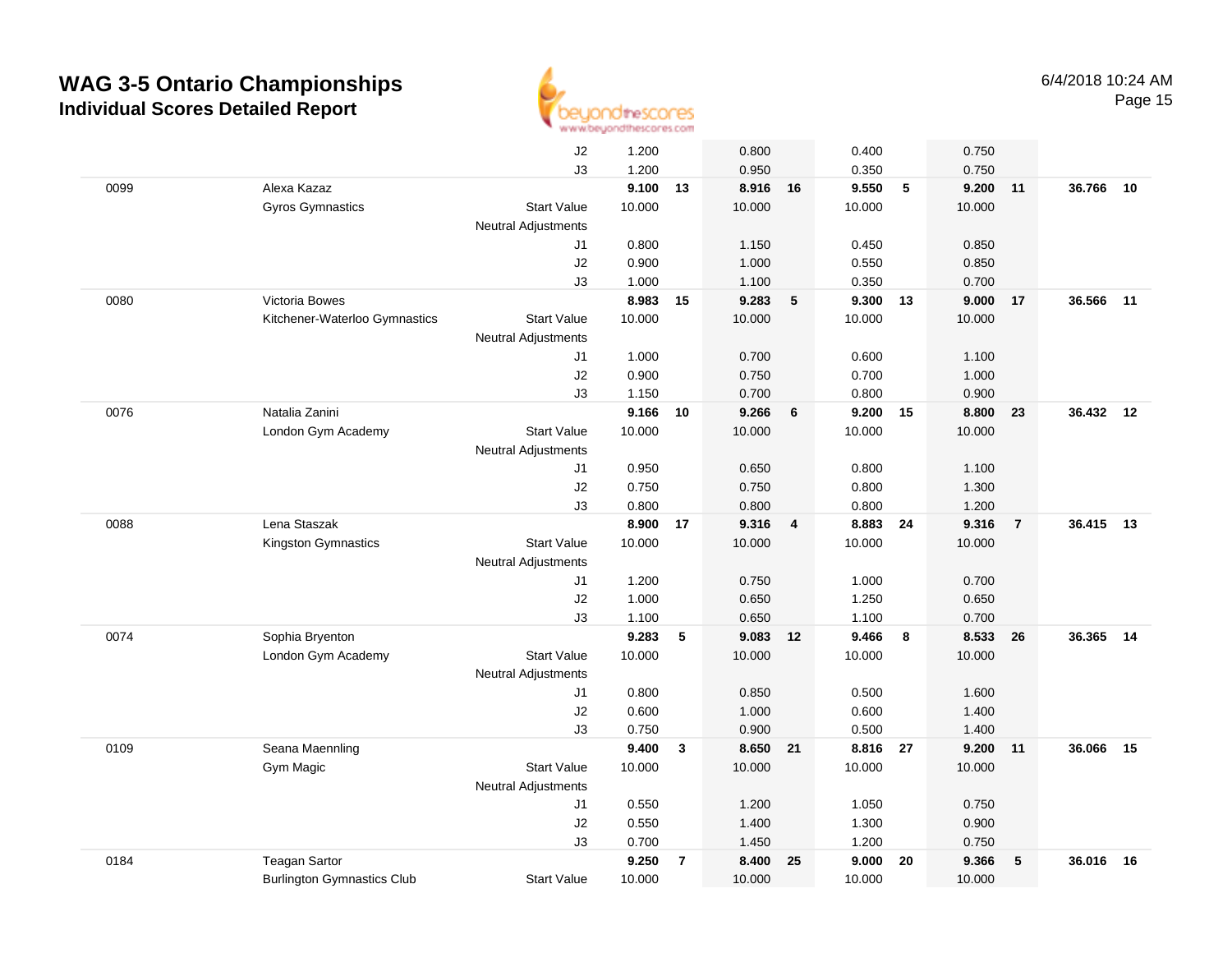

|      |                                 | <b>Neutral Adjustments</b> |                |    |                |                          |                |    |                |                |           |  |
|------|---------------------------------|----------------------------|----------------|----|----------------|--------------------------|----------------|----|----------------|----------------|-----------|--|
|      |                                 | J1                         | 0.850          |    | 1.400          |                          | 0.950          |    | 0.650          |                |           |  |
|      |                                 | J2                         | 0.550          |    | 1.700          |                          | 0.950          |    | 0.650          |                |           |  |
|      |                                 | J3                         | 0.850          |    | 1.700          |                          | 1.100          |    | 0.600          |                |           |  |
| 0147 | Maya Pinhal                     |                            | 9.150 11       |    | 9.266          | 6                        | 8.933          | 22 | 8.600          | 25             | 35.949 17 |  |
|      | Forest City Gym Club            | <b>Start Value</b>         | 10.000         |    | 10.000         |                          | 10.000         |    | 10.000         |                |           |  |
|      |                                 | <b>Neutral Adjustments</b> |                |    |                |                          |                |    |                |                |           |  |
|      |                                 | J1                         | 0.750          |    | 0.750          |                          | 1.250          |    | 1.550          |                |           |  |
|      |                                 | J2                         | 0.800          |    | 0.650          |                          | 1.150          |    | 1.250          |                |           |  |
|      |                                 | J3                         | 1.000          |    | 0.800          |                          | 0.800          |    | 1.400          |                |           |  |
| 0051 | Emilie D'Souza                  |                            | 8.766 21       |    | 9.083 12       |                          | 8.900 23       |    | 9.183          | 12             | 35.932 18 |  |
|      | Oakville Gymnastics Club        | <b>Start Value</b>         | 10.000         |    | 10.000         |                          | 10.000         |    | 10.000         |                |           |  |
|      |                                 | <b>Neutral Adjustments</b> |                |    |                |                          |                |    |                |                |           |  |
|      |                                 | J1                         | 1.200          |    | 0.850          |                          | 1.050          |    | 0.850          |                |           |  |
|      |                                 | J2                         | 1.300          |    | 1.000          |                          | 1.100          |    | 0.900          |                |           |  |
|      |                                 | J3                         | 1.200          |    | 0.900          |                          | 1.150          |    | 0.700          |                |           |  |
| 0091 | <b>Annette Morris</b>           |                            | 8.600          | 26 | 9.283          | $\overline{\phantom{0}}$ | 9.183          | 16 | 8.850          | 21             | 35.916 19 |  |
|      | Hamilton Wentworth Regionettes  | <b>Start Value</b>         | 10.000         |    | 10.000         |                          | 10.000         |    | 10.000         |                |           |  |
|      |                                 | <b>Neutral Adjustments</b> |                |    |                |                          |                |    |                |                |           |  |
|      |                                 | J1                         | 1.250          |    | 0.650          |                          | 0.850          |    | 1.150          |                |           |  |
|      |                                 | $\sf J2$                   | 1.550          |    | 0.700          |                          | 0.850          |    | 1.200          |                |           |  |
|      |                                 | J3                         | 1.400          |    | 0.800          |                          | 0.750          |    | 1.100          |                |           |  |
| 0050 | Olja Bobic                      |                            | 8.883          | 18 | 8.850          | 17                       | 8.833          | 26 | 9.316          | $\overline{7}$ | 35.882 20 |  |
|      | Oakville Gymnastics Club        | <b>Start Value</b>         | 10.000         |    | 10.000         |                          | 10.000         |    | 10.000         |                |           |  |
|      |                                 | <b>Neutral Adjustments</b> |                |    |                |                          |                |    |                |                |           |  |
|      |                                 | J1                         | 1.250          |    | 1.150          |                          | 1.300          |    | 0.750          |                |           |  |
|      |                                 | J2                         | 1.200          |    | 1.200          |                          | 1.200          |    | 0.700          |                |           |  |
|      |                                 | J3                         | 0.900          |    | 1.100          |                          | 1.000          |    | 0.600          |                |           |  |
| 0121 | Julia McCutcheon                |                            | 8.983 15       |    | $9.000$ 14     |                          | 8.933 22       |    | 8.966          | 18             | 35.882 20 |  |
|      | Georgian Bay Phoenix Gymnastics | <b>Start Value</b>         | 10.000         |    | 10.000         |                          | 10.000         |    | 10.000         |                |           |  |
|      |                                 | <b>Neutral Adjustments</b> |                |    |                |                          | $-0.100$       |    |                |                |           |  |
|      |                                 | J1<br>J2                   | 1.100<br>1.000 |    | 0.900<br>1.000 |                          | 1.000          |    | 1.100<br>1.000 |                |           |  |
|      |                                 | J3                         | 0.950          |    | 1.100          |                          | 0.900<br>1.000 |    | 1.000          |                |           |  |
| 0025 | Emma McQuaid                    |                            | 9.266          | 6  | 9.033 13       |                          | 8.233          | 35 | 9.166          | 13             | 35.698 21 |  |
|      | Scarborough Gym Elites          | <b>Start Value</b>         | 10.000         |    | 10.000         |                          | 10.000         |    | 10.000         |                |           |  |
|      |                                 | <b>Neutral Adjustments</b> |                |    |                |                          |                |    |                |                |           |  |
|      |                                 | J1                         | 0.700          |    | 0.900          |                          | 1.600          |    | 0.800          |                |           |  |
|      |                                 | J2                         | 0.700          |    | 1.000          |                          | 1.900          |    | 0.900          |                |           |  |
|      |                                 | J3                         | 0.800          |    | 1.000          |                          | 1.800          |    | 0.800          |                |           |  |
|      |                                 |                            |                |    |                |                          |                |    |                |                |           |  |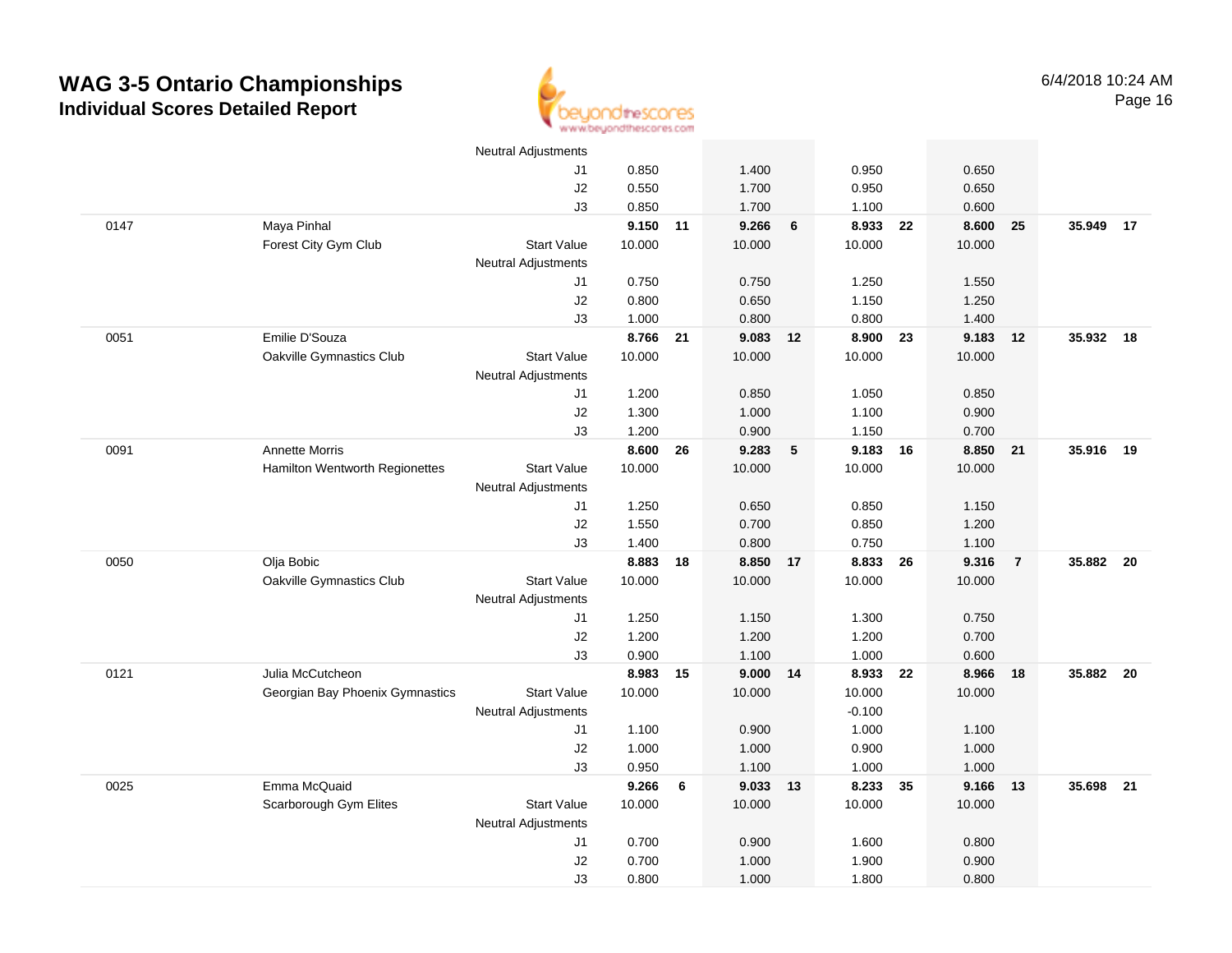

Page 17

| 0039 | Hanna Fair                      |                            | 8.700          | 24 | 8.783          | $-19$ | 9.166          | 17 | 9.000          | 17  | 35.649    | 22   |
|------|---------------------------------|----------------------------|----------------|----|----------------|-------|----------------|----|----------------|-----|-----------|------|
|      | Quinte Bay                      | <b>Start Value</b>         | 10.000         |    | 10.000         |       | 10.000         |    | 10.000         |     |           |      |
|      |                                 | <b>Neutral Adjustments</b> |                |    |                |       |                |    |                |     |           |      |
|      |                                 | J1                         | 1.350          |    | 1.150          |       | 0.850          |    | 1.000          |     |           |      |
|      |                                 | J2                         | 1.400          |    | 1.300          |       | 0.900          |    | 1.100          |     |           |      |
|      |                                 | J3                         | 1.150          |    | 1.200          |       | 0.750          |    | 0.900          |     |           |      |
| 0197 | <b>Rachel Butcher</b>           |                            | 8.733          | 23 | 8.483          | 24    | 9.350          | 11 | 9.083          | -14 | 35.649    | 22   |
|      | <b>Alliston Gymnastics Club</b> | <b>Start Value</b>         | 10.000         |    | 10.000         |       | 10.000         |    | 10.000         |     |           |      |
|      |                                 | <b>Neutral Adjustments</b> |                |    |                |       |                |    |                |     |           |      |
|      |                                 | J1                         | 1.250          |    | 1.450          |       | 0.650          |    | 0.950          |     |           |      |
|      |                                 | J2                         | 1.300          |    | 1.600          |       | 0.700          |    | 0.950          |     |           |      |
|      |                                 | J3                         | 1.250          |    | 1.500          |       | 0.600          |    | 0.850          |     |           |      |
| 0092 | <b>Hayley Weaver</b>            |                            | 8.900          | 17 | 8.533          | 23    | 8.950 21       |    | 9.216          | 10  | 35.599    | 23   |
|      | Hamilton Wentworth Regionettes  | <b>Start Value</b>         | 10.000         |    | 10.000         |       | 10.000         |    | 10.000         |     |           |      |
|      |                                 | <b>Neutral Adjustments</b> |                |    |                |       | $-0.100$       |    |                |     |           |      |
|      |                                 | J1<br>J2                   | 1.000<br>1.200 |    | 1.400<br>1.500 |       | 0.800<br>1.050 |    | 0.750<br>0.800 |     |           |      |
|      |                                 | J3                         | 1.100          |    | 1.500          |       | 1.000          |    | 0.800          |     |           |      |
| 0127 | Ella Damiano                    |                            | 9.216          | 8  | 8.683 20       |       | 8.266          | 34 | 9.233          | 9   | 35.398    | - 24 |
|      | Gemini Gymnastics               | <b>Start Value</b>         | 10.000         |    | 10.000         |       | 10.000         |    | 10.000         |     |           |      |
|      |                                 | <b>Neutral Adjustments</b> |                |    |                |       | $-0.100$       |    |                |     |           |      |
|      |                                 | J1                         | 0.700          |    | 1.400          |       | 1.700          |    | 0.600          |     |           |      |
|      |                                 | J2                         | 0.800          |    | 1.300          |       | 1.500          |    | 0.800          |     |           |      |
|      |                                 | J3                         | 0.850          |    | 1.250          |       | 1.700          |    | 0.900          |     |           |      |
| 0148 | Carlie Regier                   |                            | 8.983          | 15 | 9.133          | $-11$ | 8.216          | 36 | 9.050          | 15  | 35.382    | - 25 |
|      | Forest City Gym Club            | <b>Start Value</b>         | 10.000         |    | 10.000         |       | 10.000         |    | 10.000         |     |           |      |
|      |                                 | <b>Neutral Adjustments</b> |                |    |                |       | $-0.100$       |    |                |     |           |      |
|      |                                 | J1                         | 1.100          |    | 0.800          |       | 1.650          |    | 1.100          |     |           |      |
|      |                                 | J2                         | 0.950          |    | 0.750          |       | 1.800          |    | 0.850          |     |           |      |
|      |                                 | J3                         | 1.000          |    | 1.050          |       | 1.600          |    | 0.900          |     |           |      |
| 0110 | Sophie Urbanovic                |                            | 8.833 19       |    | 8.833 18       |       | 8.516          | 30 | 9.183          | 12  | 35.365 26 |      |
|      | Gym Magic                       | <b>Start Value</b>         | 10.000         |    | 10.000         |       | 10.000         |    | 10.000         |     |           |      |
|      |                                 | <b>Neutral Adjustments</b> |                |    |                |       |                |    |                |     |           |      |
|      |                                 | J1                         | 1.050          |    | 1.000          |       | 1.400          |    | 0.750          |     |           |      |
|      |                                 | J2                         | 1.350          |    | 1.200          |       | 1.450          |    | 0.900          |     |           |      |
|      |                                 | J3                         | 1.100          |    | 1.300          |       | 1.600          |    | 0.800          |     |           |      |
| 0058 | Cadence Kearney                 |                            | 9.133          | 12 | 9.000          | 14    | 8.033          | 38 | 9.016          | 16  | 35.182 27 |      |
|      | Northern Stars                  | <b>Start Value</b>         | 10.000         |    | 10.000         |       | 10.000         |    | 10.000         |     |           |      |
|      |                                 | Neutral Adjustments        |                |    |                |       |                |    |                |     |           |      |
|      |                                 | J1                         | 0.950          |    | 1.000          |       | 1.850          |    | 1.100          |     |           |      |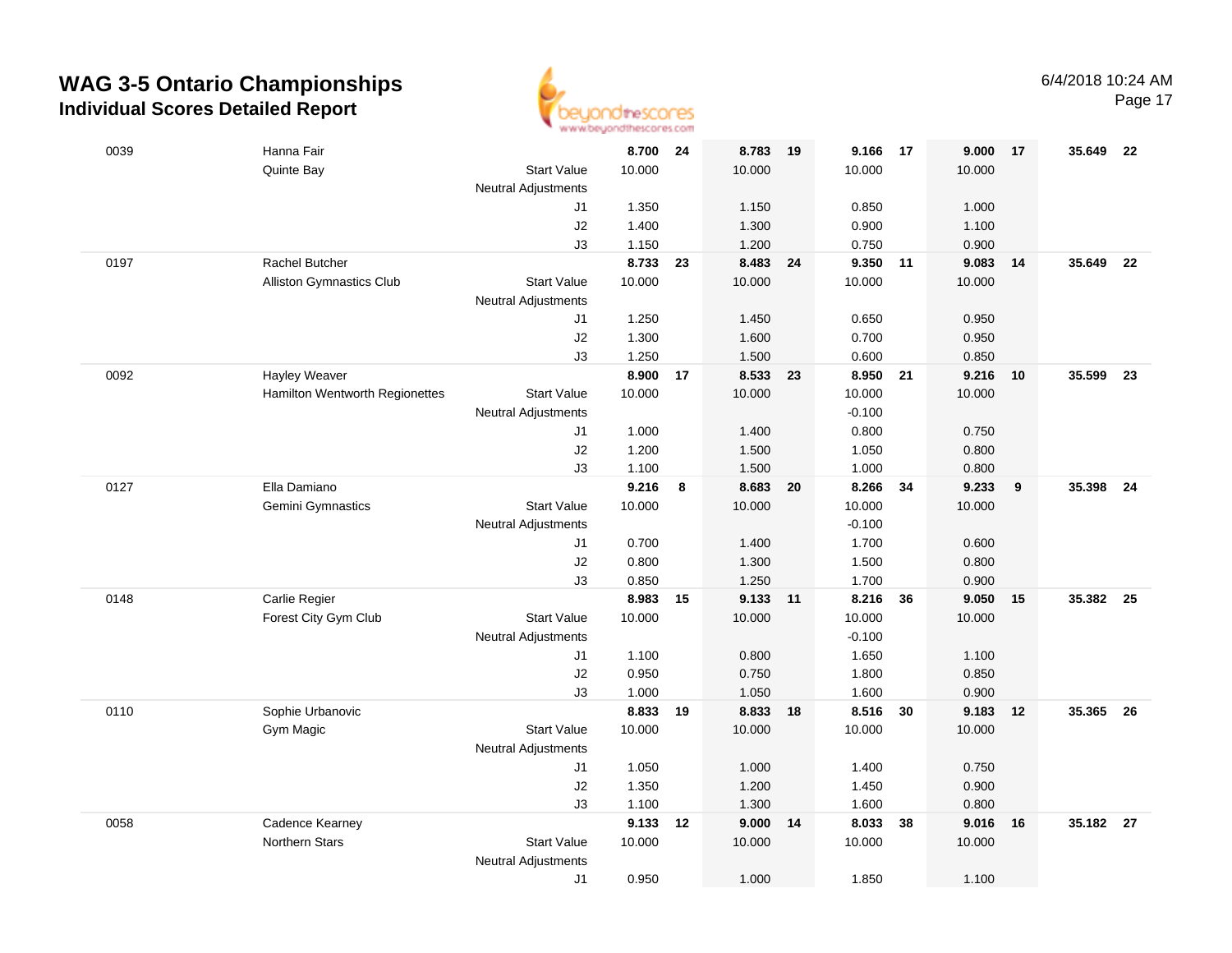

|      |                                | J2                         | 0.900  |    | 0.900    |    | 1.950    |    | 0.900    |    |           |    |
|------|--------------------------------|----------------------------|--------|----|----------|----|----------|----|----------|----|-----------|----|
|      |                                | J3                         | 0.750  |    | 1.100    |    | 2.100    |    | 0.950    |    |           |    |
| 0075 | Anya Fedorova                  |                            | 8.933  | 16 | 8.216    | 27 | 9.083    | 19 | 8.933    | 19 | 35.165 28 |    |
|      | London Gym Academy             | <b>Start Value</b>         | 10.000 |    | 10.000   |    | 10.000   |    | 10.000   |    |           |    |
|      |                                | <b>Neutral Adjustments</b> |        |    |          |    |          |    |          |    |           |    |
|      |                                | J1                         | 1.000  |    | 1.800    |    | 0.800    |    | 1.100    |    |           |    |
|      |                                | J2                         | 1.000  |    | 1.650    |    | 0.850    |    | 1.100    |    |           |    |
|      |                                | J3                         | 1.200  |    | 1.900    |    | 1.100    |    | 1.000    |    |           |    |
| 1415 | Kairsen Frick                  |                            | 8.533  | 27 | 9.200    | 8  | 8.600    | 29 | 8.783    | 24 | 35.116 29 |    |
|      | <b>Gymnastics Energy</b>       | <b>Start Value</b>         | 10.000 |    | 10.000   |    | 10.000   |    | 10.000   |    |           |    |
|      |                                | <b>Neutral Adjustments</b> |        |    |          |    | $-0.100$ |    |          |    |           |    |
|      |                                | J1                         | 1.500  |    | 0.800    |    | 1.400    |    | 1.350    |    |           |    |
|      |                                | J2                         | 1.500  |    | 0.800    |    | 1.300    |    | 1.100    |    |           |    |
|      |                                | J3                         | 1.400  |    | 0.800    |    | 1.200    |    | 1.200    |    |           |    |
| 0038 | Natalie Sydie                  |                            | 8.633  | 25 | 8.483 24 |    | 9.433    | 9  | 8.433 27 |    | 34.982    | 30 |
|      | <b>Pulsars Gymnastics Club</b> | <b>Start Value</b>         | 10.000 |    | 10.000   |    | 10.000   |    | 10.000   |    |           |    |
|      |                                | <b>Neutral Adjustments</b> |        |    |          |    |          |    |          |    |           |    |
|      |                                | J1                         | 1.400  |    | 1.500    |    | 0.600    |    | 1.700    |    |           |    |
|      |                                | J2                         | 1.300  |    | 1.500    |    | 0.550    |    | 1.600    |    |           |    |
|      |                                | J3                         | 1.400  |    | 1.550    |    | 0.550    |    | 1.400    |    |           |    |
| 0119 | Erin Maciejowski               |                            | 9.083  | 14 | 8.616    | 22 | 8.366    | 31 | 8.833    | 22 | 34.898    | 31 |
|      | <b>GW Elites</b>               | <b>Start Value</b>         | 10.000 |    | 10.000   |    | 10.000   |    | 10.000   |    |           |    |
|      |                                | <b>Neutral Adjustments</b> |        |    |          |    | $-0.100$ |    |          |    |           |    |
|      |                                | J1                         | 0.800  |    | 1.400    |    | 1.500    |    | 1.100    |    |           |    |
|      |                                | J2                         | 1.050  |    | 1.300    |    | 1.700    |    | 1.100    |    |           |    |
|      |                                | J3                         | 0.900  |    | 1.450    |    | 1.400    |    | 1.300    |    |           |    |
| 0084 | Adria Basaraba                 |                            | 8.883  | 18 | 8.366    | 26 | 8.616    | 28 | 9.016    | 16 | 34.881    | 32 |
|      | Horizons Gymnastics            | <b>Start Value</b>         | 10.000 |    | 10.000   |    | 10.000   |    | 10.000   |    |           |    |
|      |                                | <b>Neutral Adjustments</b> |        |    |          |    |          |    |          |    |           |    |
|      |                                | J1                         | 1.100  |    | 1.600    |    | 1.300    |    | 1.050    |    |           |    |
|      |                                | J2                         | 1.150  |    | 1.600    |    | 1.550    |    | 1.000    |    |           |    |
|      |                                | J3                         | 1.100  |    | 1.700    |    | 1.300    |    | 0.900    |    |           |    |
| 0027 | Emelia Brodrip                 |                            | 9.166  | 10 | 7.983    | 29 | 8.333 32 |    | 9.000 17 |    | 34.482 33 |    |
|      | St. Thomas Elgin               | <b>Start Value</b>         | 10.000 |    | 10.000   |    | 10.000   |    | 10.000   |    |           |    |
|      |                                | <b>Neutral Adjustments</b> |        |    |          |    |          |    |          |    |           |    |
|      |                                | J1                         | 0.750  |    | 1.900    |    | 1.650    |    | 1.100    |    |           |    |
|      |                                | J2                         | 0.850  |    | 2.100    |    | 1.750    |    | 1.050    |    |           |    |
|      |                                | J3                         | 0.900  |    | 2.050    |    | 1.600    |    | 0.850    |    |           |    |
| 0035 | Jordan Winer-Ma                |                            | 8.800  | 20 | 8.033    | 28 | 8.000    | 39 | 9.233    | 9  | 34.066    | 34 |
|      | Richmond Hill Gymnastics Club  | <b>Start Value</b>         | 10.000 |    | 10.000   |    | 10.000   |    | 10.000   |    |           |    |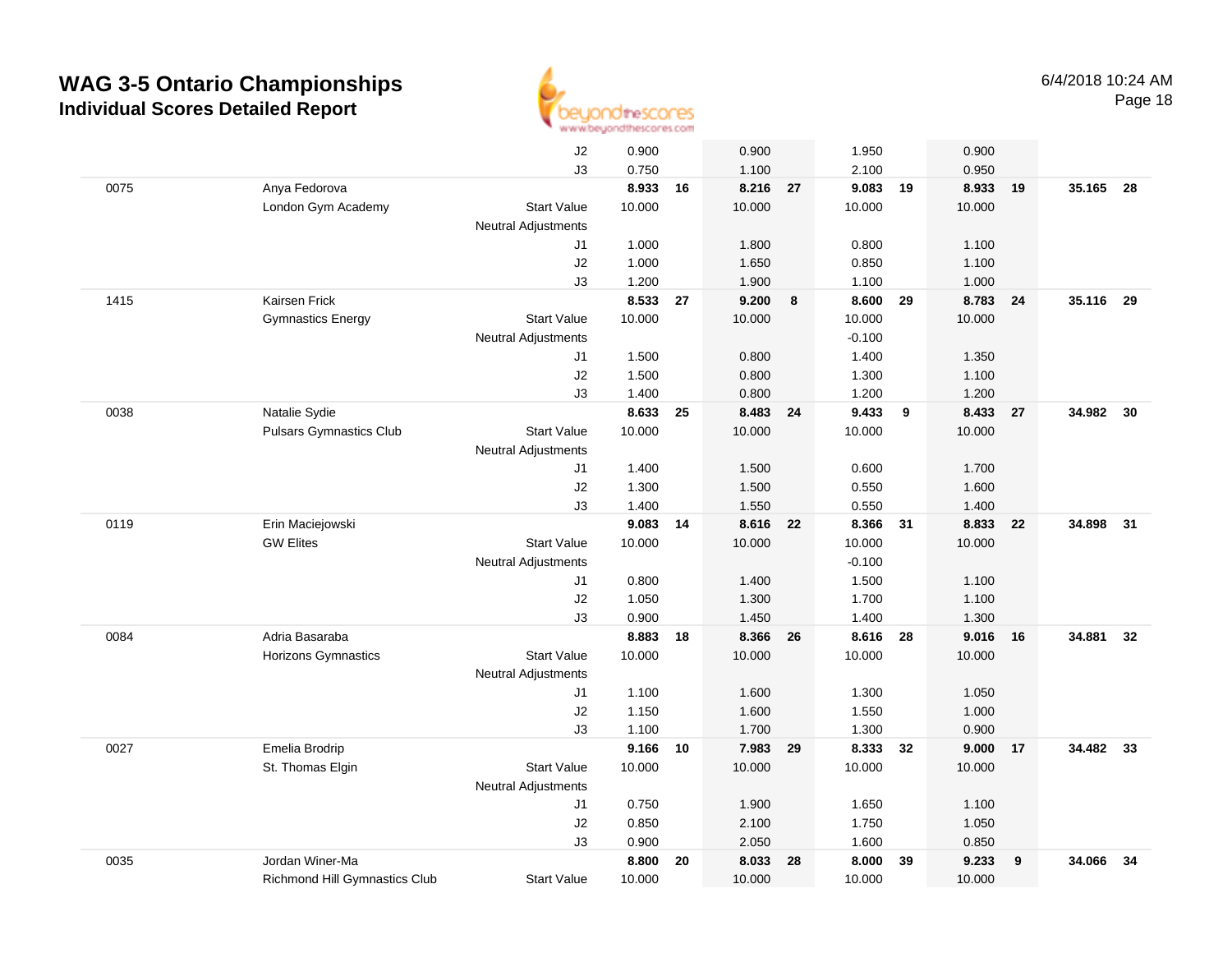

| 32.766<br>35 |
|--------------|
|              |
|              |
|              |
|              |
|              |
| 32.016 36    |
|              |
|              |
|              |
|              |
|              |
|              |

#### **Gymnastics Ontario Level 5**

| ID   | League ID | Name                        |                     | $VT$ # |    | <b>UB</b> | #              | <b>BB</b> | #                       | <b>FX</b> | #              | AA     | #              |
|------|-----------|-----------------------------|---------------------|--------|----|-----------|----------------|-----------|-------------------------|-----------|----------------|--------|----------------|
| 0007 |           | Myra Fauchon                |                     | 9.283  | 14 | 9.600     | $\mathbf{2}$   | 9.200     | 8                       | 9.666     | $\overline{2}$ | 37.749 | $\mathbf 1$    |
|      |           | Tumblers                    | <b>Start Value</b>  | 10.000 |    | 10.000    |                | 10.000    |                         | 10.000    |                |        |                |
|      |           |                             | Neutral Adjustments |        |    |           |                |           |                         |           |                |        |                |
|      |           |                             | J1                  | 0.800  |    | 0.400     |                | 0.850     |                         | 0.450     |                |        |                |
|      |           |                             | J <sub>2</sub>      | 0.750  |    | 0.350     |                | 0.800     |                         | 0.250     |                |        |                |
|      |           |                             | J3                  | 0.600  |    | 0.450     |                | 0.750     |                         | 0.300     |                |        |                |
| 0178 |           | Adriann Fluke               |                     | 9.500  | 5  | 9.550     | 3              | 9.400     | $\overline{\mathbf{1}}$ | 9.216     | 18             | 37.666 | $\overline{2}$ |
|      |           | <b>Champions Gymnastics</b> | <b>Start Value</b>  | 10.000 |    | 10.000    |                | 10.000    |                         | 10.000    |                |        |                |
|      |           |                             | Neutral Adjustments |        |    |           |                |           |                         |           |                |        |                |
|      |           |                             | J1                  | 0.550  |    | 0.350     |                | 0.600     |                         | 0.900     |                |        |                |
|      |           |                             | J2                  | 0.450  |    | 0.500     |                | 0.550     |                         | 0.650     |                |        |                |
|      |           |                             | J3                  | 0.500  |    | 0.500     |                | 0.650     |                         | 0.800     |                |        |                |
| 0056 |           | Lauren Susin                |                     | 9.483  | 6  | 9.433     | 6              | 9.333     | $\overline{\mathbf{2}}$ | 9.300     | 15             | 37.549 | 3              |
|      |           | Niagara Acro Cats           | <b>Start Value</b>  | 10.000 |    | 10.000    |                | 10.000    |                         | 10.000    |                |        |                |
|      |           |                             | Neutral Adjustments |        |    |           |                |           |                         |           |                |        |                |
|      |           |                             | J <sub>1</sub>      | 0.550  |    | 0.450     |                | 0.500     |                         | 0.750     |                |        |                |
|      |           |                             | J2                  | 0.400  |    | 0.650     |                | 0.600     |                         | 0.650     |                |        |                |
|      |           |                             | J3                  | 0.600  |    | 0.600     |                | 0.900     |                         | 0.700     |                |        |                |
| 0177 |           | Stella Carr                 |                     | 9.550  | 4  | 9.416     | $\overline{7}$ | 9.166     | 10                      | 9.333     | 13             | 37.465 | 4              |

**Age 13**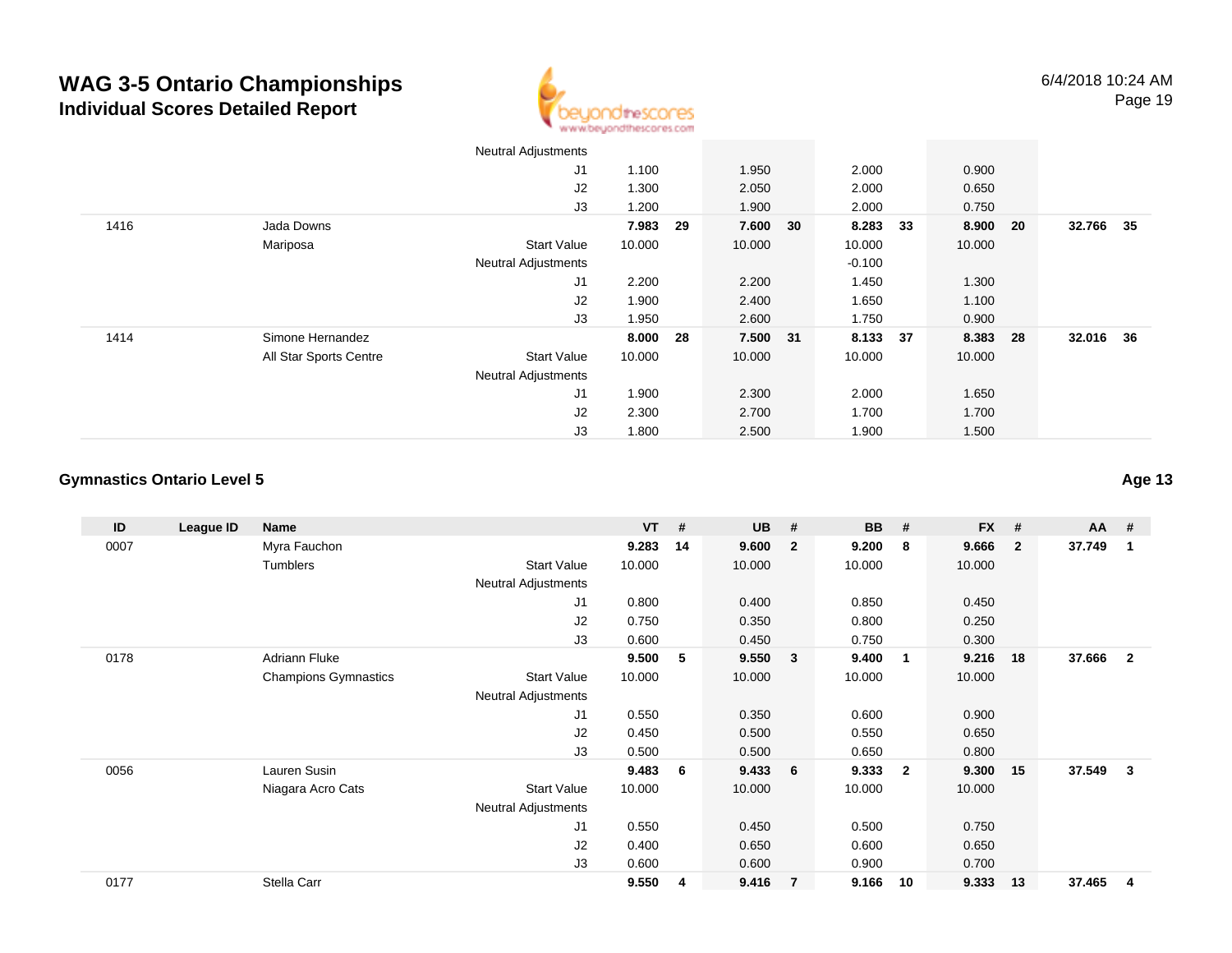

|      | <b>Champions Gymnastics</b>       | <b>Start Value</b>         | 10.000 |                | 10.000   |    | 10.000   |                 | 10.000 |                         |          |     |
|------|-----------------------------------|----------------------------|--------|----------------|----------|----|----------|-----------------|--------|-------------------------|----------|-----|
|      |                                   | <b>Neutral Adjustments</b> |        |                |          |    |          |                 |        |                         |          |     |
|      |                                   | J1                         | 0.550  |                | 0.500    |    | 0.850    |                 | 0.800  |                         |          |     |
|      |                                   | J2                         | 0.350  |                | 0.600    |    | 0.750    |                 | 0.600  |                         |          |     |
|      |                                   | J3                         | 0.450  |                | 0.650    |    | 0.900    |                 | 0.600  |                         |          |     |
| 0089 | <b>Gracie McDonell</b>            |                            | 9.650  | $\overline{2}$ | 9.283 12 |    | 9.150 11 |                 | 9.350  | 12                      | 37.433   | - 5 |
|      | Kingston Gymnastics               | <b>Start Value</b>         | 10.000 |                | 10.000   |    | 10.000   |                 | 10.000 |                         |          |     |
|      |                                   | <b>Neutral Adjustments</b> |        |                |          |    |          |                 |        |                         |          |     |
|      |                                   | J1                         | 0.400  |                | 0.600    |    | 0.900    |                 | 0.700  |                         |          |     |
|      |                                   | J2                         | 0.300  |                | 0.800    |    | 0.900    |                 | 0.750  |                         |          |     |
|      |                                   | J3                         | 0.350  |                | 0.750    |    | 0.750    |                 | 0.500  |                         |          |     |
| 0123 | Chyann Hill                       |                            | 9.733  | $\mathbf{1}$   | 8.883    | 23 | 9.250    | $5\phantom{.0}$ | 9.566  | $\overline{\mathbf{4}}$ | 37.432 6 |     |
|      | <b>Grand River Gymmies</b>        | <b>Start Value</b>         | 10.000 |                | 10.000   |    | 10.000   |                 | 10.000 |                         |          |     |
|      |                                   | <b>Neutral Adjustments</b> |        |                |          |    |          |                 |        |                         |          |     |
|      |                                   | J1                         | 0.300  |                | 0.900    |    | 0.700    |                 | 0.500  |                         |          |     |
|      |                                   | J2                         | 0.200  |                | 1.400    |    | 0.900    |                 | 0.500  |                         |          |     |
|      |                                   | J3                         | 0.300  |                | 1.050    |    | 0.650    |                 | 0.300  |                         |          |     |
| 0164 | Mya Hutchings                     |                            | 9.483  | 6              | 9.350    | 10 | 9.066 14 |                 | 9.516  | 6                       | 37.415 7 |     |
|      | Corona Competitive                | <b>Start Value</b>         | 10.000 |                | 10.000   |    | 10.000   |                 | 10.000 |                         |          |     |
|      |                                   | <b>Neutral Adjustments</b> |        |                |          |    |          |                 |        |                         |          |     |
|      |                                   | J1                         | 0.500  |                | 0.550    |    | 0.850    |                 | 0.450  |                         |          |     |
|      |                                   | J2                         | 0.600  |                | 0.800    |    | 0.900    |                 | 0.400  |                         |          |     |
|      |                                   | J3                         | 0.450  |                | 0.600    |    | 1.050    |                 | 0.600  |                         |          |     |
| 0129 | Annabelle Kortner-lacobet         |                            | 9.383  | 10             | 9.450    | 5  | 9.183    | 9               | 9.250  | 17                      | 37.266   | 8   |
|      | Gemini Gymnastics                 | <b>Start Value</b>         | 10.000 |                | 10.000   |    | 10.000   |                 | 10.000 |                         |          |     |
|      |                                   | <b>Neutral Adjustments</b> |        |                |          |    |          |                 |        |                         |          |     |
|      |                                   | J1                         | 0.750  |                | 0.450    |    | 0.700    |                 | 0.800  |                         |          |     |
|      |                                   | J2                         | 0.500  |                | 0.550    |    | 0.800    |                 | 0.700  |                         |          |     |
|      |                                   | J3                         | 0.600  |                | 0.650    |    | 0.950    |                 | 0.750  |                         |          |     |
| 0086 | Lauren Smith                      |                            | 9.133  | 18             | 9.433    | 6  | 9.166 10 |                 | 9.516  | 6                       | 37.248   | 9   |
|      | <b>Infinity Gymnastics Centre</b> | <b>Start Value</b>         | 10.000 |                | 10.000   |    | 10.000   |                 | 10.000 |                         |          |     |
|      |                                   | <b>Neutral Adjustments</b> |        |                |          |    |          |                 |        |                         |          |     |
|      |                                   | J1                         | 0.750  |                | 0.550    |    | 0.700    |                 | 0.500  |                         |          |     |
|      |                                   | J2                         | 1.000  |                | 0.550    |    | 0.800    |                 | 0.550  |                         |          |     |
|      |                                   | J3                         | 0.850  |                | 0.600    |    | 1.000    |                 | 0.400  |                         |          |     |
| 0185 | Megan Thomson                     |                            | 9.416  | 9              | 9.283    | 12 | 9.216    | $\overline{7}$  | 9.316  | -14                     | 37.231   | 10  |
|      | <b>Burlington Gymnastics Club</b> | Start Value                | 10.000 |                | 10.000   |    | 10.000   |                 | 10.000 |                         |          |     |
|      |                                   | <b>Neutral Adjustments</b> |        |                |          |    |          |                 |        |                         |          |     |
|      |                                   | J1                         | 0.500  |                | 0.700    |    | 0.850    |                 | 0.650  |                         |          |     |
|      |                                   | J2                         | 0.700  |                | 0.650    |    | 0.800    |                 | 0.800  |                         |          |     |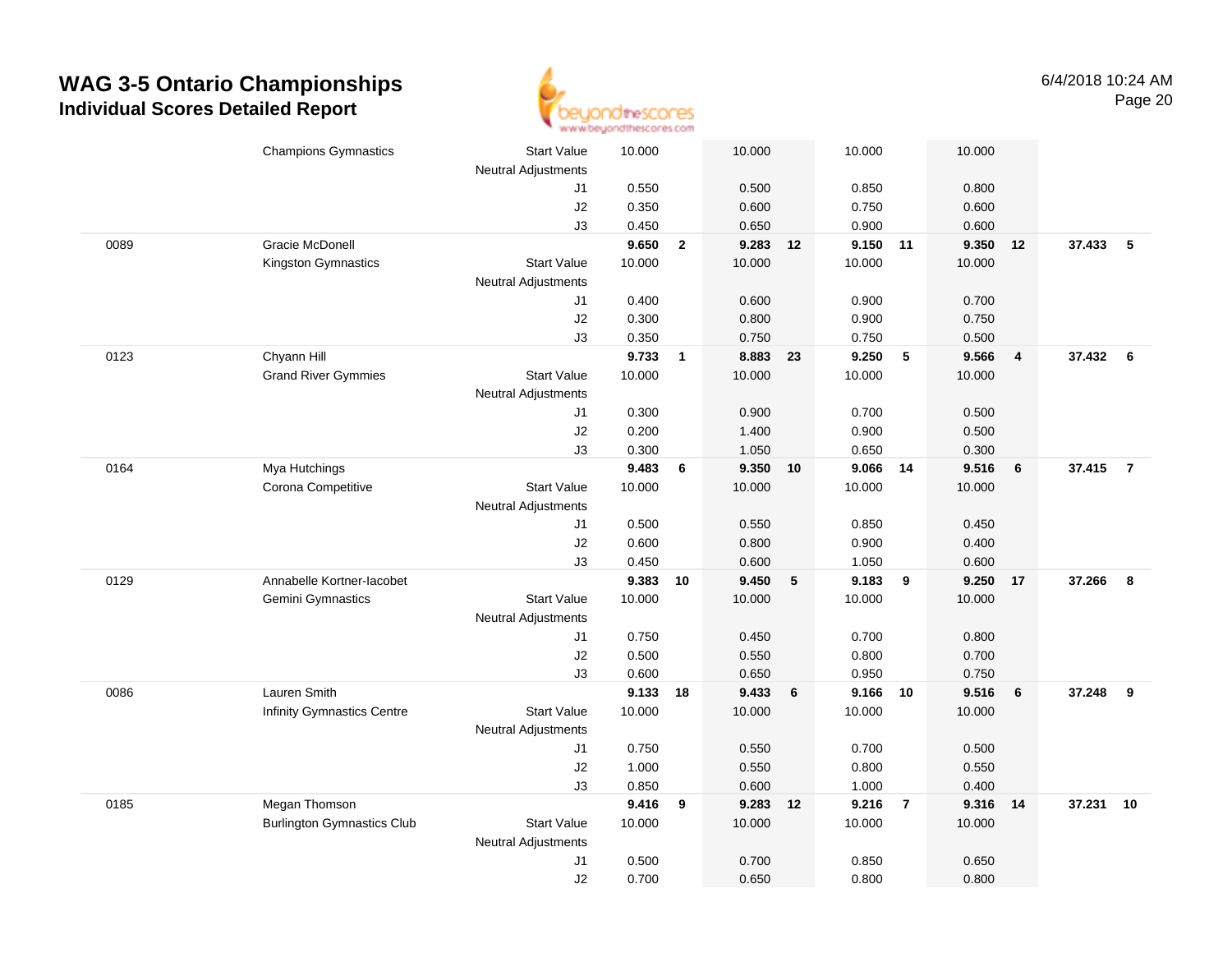

|      |                             | J3                         | 0.550    |    | 0.800    |                         | 0.700    |                         | 0.600  |                |        |    |
|------|-----------------------------|----------------------------|----------|----|----------|-------------------------|----------|-------------------------|--------|----------------|--------|----|
| 0155 | <b>Taya Nichol</b>          |                            | 9.450    | 8  | 9.383    | $\overline{\mathbf{8}}$ | 9.216    | $\overline{7}$          | 9.150  | 20             | 37.199 | 11 |
|      | East York Gymnastics        | <b>Start Value</b>         | 10.000   |    | 10.000   |                         | 10.000   |                         | 10.000 |                |        |    |
|      |                             | <b>Neutral Adjustments</b> |          |    |          |                         |          |                         |        |                |        |    |
|      |                             | J1                         | 0.500    |    | 0.600    |                         | 1.000    |                         | 0.900  |                |        |    |
|      |                             | J2                         | 0.650    |    | 0.600    |                         | 0.700    |                         | 0.950  |                |        |    |
|      |                             | J3                         | 0.500    |    | 0.650    |                         | 0.650    |                         | 0.700  |                |        |    |
| 0176 | Ariane Carr                 |                            | 9.383    | 10 | 9.466    | 4                       | 9.016    | 16                      | 9.333  | 13             | 37.198 | 12 |
|      | <b>Champions Gymnastics</b> | <b>Start Value</b>         | 10.000   |    | 10.000   |                         | 10.000   |                         | 10.000 |                |        |    |
|      |                             | <b>Neutral Adjustments</b> |          |    |          |                         |          |                         |        |                |        |    |
|      |                             | J1                         | 0.600    |    | 0.650    |                         | 0.950    |                         | 0.650  |                |        |    |
|      |                             | J2                         | 0.550    |    | 0.450    |                         | 1.050    |                         | 0.650  |                |        |    |
|      |                             | J3                         | 0.700    |    | 0.500    |                         | 0.950    |                         | 0.700  |                |        |    |
| 0009 | Stephanie Dundas            |                            | 9.133    | 18 | 9.383    | 8                       | 9.166    | 10                      | 9.500  | $\overline{7}$ | 37.182 | 13 |
|      | <b>Whitby Gymnastics</b>    | <b>Start Value</b>         | 10.000   |    | 10.000   |                         | 10.000   |                         | 10.000 |                |        |    |
|      |                             | <b>Neutral Adjustments</b> |          |    |          |                         |          |                         |        |                |        |    |
|      |                             | J1                         | 1.000    |    | 0.600    |                         | 0.700    |                         | 0.500  |                |        |    |
|      |                             | J2                         | 0.900    |    | 0.700    |                         | 0.900    |                         | 0.500  |                |        |    |
|      |                             | J3                         | 0.700    |    | 0.550    |                         | 0.900    |                         | 0.500  |                |        |    |
| 0063 | <b>Grace Struthers</b>      |                            | 8.983    | 22 | 9.700    | $\overline{1}$          | 9.233    | 6                       | 9.250  | 17             | 37.166 | 14 |
|      | <b>Milton Springers</b>     | <b>Start Value</b>         | 10.000   |    | 10.000   |                         | 10.000   |                         | 10.000 |                |        |    |
|      |                             | <b>Neutral Adjustments</b> |          |    |          |                         |          |                         |        |                |        |    |
|      |                             | J1                         | 1.050    |    | 0.300    |                         | 0.700    |                         | 0.950  |                |        |    |
|      |                             | J2                         | 1.100    |    | 0.250    |                         | 0.700    |                         | 0.600  |                |        |    |
|      |                             | J3                         | 0.900    |    | 0.350    |                         | 0.900    |                         | 0.700  |                |        |    |
| 0085 | Jenna Darling               |                            | 9.633    | 3  | 9.200    | 16                      | 8.900    | - 21                    | 9.350  | 12             | 37.083 | 15 |
|      | <b>Horizons Gymnastics</b>  | <b>Start Value</b>         | 10.000   |    | 10.000   |                         | 10.000   |                         | 10.000 |                |        |    |
|      |                             | <b>Neutral Adjustments</b> |          |    |          |                         |          |                         |        |                |        |    |
|      |                             | J1                         | 0.400    |    | 0.700    |                         | 0.900    |                         | 0.750  |                |        |    |
|      |                             | $\sf J2$                   | 0.400    |    | 0.850    |                         | 1.150    |                         | 0.600  |                |        |    |
|      |                             | J3                         | 0.300    |    | 0.850    |                         | 1.250    |                         | 0.600  |                |        |    |
| 0102 | Alexis Keeping              |                            | 9.316 13 |    | 9.266 13 |                         | 9.316    | $\overline{\mathbf{3}}$ | 9.183  | 19             | 37.081 | 16 |
|      | <b>Gymnastics Energy</b>    | <b>Start Value</b>         | 10.000   |    | 10.000   |                         | 10.000   |                         | 10.000 |                |        |    |
|      |                             | <b>Neutral Adjustments</b> |          |    |          |                         | $-0.100$ |                         |        |                |        |    |
|      |                             | J1                         | 0.850    |    | 0.600    |                         | 0.500    |                         | 0.750  |                |        |    |
|      |                             | J2                         | 0.650    |    | 0.850    |                         | 0.550    |                         | 0.750  |                |        |    |
|      |                             | J3                         | 0.550    |    | 0.750    |                         | 0.700    |                         | 0.950  |                |        |    |
| 0108 | Alicia Robertson            |                            | 9.083    | 20 | 9.366    | 9                       | 9.066    | 14                      | 9.450  | 10             | 36.965 | 17 |
|      | <b>GW Elites</b>            | <b>Start Value</b>         | 10.000   |    | 10.000   |                         | 10.000   |                         | 10.000 |                |        |    |
|      |                             | <b>Neutral Adjustments</b> |          |    |          |                         | $-0.100$ |                         |        |                |        |    |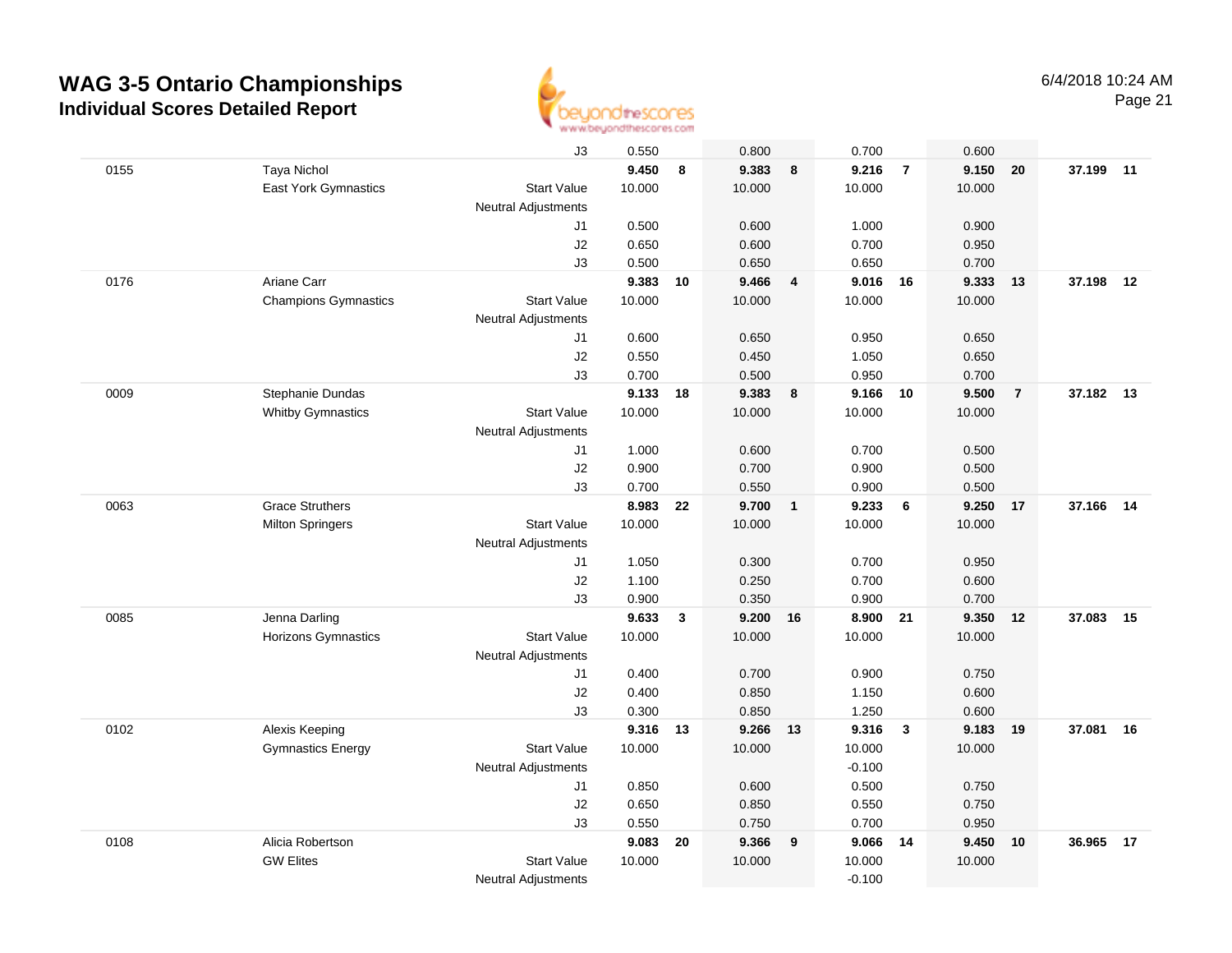

|      |                                                   | J1                         | 1.000           |                | 0.600              |    | 0.800              |    | 0.650           |    |           |      |
|------|---------------------------------------------------|----------------------------|-----------------|----------------|--------------------|----|--------------------|----|-----------------|----|-----------|------|
|      |                                                   | J2                         | 0.850           |                | 0.550              |    | 0.900              |    | 0.500           |    |           |      |
|      |                                                   | J3                         | 0.900           |                | 0.750              |    | 0.800              |    | 0.500           |    |           |      |
| 0111 | Maya Farquharson                                  |                            | 9.466           | $\overline{7}$ | 9.133 20           |    | 9.016 16           |    | 9.300           | 15 | 36.915 18 |      |
|      | Gym Magic                                         | <b>Start Value</b>         | 10.000          |                | 10.000             |    | 10.000             |    | 10.000          |    |           |      |
|      |                                                   | <b>Neutral Adjustments</b> |                 |                |                    |    |                    |    |                 |    |           |      |
|      |                                                   | J1                         | 0.500           |                | 0.800              |    | 1.000              |    | 0.850           |    |           |      |
|      |                                                   | J2                         | 0.600           |                | 0.850              |    | 1.000              |    | 0.650           |    |           |      |
|      |                                                   | J3                         | 0.500           |                | 0.950              |    | 0.950              |    | 0.600           |    |           |      |
| 0094 | Julia DiMarco                                     |                            | 9.316           | 13             | 9.150              | 19 | 9.083              | 13 | 9.266           | 16 | 36.815    | 19   |
|      | Hamilton Wentworth Regionettes                    | <b>Start Value</b>         | 10.000          |                | 10.000             |    | 10.000             |    | 10.000          |    |           |      |
|      |                                                   | Neutral Adjustments        |                 |                |                    |    |                    |    |                 |    |           |      |
|      |                                                   | J1                         | 0.600           |                | 1.000              |    | 0.850              |    | 0.900           |    |           |      |
|      |                                                   | J2                         | 0.650           |                | 0.700              |    | 0.900              |    | 0.700           |    |           |      |
|      |                                                   | J3                         | 0.800           |                | 0.850              |    | 1.000              |    | 0.600           |    |           |      |
| 0042 | Kylar Rathwell<br>Olympia Gymnastics              | <b>Start Value</b>         | 9.166<br>10.000 | 17             | 9.233 15<br>10.000 |    | 8.916 20<br>10.000 |    | 9.466<br>10.000 | 9  | 36.781    | - 20 |
|      |                                                   | <b>Neutral Adjustments</b> |                 |                |                    |    |                    |    |                 |    |           |      |
|      |                                                   | J1                         | 0.850           |                | 0.650              |    | 0.950              |    | 0.750           |    |           |      |
|      |                                                   | J2                         | 0.900           |                | 0.900              |    | 1.150              |    | 0.400           |    |           |      |
|      |                                                   | J3                         | 0.750           |                | 0.750              |    | 1.150              |    | 0.450           |    |           |      |
| 0130 | Faith McHardy                                     |                            | 9.450           | 8              | 8.633 26           |    | 9.033 15           |    | 9.483           | 8  | 36.599    | 21   |
|      | <b>Gemini Gymnastics</b>                          | <b>Start Value</b>         | 10.000          |                | 10.000             |    | 10.000             |    | 10.000          |    |           |      |
|      |                                                   | Neutral Adjustments        |                 |                |                    |    | $-0.100$           |    |                 |    |           |      |
|      |                                                   | J1                         | 0.600           |                | 1.500              |    | 0.700              |    | 0.600           |    |           |      |
|      |                                                   | J2                         | 0.550           |                | 1.300              |    | 1.050              |    | 0.450           |    |           |      |
|      |                                                   | J3                         | 0.500           |                | 1.300              |    | 0.850              |    | 0.500           |    |           |      |
| 1406 | Rosie McCarthy                                    |                            | 9.266           | 15             | 9.183              | 17 | 9.033              | 15 | 9.116           | 21 | 36.598    | 22   |
|      | Gemini Gymnastics                                 | <b>Start Value</b>         | 10.000          |                | 10.000             |    | 10.000             |    | 10.000          |    |           |      |
|      |                                                   | <b>Neutral Adjustments</b> |                 |                |                    |    |                    |    |                 |    |           |      |
|      |                                                   | J1                         | 0.800           |                | 0.900              |    | 0.850              |    | 1.100           |    |           |      |
|      |                                                   | J2                         | 0.800           |                | 0.750              |    | 0.950              |    | 0.750           |    |           |      |
|      |                                                   | J3                         | 0.600           |                | 0.800              |    | 1.100              |    | 0.800           |    |           |      |
| 0041 | Madison Goldberg                                  |                            | 9.416           | 9              | 8.650              | 25 | 8.983 18           |    | 9.533           | 5  | 36.582 23 |      |
|      | <b>Revolution Gymnastics And Sports</b><br>Centre | <b>Start Value</b>         | 10.000          |                | 10.000             |    | 10.000             |    | 10.000          |    |           |      |
|      |                                                   | <b>Neutral Adjustments</b> |                 |                |                    |    |                    |    |                 |    |           |      |
|      |                                                   | J1                         | 0.500           |                | 1.250              |    | 0.850              |    | 0.500           |    |           |      |
|      |                                                   | J2                         | 0.700           |                | 1.500              |    | 0.950              |    | 0.400           |    |           |      |
|      |                                                   | J3                         | 0.550           |                | 1.300              |    | 1.250              |    | 0.500           |    |           |      |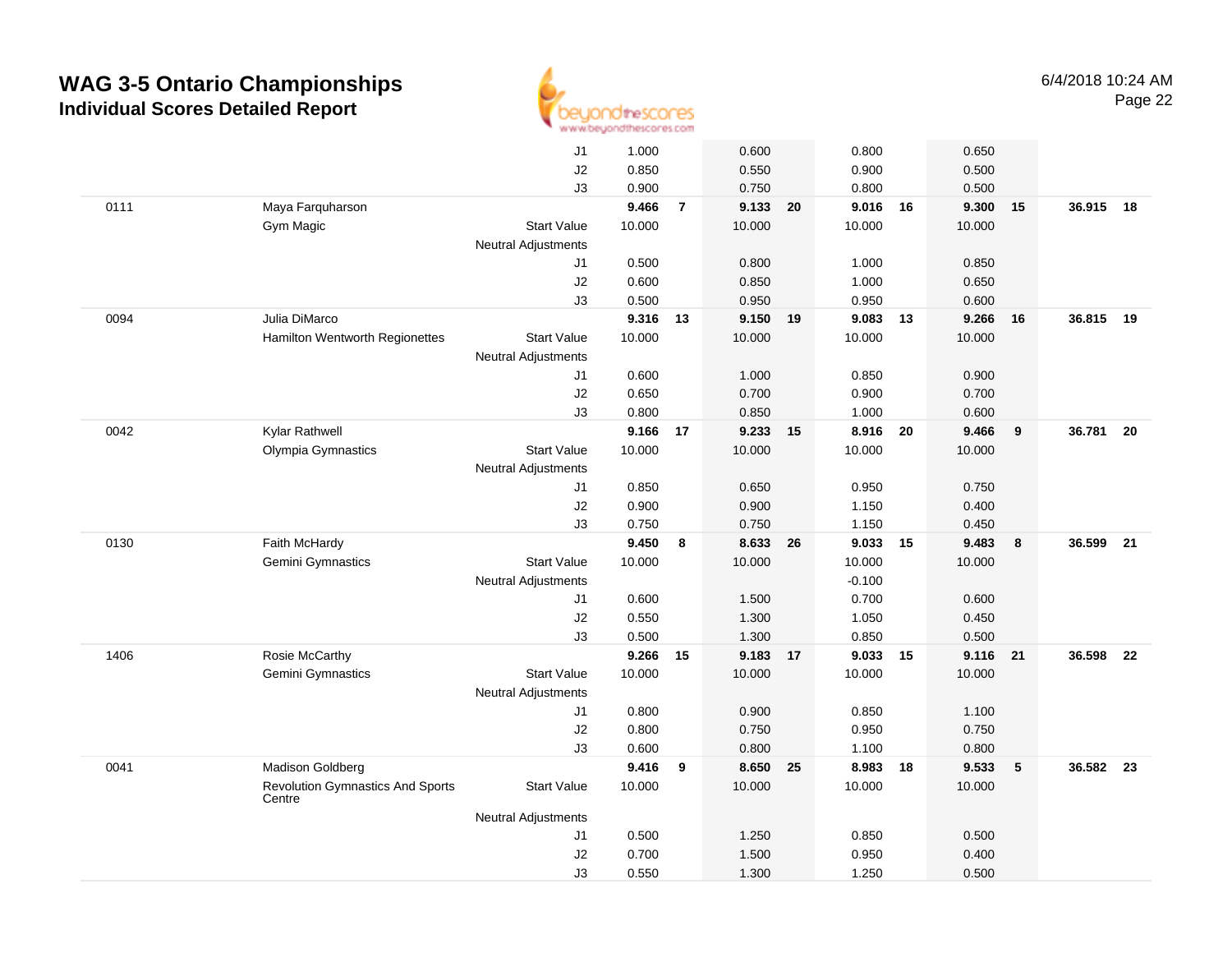

| 0065 | Mackenzie Cashmore         |                            | 9.166 17 |    | 9.466    | $\overline{\mathbf{4}}$ | 8.966    | - 19           | 8.983  | 26             | 36.581    | 24   |
|------|----------------------------|----------------------------|----------|----|----------|-------------------------|----------|----------------|--------|----------------|-----------|------|
|      | Niagara Acro Cats          | <b>Start Value</b>         | 10.000   |    | 10.000   |                         | 10.000   |                | 10.000 |                |           |      |
|      |                            | <b>Neutral Adjustments</b> |          |    |          |                         |          |                |        |                |           |      |
|      |                            | J1                         | 0.900    |    | 0.450    |                         | 0.950    |                | 1.150  |                |           |      |
|      |                            | J2                         | 0.800    |    | 0.600    |                         | 1.000    |                | 0.900  |                |           |      |
|      |                            | J3                         | 0.800    |    | 0.550    |                         | 1.150    |                | 1.000  |                |           |      |
| 0165 | Lauren Marcantonio         |                            | 9.000    | 21 | 8.516 28 |                         | 9.233    | $6\phantom{a}$ | 9.783  | $\overline{1}$ | 36.532 25 |      |
|      | Corona Competitive         | <b>Start Value</b>         | 10.000   |    | 10.000   |                         | 10.000   |                | 10.000 |                |           |      |
|      |                            | <b>Neutral Adjustments</b> |          |    |          |                         |          |                |        |                |           |      |
|      |                            | J1                         | 0.900    |    | 1.550    |                         | 0.800    |                | 0.350  |                |           |      |
|      |                            | J2                         | 0.900    |    | 1.450    |                         | 0.700    |                | 0.100  |                |           |      |
|      |                            | J3                         | 1.200    |    | 1.450    |                         | 0.800    |                | 0.200  |                |           |      |
| 0112 | <b>Emily Sims</b>          |                            | 9.216    | 16 | 9.200    | 16                      | 9.083    | 13             | 9.016  | 25             | 36.515    | 26   |
|      | Gym Magic                  | <b>Start Value</b>         | 10.000   |    | 10.000   |                         | 10.000   |                | 10.000 |                |           |      |
|      |                            | <b>Neutral Adjustments</b> |          |    |          |                         |          |                |        |                |           |      |
|      |                            | J1                         | 0.700    |    | 0.850    |                         | 0.950    |                | 1.100  |                |           |      |
|      |                            | J2                         | 0.850    |    | 0.650    |                         | 1.000    |                | 1.000  |                |           |      |
|      |                            | J3                         | 0.800    |    | 0.900    |                         | 0.800    |                | 0.850  |                |           |      |
| 1439 | Julieana Herrera           |                            | 9.283    | 14 | 8.550 27 |                         | 9.300    | $\overline{4}$ | 9.350  | 12             | 36.483    | 27   |
|      | Infinity Gymnastics Centre | <b>Start Value</b>         | 10.000   |    | 10.000   |                         | 10.000   |                | 10.000 |                |           |      |
|      |                            | <b>Neutral Adjustments</b> |          |    |          |                         | $-0.100$ |                |        |                |           |      |
|      |                            | J1                         | 0.650    |    | 1.600    |                         | 0.600    |                | 0.750  |                |           |      |
|      |                            | J2                         | 0.900    |    | 1.300    |                         | 0.600    |                | 0.600  |                |           |      |
|      |                            | J3                         | 0.600    |    | 1.450    |                         | 0.600    |                | 0.600  |                |           |      |
| 0195 | Calista Bouwmeester        |                            | 8.916    | 24 | 9.000    | 22                      | 9.000    | 17             | 9.533  | 5              | 36.449    | 28   |
|      | All Star Sports Centre     | <b>Start Value</b>         | 10.000   |    | 10.000   |                         | 10.000   |                | 10.000 |                |           |      |
|      |                            | <b>Neutral Adjustments</b> |          |    |          |                         | $-0.100$ |                |        |                |           |      |
|      |                            | J1                         | 1.050    |    | 1.100    |                         | 0.900    |                | 0.500  |                |           |      |
|      |                            | J2                         | 1.100    |    | 0.900    |                         | 0.850    |                | 0.400  |                |           |      |
|      |                            | J3                         | 1.100    |    | 1.000    |                         | 0.950    |                | 0.500  |                |           |      |
| 0064 | Ava Woodward               |                            | 9.283 14 |    | 8.633 26 |                         | 8.850 22 |                | 9.633  | $\mathbf{3}$   | 36.399    | - 29 |
|      | <b>Milton Springers</b>    | <b>Start Value</b>         | 10.000   |    | 10.000   |                         | 10.000   |                | 10.000 |                |           |      |
|      |                            | <b>Neutral Adjustments</b> |          |    |          |                         | $-0.100$ |                |        |                |           |      |
|      |                            | J1                         | 0.700    |    | 1.400    |                         | 0.950    |                | 0.400  |                |           |      |
|      |                            | J2                         | 0.750    |    | 1.300    |                         | 1.050    |                | 0.350  |                |           |      |
|      |                            | J3                         | 0.700    |    | 1.400    |                         | 1.150    |                | 0.350  |                |           |      |
| 0059 | Karlene Gooch              |                            | 9.333    | 12 | 9.166    | 18                      | 8.733    | 26             | 9.066  | 22             | 36.298    | 30   |
|      | Northern Stars             | <b>Start Value</b>         | 10.000   |    | 10.000   |                         | 10.000   |                | 10.000 |                |           |      |
|      |                            | <b>Neutral Adjustments</b> |          |    |          |                         |          |                |        |                |           |      |
|      |                            | J1                         | 0.800    |    | 0.950    |                         | 1.200    |                | 0.950  |                |           |      |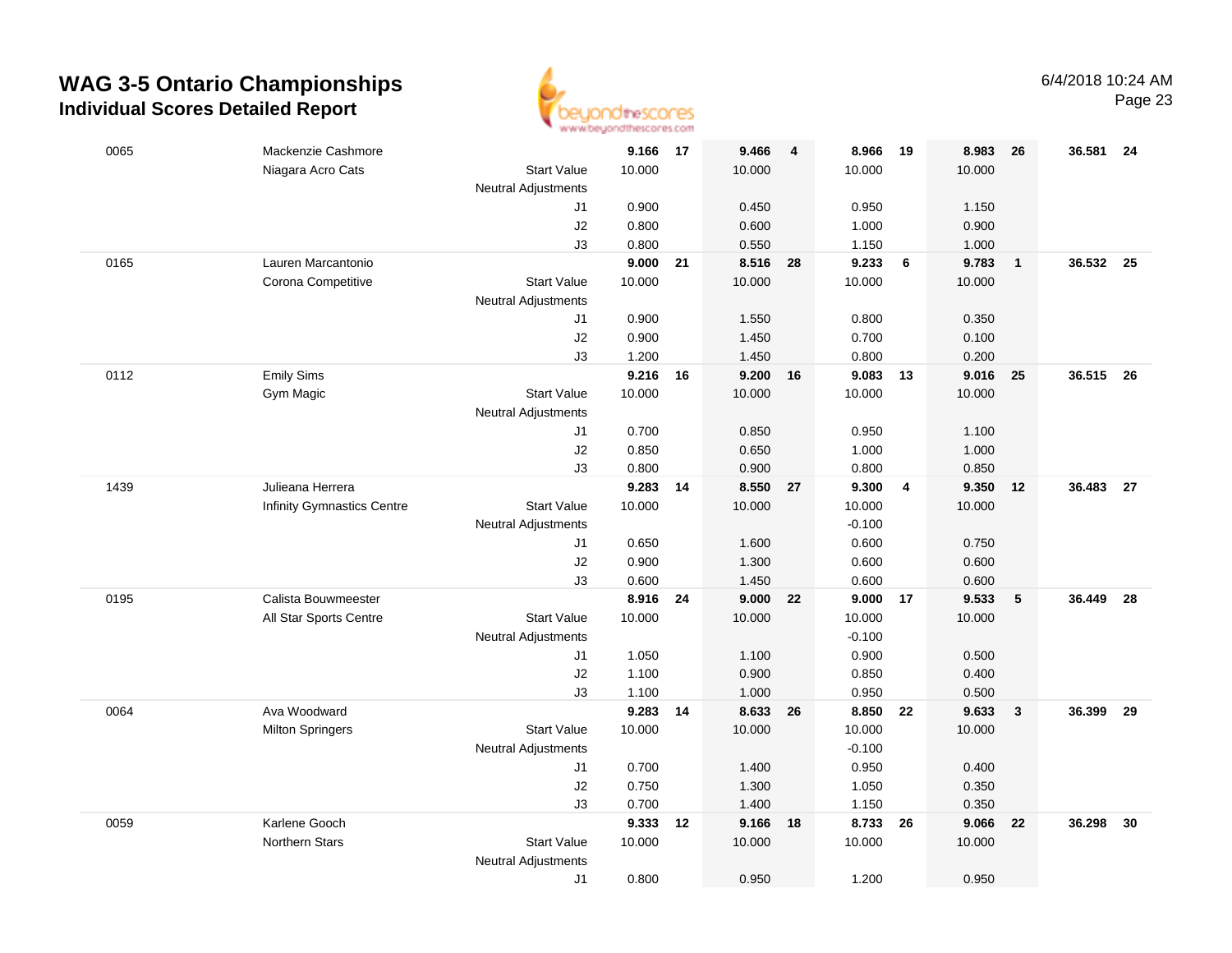

|      |                                | J2                         | 0.700    |    | 0.700    |    | 1.250    |    | 0.850  |      |           |      |
|------|--------------------------------|----------------------------|----------|----|----------|----|----------|----|--------|------|-----------|------|
|      |                                | J3                         | 0.500    |    | 0.850    |    | 1.350    |    | 1.000  |      |           |      |
| 0166 | Andrea Tsarouhas               |                            | 9.366 11 |    | 8.500    | 29 | 9.200    | 8  | 9.183  | 19   | 36.249 31 |      |
|      | Corona Competitive             | <b>Start Value</b>         | 10.000   |    | 10.000   |    | 10.000   |    | 10.000 |      |           |      |
|      |                                | <b>Neutral Adjustments</b> |          |    |          |    |          |    |        |      |           |      |
|      |                                | J1                         | 0.500    |    | 1.600    |    | 0.900    |    | 0.900  |      |           |      |
|      |                                | J2                         | 0.600    |    | 1.450    |    | 0.750    |    | 0.850  |      |           |      |
|      |                                | J3                         | 0.800    |    | 1.450    |    | 0.750    |    | 0.700  |      |           |      |
| 0154 | Rachel Chan                    |                            | 9.116 19 |    | 9.333 11 |    | 8.800    | 23 | 8.966  | 27   | 36.215    | 32   |
|      | <b>East York Gymnastics</b>    | <b>Start Value</b>         | 10.000   |    | 10.000   |    | 10.000   |    | 10.000 |      |           |      |
|      |                                | <b>Neutral Adjustments</b> |          |    |          |    |          |    |        |      |           |      |
|      |                                | J1                         | 1.100    |    | 0.700    |    | 1.050    |    | 1.100  |      |           |      |
|      |                                | J2                         | 0.750    |    | 0.550    |    | 1.200    |    | 1.050  |      |           |      |
|      |                                | J3                         | 0.800    |    | 0.750    |    | 1.350    |    | 0.950  |      |           |      |
| 0093 | Kaylee Bartlett                |                            | 9.083    | 20 | 9.183 17 |    | 8.766 25 |    | 8.950  | - 28 | 35.982 33 |      |
|      | Hamilton Wentworth Regionettes | <b>Start Value</b>         | 10.000   |    | 10.000   |    | 10.000   |    | 10.000 |      |           |      |
|      |                                | <b>Neutral Adjustments</b> |          |    |          |    | $-0.100$ |    |        |      |           |      |
|      |                                | J1                         | 1.100    |    | 0.750    |    | 0.950    |    | 1.050  |      |           |      |
|      |                                | J2                         | 0.850    |    | 0.800    |    | 1.200    |    | 1.000  |      |           |      |
|      |                                | J3                         | 0.800    |    | 0.900    |    | 1.250    |    | 1.100  |      |           |      |
| 0077 | Asia Neufeld                   |                            | 9.333    | 12 | 9.200    | 16 | 8.716 27 |    | 8.566  | 30   | 35.815    | 34   |
|      | London Gym Academy             | <b>Start Value</b>         | 10.000   |    | 10.000   |    | 10.000   |    | 10.000 |      |           |      |
|      |                                | <b>Neutral Adjustments</b> |          |    |          |    |          |    |        |      |           |      |
|      |                                | J1                         | 0.650    |    | 0.900    |    | 1.300    |    | 1.300  |      |           |      |
|      |                                | J2                         | 0.650    |    | 0.600    |    | 1.250    |    | 1.400  |      |           |      |
|      |                                | J3                         | 0.700    |    | 0.900    |    | 1.300    |    | 1.600  |      |           |      |
| 0028 | Sadie Rahn                     |                            | 8.950    | 23 | 8.333    | 30 | 9.100    | 12 | 9.366  | 11   | 35.749    | 35   |
|      | Swing Spring Flip              | <b>Start Value</b>         | 10.000   |    | 10.000   |    | 10.000   |    | 10.000 |      |           |      |
|      |                                | <b>Neutral Adjustments</b> |          |    |          |    |          |    |        |      |           |      |
|      |                                | J1                         | 1.050    |    | 1.650    |    | 0.800    |    | 0.500  |      |           |      |
|      |                                | $\sf J2$                   | 1.150    |    | 1.700    |    | 0.900    |    | 0.700  |      |           |      |
|      |                                | J3                         | 0.950    |    | 1.650    |    | 1.000    |    | 0.700  |      |           |      |
| 0095 | Ana Zupanic                    |                            | 9.000    | 21 | 8.750 24 |    | 8.966    | 19 | 9.033  | 24   | 35.749    | - 35 |
|      | Hamilton Wentworth Regionettes | <b>Start Value</b>         | 10.000   |    | 10.000   |    | 10.000   |    | 10.000 |      |           |      |
|      |                                | <b>Neutral Adjustments</b> |          |    |          |    | $-0.100$ |    |        |      |           |      |
|      |                                | J1                         | 0.900    |    | 1.400    |    | 0.950    |    | 1.000  |      |           |      |
|      |                                | J2                         | 1.100    |    | 1.150    |    | 0.800    |    | 0.900  |      |           |      |
|      |                                | J3                         | 1.000    |    | 1.200    |    | 1.050    |    | 1.000  |      |           |      |
| 0055 | Jesselyn Misner                |                            | 8.833    | 25 | 9.266    | 13 | 8.783    | 24 | 8.500  | 31   | 35.382    | 36   |
|      | Niagara Acro Cats              | <b>Start Value</b>         | 10.000   |    | 10.000   |    | 10.000   |    | 10.000 |      |           |      |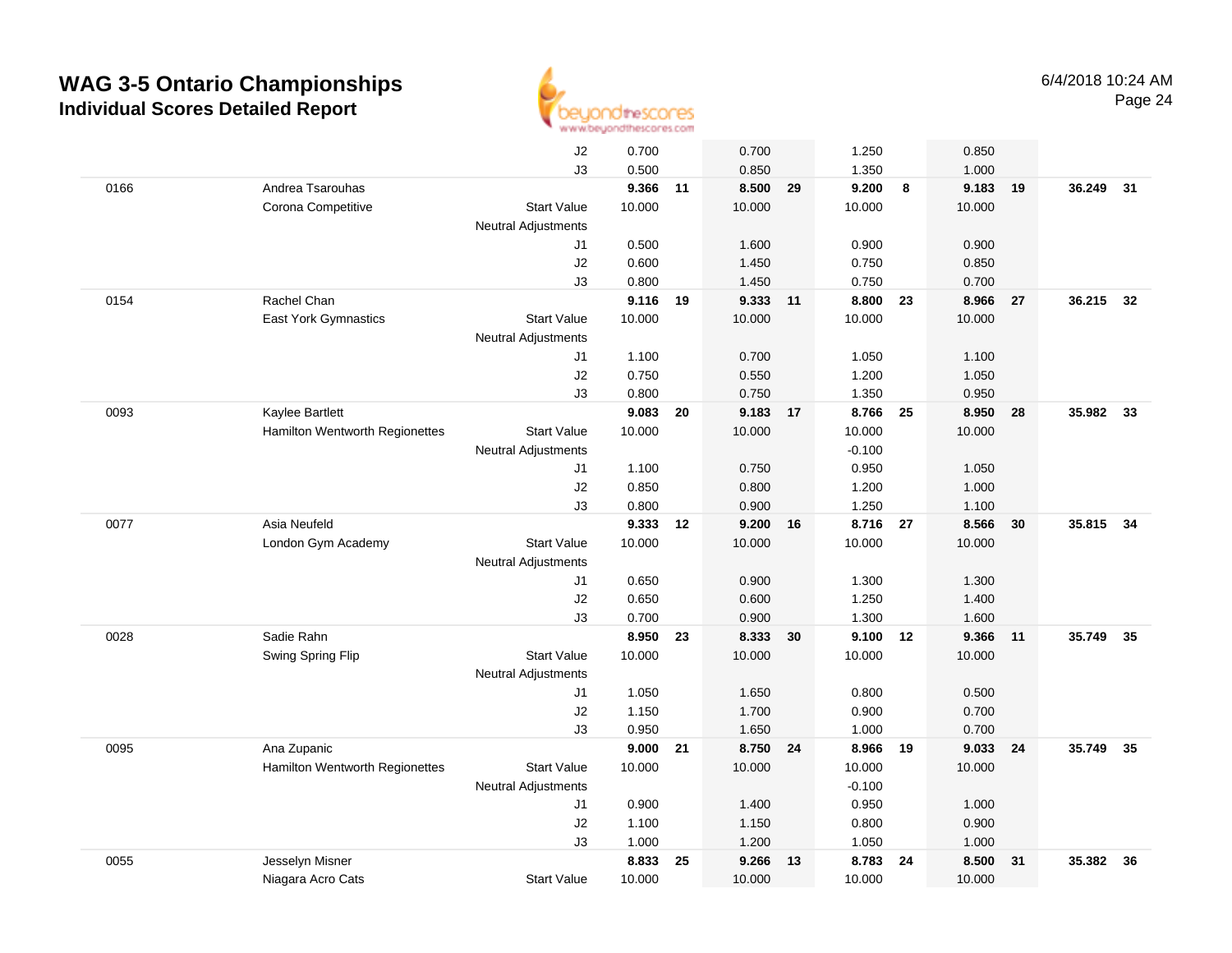

|      |                            | <b>Neutral Adjustments</b> |        |    |          |          |    |          |    |           |    |
|------|----------------------------|----------------------------|--------|----|----------|----------|----|----------|----|-----------|----|
|      |                            | J1                         | 1.200  |    | 0.700    | 1.250    |    | 1.350    |    |           |    |
|      |                            | J2                         | 1.350  |    | 0.700    | 1.100    |    | 1.550    |    |           |    |
|      |                            | J3                         | 0.950  |    | 0.800    | 1.300    |    | 1.600    |    |           |    |
| 0189 | Sofia Bustamante           |                            | 9.000  | 21 | 9.116 21 | 8.200    | 29 | 9.050    | 23 | 35.366 37 |    |
|      | Birchmount                 | <b>Start Value</b>         | 10.000 |    | 10.000   | 10.000   |    | 10.000   |    |           |    |
|      |                            | Neutral Adjustments        |        |    |          | $-0.100$ |    |          |    |           |    |
|      |                            | J1                         | 0.900  |    | 0.900    | 1.600    |    | 1.150    |    |           |    |
|      |                            | J2                         | 1.000  |    | 0.900    | 1.750    |    | 0.800    |    |           |    |
|      |                            | J3                         | 1.100  |    | 0.850    | 1.750    |    | 0.900    |    |           |    |
| 0145 | Grace Birnie               |                            | 9.450  | 8  | 8.150 31 | 8.566 28 |    | 8.900 29 |    | 35.066    | 38 |
|      | Flip 'n' Wicked Gymnastics | Start Value                | 10.000 |    | 10.000   | 10.000   |    | 10.000   |    |           |    |
|      |                            | Neutral Adjustments        |        |    |          |          |    |          |    |           |    |
|      |                            | J1                         | 0.600  |    | 1.900    | 1.200    |    | 1.150    |    |           |    |
|      |                            | J2                         | 0.550  |    | 1.900    | 1.600    |    | 1.050    |    |           |    |
|      |                            | J3                         | 0.500  |    | 1.750    | 1.500    |    | 1.100    |    |           |    |
| 0163 | Emma Cardinal              |                            | 7.983  | 26 | 9.250 14 | 9.016    | 16 | 8.283    | 32 | 34.532 39 |    |
|      | Corona Competitive         | Start Value                | 10.000 |    | 10.000   | 10.000   |    | 10.000   |    |           |    |
|      |                            | Neutral Adjustments        |        |    |          |          |    |          |    |           |    |
|      |                            | J1                         | 2.300  |    | 0.700    | 0.900    |    | 1.850    |    |           |    |
|      |                            | J2                         | 2.000  |    | 0.700    | 0.950    |    | 1.800    |    |           |    |
|      |                            | J3                         | 1.750  |    | 0.850    | 1.100    |    | 1.500    |    |           |    |
|      |                            |                            |        |    |          |          |    |          |    |           |    |

#### **Gymnastics Ontario Level 5**

**Age 14+**

| ID   | League ID | <b>Name</b>                   |                            | $VT$ #  |   | <b>UB</b> | #  | <b>BB</b> | #                       | $FX$ # |                         | AA     | #                       |
|------|-----------|-------------------------------|----------------------------|---------|---|-----------|----|-----------|-------------------------|--------|-------------------------|--------|-------------------------|
| 0081 |           | Mackenzie Cameron             |                            | 9.366 6 |   | 9.733     | -1 | 9.516     | $\overline{\mathbf{2}}$ | 9.583  | - 1                     | 38.198 | -1                      |
|      |           | Kitchener-Waterloo Gymnastics | <b>Start Value</b>         | 10.000  |   | 10.000    |    | 10.000    |                         | 10.000 |                         |        |                         |
|      |           |                               | <b>Neutral Adjustments</b> |         |   |           |    |           |                         |        |                         |        |                         |
|      |           |                               | J1                         | 0.700   |   | 0.250     |    | 0.550     |                         | 0.400  |                         |        |                         |
|      |           |                               | J2                         | 0.600   |   | 0.300     |    | 0.500     |                         | 0.450  |                         |        |                         |
|      |           |                               | J3                         | 0.600   |   | 0.250     |    | 0.400     |                         | 0.400  |                         |        |                         |
| 0115 |           | Erica Gilmore                 |                            | 9.750   |   | 9.450 2   |    | 8.483     | -28                     | 9.483  | $_{3}$                  | 37.166 | $\overline{\mathbf{2}}$ |
|      |           | <b>Guelph Saultos</b>         | <b>Start Value</b>         | 10.000  |   | 10.000    |    | 10.000    |                         | 10.000 |                         |        |                         |
|      |           |                               | <b>Neutral Adjustments</b> |         |   |           |    | $-0.100$  |                         |        |                         |        |                         |
|      |           |                               | J <sub>1</sub>             | 0.350   |   | 0.500     |    | 1.300     |                         | 0.450  |                         |        |                         |
|      |           |                               | J2                         | 0.200   |   | 0.600     |    | 1.450     |                         | 0.550  |                         |        |                         |
|      |           |                               | J3                         | 0.200   |   | 0.550     |    | 1.500     |                         | 0.550  |                         |        |                         |
| 0191 |           | Dani Sacks                    |                            | 9.383   | 5 | 8.783     | 17 | 9.383     | -5                      | 9.566  | $\overline{\mathbf{2}}$ | 37.115 | -3                      |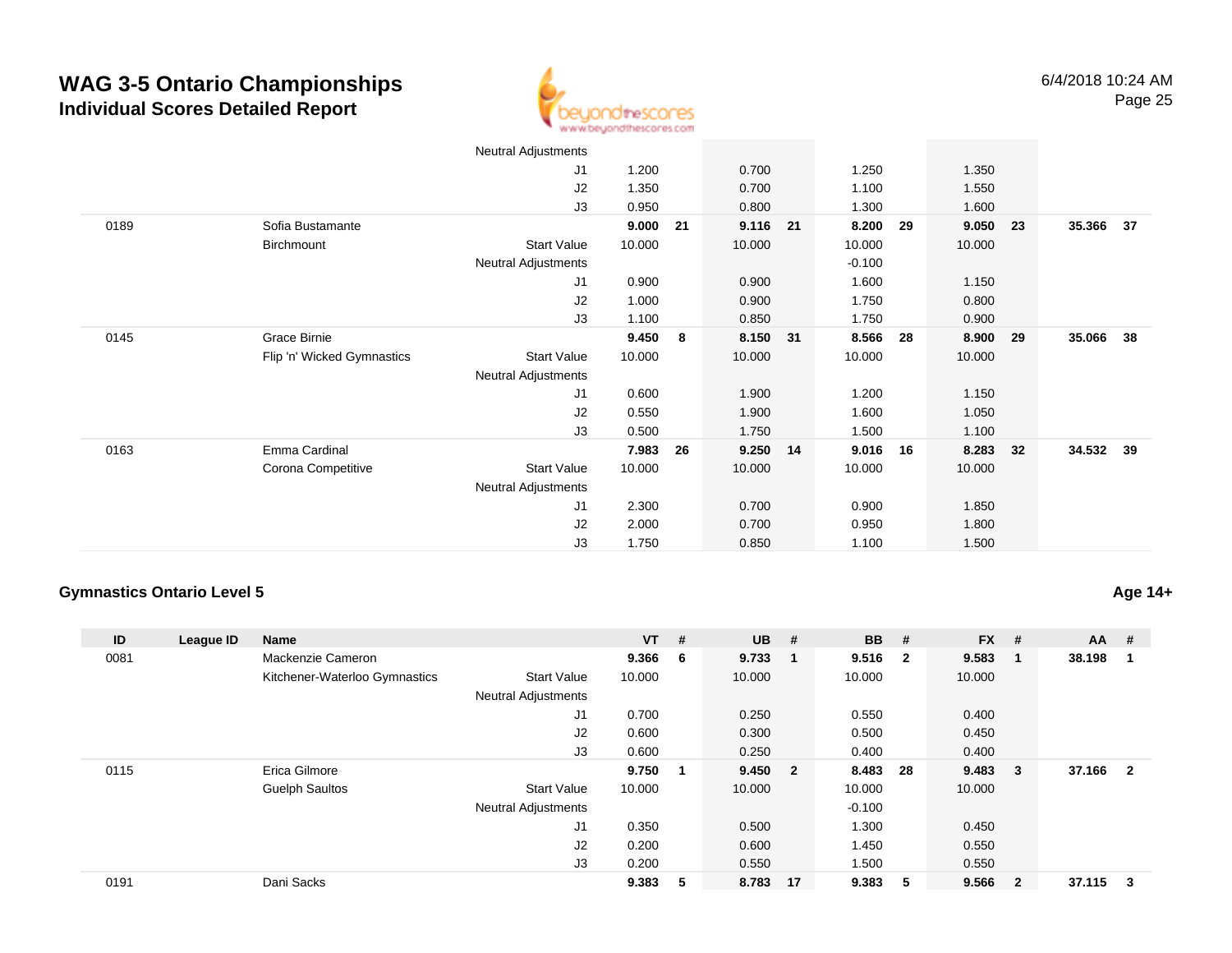

|      | Birchmount                  | <b>Start Value</b><br><b>Neutral Adjustments</b> | 10.000   |                | 10.000         |                | 10.000         |                         | 10.000         |                         |        |                         |
|------|-----------------------------|--------------------------------------------------|----------|----------------|----------------|----------------|----------------|-------------------------|----------------|-------------------------|--------|-------------------------|
|      |                             | J1                                               | 0.650    |                | 1.250          |                | 0.700          |                         | 0.550          |                         |        |                         |
|      |                             | J2                                               | 0.550    |                | 1.100          |                | 0.650          |                         | 0.400          |                         |        |                         |
|      |                             | J3                                               | 0.650    |                | 1.300          |                | 0.500          |                         | 0.350          |                         |        |                         |
| 0134 | Rachel McAslan              |                                                  | 9.550    | $\overline{2}$ | 9.333          | $\mathbf{3}$   | 8.733 21       |                         | 9.400          | 8                       | 37.016 | $\overline{\mathbf{4}}$ |
|      | Galaxy                      | <b>Start Value</b>                               | 10.000   |                | 10.000         |                | 10.000         |                         | 10.000         |                         |        |                         |
|      |                             | <b>Neutral Adjustments</b>                       |          |                |                |                |                |                         |                |                         |        |                         |
|      |                             | J1                                               | 0.450    |                | 0.750          |                | 1.300          |                         | 0.550          |                         |        |                         |
|      |                             | J2                                               | 0.500    |                | 0.650          |                | 1.300          |                         | 0.500          |                         |        |                         |
|      |                             | JЗ                                               | 0.400    |                | 0.600          |                | 1.200          |                         | 0.750          |                         |        |                         |
| 0046 | Katie Wallace               |                                                  | 9.016 18 |                | 9.183          | 6              | 9.466          | $\mathbf{3}$            | 9.300          | 11                      | 36.965 | 5                       |
|      | Olympia Gymnastics          | <b>Start Value</b>                               | 10.000   |                | 10.000         |                | 10.000         |                         | 10.000         |                         |        |                         |
|      |                             | <b>Neutral Adjustments</b>                       |          |                |                |                |                |                         |                |                         |        |                         |
|      |                             | J1                                               | 0.950    |                | 0.700          |                | 0.550          |                         | 0.700          |                         |        |                         |
|      |                             | J2                                               | 1.000    |                | 0.900          |                | 0.600          |                         | 0.800          |                         |        |                         |
|      |                             | J3                                               | 1.000    |                | 0.850          |                | 0.450          |                         | 0.600          |                         |        |                         |
| 0153 | Kiana Buciurca              |                                                  | 9.416    | 4              | 9.033 12       |                | 9.066 10       |                         | 9.450          | $\sqrt{5}$              | 36.965 | $-5$                    |
|      | <b>Dynamo Gymnastics</b>    | <b>Start Value</b>                               | 10.000   |                | 10.000         |                | 10.000         |                         | 10.000         |                         |        |                         |
|      |                             | <b>Neutral Adjustments</b>                       |          |                |                |                |                |                         |                |                         |        |                         |
|      |                             | J1                                               | 0.550    |                | 0.800          |                | 0.850          |                         | 0.600          |                         |        |                         |
|      |                             | J2                                               | 0.600    |                | 1.100          |                | 1.000          |                         | 0.550          |                         |        |                         |
|      |                             | J3                                               | 0.600    |                | 1.000          |                | 0.950          |                         | 0.500          |                         |        |                         |
| 0045 | Saya Mossman                |                                                  | 9.183 12 |                | 9.166          | $\overline{7}$ | 9.083          | 9                       | 9.466          | $\overline{4}$          | 36.898 | 6                       |
|      | Olympia Gymnastics          | <b>Start Value</b>                               | 10.000   |                | 10.000         |                | 10.000         |                         | 10.000         |                         |        |                         |
|      |                             | <b>Neutral Adjustments</b>                       |          |                |                |                |                |                         |                |                         |        |                         |
|      |                             | J1                                               | 0.750    |                | 0.850          |                | 1.000          |                         | 0.500          |                         |        |                         |
|      |                             | J2                                               | 0.800    |                | 0.750          |                | 0.900          |                         | 0.600          |                         |        |                         |
|      |                             | JЗ                                               | 0.900    |                | 0.900          |                | 0.850          |                         | 0.500          |                         |        |                         |
| 0179 | Tarryn Laurie               |                                                  | 9.266    | 8              | 8.866 16       |                | 9.266          | $\overline{7}$          | 9.300 11       |                         | 36.698 | $\overline{7}$          |
|      | <b>Champions Gymnastics</b> | <b>Start Value</b>                               | 10.000   |                | 10.000         |                | 10.000         |                         | 10.000         |                         |        |                         |
|      |                             | <b>Neutral Adjustments</b>                       |          |                |                |                |                |                         |                |                         |        |                         |
|      |                             | J1                                               | 0.800    |                | 1.100          |                | 0.750          |                         | 0.800          |                         |        |                         |
|      |                             | J2                                               | 0.700    |                | 1.100          |                | 0.800          |                         | 0.600          |                         |        |                         |
|      |                             | JЗ                                               | 0.700    |                | 1.200          |                | 0.650          |                         | 0.700          |                         |        | $\overline{\mathbf{8}}$ |
| 0103 | Jordyn Carter               |                                                  | 9.033    | 17             | 8.633          | 20             | 9.433          | $\overline{\mathbf{4}}$ | 9.483          | $\overline{\mathbf{3}}$ | 36.582 |                         |
|      | <b>Gymnastics Energy</b>    | <b>Start Value</b>                               | 10.000   |                | 10.000         |                | 10.000         |                         | 10.000         |                         |        |                         |
|      |                             | <b>Neutral Adjustments</b>                       |          |                |                |                |                |                         |                |                         |        |                         |
|      |                             | J1<br>J2                                         | 0.950    |                | 1.400<br>1.400 |                | 0.550<br>0.600 |                         | 0.700<br>0.450 |                         |        |                         |
|      |                             |                                                  | 1.100    |                |                |                |                |                         |                |                         |        |                         |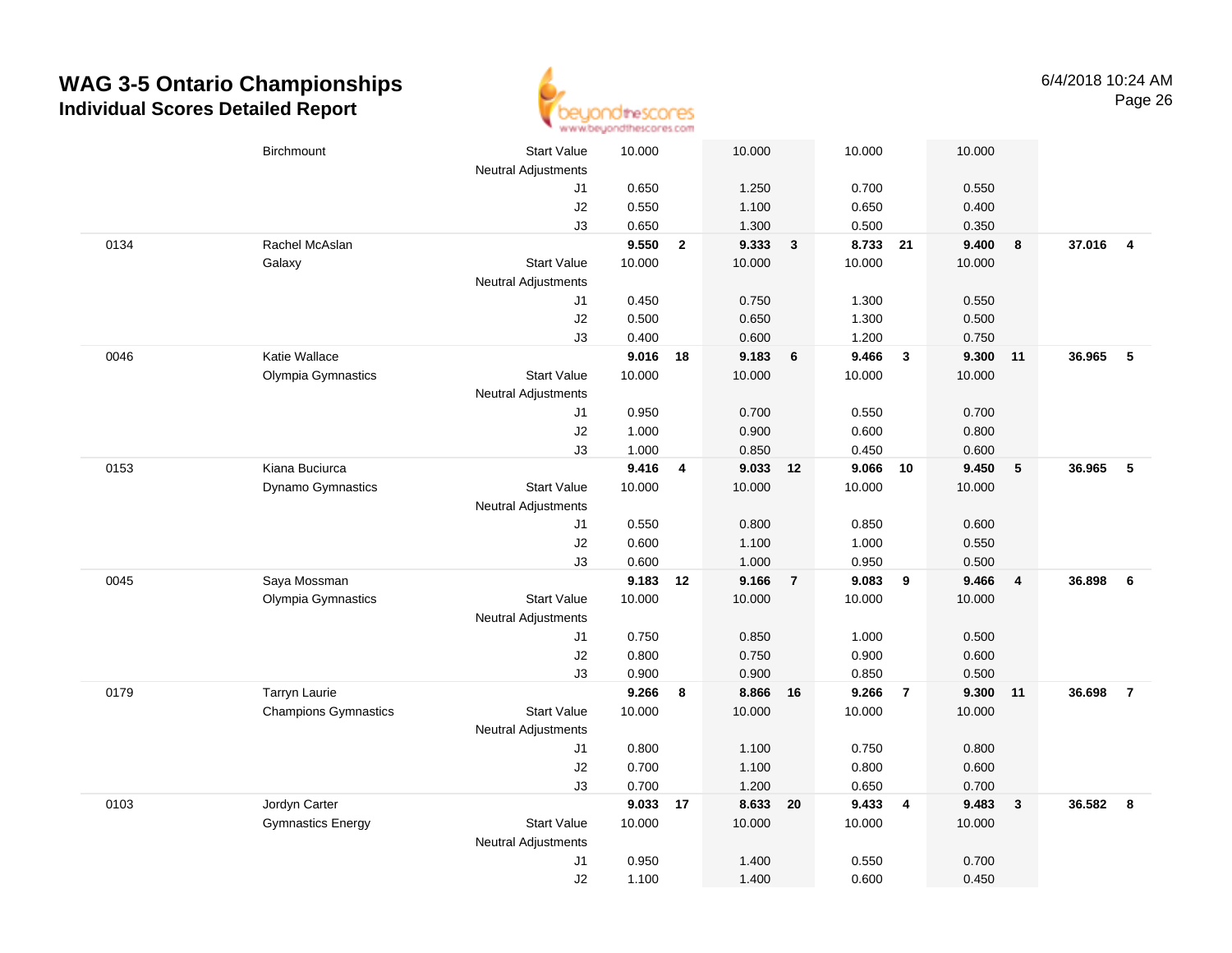

|      |                                   | J3                               | 0.850          |                         | 1.300           |                | 0.550           |    | 0.400  |    |           |    |
|------|-----------------------------------|----------------------------------|----------------|-------------------------|-----------------|----------------|-----------------|----|--------|----|-----------|----|
| 0043 | Courtney Bowditch                 |                                  | 9.250          | $\boldsymbol{9}$        | 8.950 14        |                | $9.000$ 12      |    | 9.216  | 14 | 36.416 9  |    |
|      | Olympia Gymnastics                | <b>Start Value</b>               | 10.000         |                         | 10.000          |                | 10.000          |    | 10.000 |    |           |    |
|      |                                   | <b>Neutral Adjustments</b>       |                |                         |                 |                |                 |    |        |    |           |    |
|      |                                   | J1                               | 0.650          |                         | 1.050           |                | 1.050           |    | 0.850  |    |           |    |
|      |                                   | J2                               | 0.750          |                         | 1.100           |                | 1.000           |    | 0.750  |    |           |    |
|      |                                   | J3                               | 0.850          |                         | 1.000           |                | 0.950           |    | 0.750  |    |           |    |
| 0135 | Kathleen Robson                   |                                  | 9.416          | $\overline{\mathbf{4}}$ | 9.166           | $\overline{7}$ | 8.783           | 20 | 8.883  | 25 | 36.248    | 10 |
|      | Galaxy                            | <b>Start Value</b>               | 10.000         |                         | 10.000          |                | 10.000          |    | 10.000 |    |           |    |
|      |                                   | <b>Neutral Adjustments</b>       |                |                         |                 |                |                 |    |        |    |           |    |
|      |                                   | J1                               | 0.600          |                         | 0.950           |                | 1.200           |    | 1.200  |    |           |    |
|      |                                   | J2                               | 0.600          |                         | 0.750           |                | 1.300           |    | 1.050  |    |           |    |
|      |                                   | J3                               | 0.550          |                         | 0.800           |                | 1.150           |    | 1.100  |    |           |    |
| 0168 | Julia Hajjar                      |                                  | 9.083          | 15                      | 9.116           | 9              | 8.983           | 13 | 8.833  | 26 | 36.015 11 |    |
|      | <b>Club Les Sittelles</b>         | <b>Start Value</b>               | 10.000         |                         | 10.000          |                | 10.000          |    | 10.000 |    |           |    |
|      |                                   | <b>Neutral Adjustments</b>       |                |                         |                 |                |                 |    |        |    |           |    |
|      |                                   | J1                               | 0.800          |                         | 0.850           |                | 1.000           |    | 1.150  |    |           |    |
|      |                                   | J2                               | 1.000          |                         | 1.000           |                | 1.100           |    | 1.250  |    |           |    |
|      |                                   | J3                               | 0.950          |                         | 0.800           |                | 0.950           |    | 1.100  |    |           |    |
| 0113 | Holly Clappison                   |                                  | 9.283          | $\overline{7}$          | 8.750 18        |                | 8.516 26        |    | 9.333  | 10 | 35.882    | 12 |
|      | <b>Gymnastic Giants</b>           | <b>Start Value</b>               | 10.000         |                         | 10.000          |                | 10.000          |    | 10.000 |    |           |    |
|      |                                   | <b>Neutral Adjustments</b>       |                |                         |                 |                | $-0.100$        |    |        |    |           |    |
|      |                                   | J1                               | 0.750          |                         | 1.250           |                | 1.350           |    | 0.650  |    |           |    |
|      |                                   | J <sub>2</sub>                   | 0.700          |                         | 1.300           |                | 1.600           |    | 0.700  |    |           |    |
|      | Lauren Pearson                    | J3                               | 0.700<br>8.950 |                         | 1.200           |                | 1.200           | 9  | 0.650  |    | 35,866    | 13 |
| 0175 |                                   | <b>Start Value</b>               | 10.000         | 20                      | 8.500<br>10.000 | 23             | 9.083<br>10.000 |    | 9.333  | 10 |           |    |
|      | <b>Burlington Gymnastics Club</b> |                                  |                |                         |                 |                |                 |    | 10.000 |    |           |    |
|      |                                   | <b>Neutral Adjustments</b><br>J1 | 1.000          |                         | 1.450           |                | 0.950           |    | 0.650  |    |           |    |
|      |                                   | J2                               | 1.050          |                         | 1.500           |                | 0.900           |    | 0.650  |    |           |    |
|      |                                   | J3                               | 1.100          |                         | 1.550           |                | 0.900           |    | 0.700  |    |           |    |
| 0044 | Camryn Doherty                    |                                  | 9.233          | 10                      | 9.100 10        |                | 8.333           | 31 | 9.150  | 18 | 35.816 14 |    |
|      | Olympia Gymnastics                | <b>Start Value</b>               | 10.000         |                         | 10.000          |                | 10.000          |    | 10.000 |    |           |    |
|      |                                   | <b>Neutral Adjustments</b>       |                |                         |                 |                |                 |    |        |    |           |    |
|      |                                   | J1                               | 0.700          |                         | 0.900           |                | 1.700           |    | 0.900  |    |           |    |
|      |                                   | J2                               | 0.600          |                         | 0.900           |                | 1.800           |    | 0.850  |    |           |    |
|      |                                   | J3                               | 1.000          |                         | 0.900           |                | 1.500           |    | 0.800  |    |           |    |
| 0120 | Mackenzie Kennedy                 |                                  | 8.966          | 19                      | 9.133           | 8              | 8.816           | 18 | 8.883  | 25 | 35.798    | 15 |
|      | Gemini Gymnastics                 | <b>Start Value</b>               | 10.000         |                         | 10.000          |                | 10.000          |    | 10.000 |    |           |    |
|      |                                   | <b>Neutral Adjustments</b>       |                |                         |                 |                | $-0.100$        |    |        |    |           |    |
|      |                                   |                                  |                |                         |                 |                |                 |    |        |    |           |    |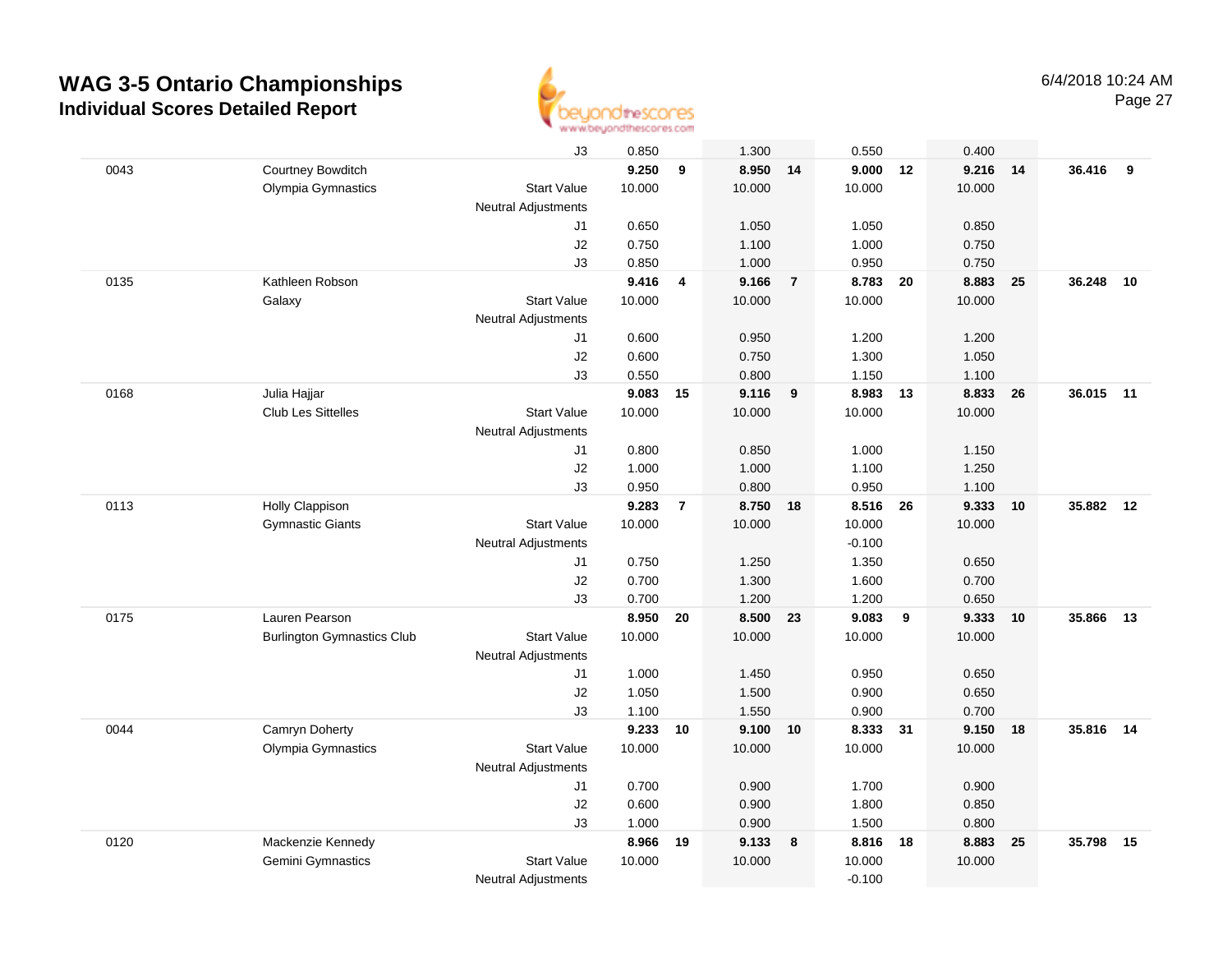

|      |                        | J1                         | 1.000    |    | 0.950    |            | 1.050    |                | 1.150  |      |           |    |
|------|------------------------|----------------------------|----------|----|----------|------------|----------|----------------|--------|------|-----------|----|
|      |                        | J2                         | 0.950    |    | 0.850    |            | 1.100    |                | 1.200  |      |           |    |
|      |                        | J3                         | 1.150    |    | 0.800    |            | 1.100    |                | 1.000  |      |           |    |
| 0026 | Hope Ford              |                            | 9.166 13 |    | 8.783 17 |            | 8.383 30 |                | 9.433  | 6    | 35.765 16 |    |
|      | Smiths Falls Gym Stars | <b>Start Value</b>         | 10.000   |    | 10.000   |            | 10.000   |                | 10.000 |      |           |    |
|      |                        | Neutral Adjustments        |          |    |          |            |          |                |        |      |           |    |
|      |                        | J1                         | 0.900    |    | 1.150    |            | 1.450    |                | 0.600  |      |           |    |
|      |                        | J2                         | 0.750    |    | 1.300    |            | 1.650    |                | 0.550  |      |           |    |
|      |                        | J3                         | 0.850    |    | 1.200    |            | 1.750    |                | 0.550  |      |           |    |
| 0008 | Megan McNeil           |                            | 8.900    | 22 | 9.000 13 |            | 8.900 16 |                | 8.916  | - 24 | 35.716 17 |    |
|      | Tumblers               | <b>Start Value</b>         | 10.000   |    | 10.000   |            | 10.000   |                | 10.000 |      |           |    |
|      |                        | Neutral Adjustments        |          |    |          |            |          |                |        |      |           |    |
|      |                        | J1                         | 1.200    |    | 0.900    |            | 1.200    |                | 1.150  |      |           |    |
|      |                        | J2                         | 1.200    |    | 1.000    |            | 1.100    |                | 1.100  |      |           |    |
|      |                        | J3                         | 0.900    |    | 1.100    |            | 1.000    |                | 1.000  |      |           |    |
| 0136 | Emma Wharmby           |                            | 8.600    | 30 | 9.066 11 |            | 9.600    | $\overline{1}$ | 8.433  | 33   | 35.699    | 18 |
|      | Galaxy                 | <b>Start Value</b>         | 10.000   |    | 10.000   |            | 10.000   |                | 10.000 |      |           |    |
|      |                        | Neutral Adjustments        |          |    |          |            |          |                |        |      |           |    |
|      |                        | J1                         | 1.400    |    | 0.950    |            | 0.400    |                | 1.600  |      |           |    |
|      |                        | J2                         | 1.400    |    | 0.800    |            | 0.500    |                | 1.500  |      |           |    |
|      |                        | J3                         | 1.400    |    | 1.050    |            | 0.300    |                | 1.600  |      |           |    |
| 0180 | Abby Samuel            |                            | 9.433    | 3  | 8.566    | 22         | 8.633    | 23             | 9.050  | 21   | 35.682    | 19 |
|      | Birchmount             | <b>Start Value</b>         | 10.000   |    | 10.000   |            | 10.000   |                | 10.000 |      |           |    |
|      |                        | Neutral Adjustments        |          |    |          |            |          |                |        |      |           |    |
|      |                        | J1                         | 0.500    |    | 1.350    |            | 1.350    |                | 1.000  |      |           |    |
|      |                        | J2                         | 0.700    |    | 1.500    |            | 1.500    |                | 1.000  |      |           |    |
|      |                        | J3                         | 0.500    |    | 1.450    |            | 1.250    |                | 0.850  |      |           |    |
| 0013 | Kailyn Amey            |                            | 9.250    | 9  | 9.133    | 8          | 8.483 28 |                | 8.800  | 27   | 35.666    | 20 |
|      | Trillium GC            | <b>Start Value</b>         | 10.000   |    | 10.000   |            | 10.000   |                | 10.000 |      |           |    |
|      |                        | Neutral Adjustments        |          |    |          |            | $-0.100$ |                |        |      |           |    |
|      |                        | J1                         | 0.800    |    | 0.850    |            | 1.500    |                | 1.300  |      |           |    |
|      |                        | J2                         | 0.650    |    | 0.850    |            | 1.250    |                | 1.100  |      |           |    |
|      |                        | J3                         | 0.800    |    | 0.900    |            | 1.500    |                | 1.200  |      |           |    |
| 0133 | Tashai Gardner         |                            | 8.933    | 21 | 8.083    | 28         | 9.200    | $\bf{8}$       | 9.350  | 9    | 35.566 21 |    |
|      | Galaxy                 | <b>Start Value</b>         | 10.000   |    | 10.000   |            | 10.000   |                | 10.000 |      |           |    |
|      |                        | <b>Neutral Adjustments</b> |          |    |          |            |          |                |        |      |           |    |
|      |                        | J1                         | 1.100    |    | 1.850    |            | 0.700    |                | 0.650  |      |           |    |
|      |                        | J2                         | 1.050    |    | 2.000    |            | 1.000    |                | 0.600  |      |           |    |
|      |                        | J3                         | 1.050    |    | 1.900    |            | 0.700    |                | 0.700  |      |           |    |
| 0149 | Kyla Diep              |                            | 8.716    | 27 | 9.216    | $\sqrt{5}$ | 8.800 19 |                | 8.700  | 29   | 35.432 22 |    |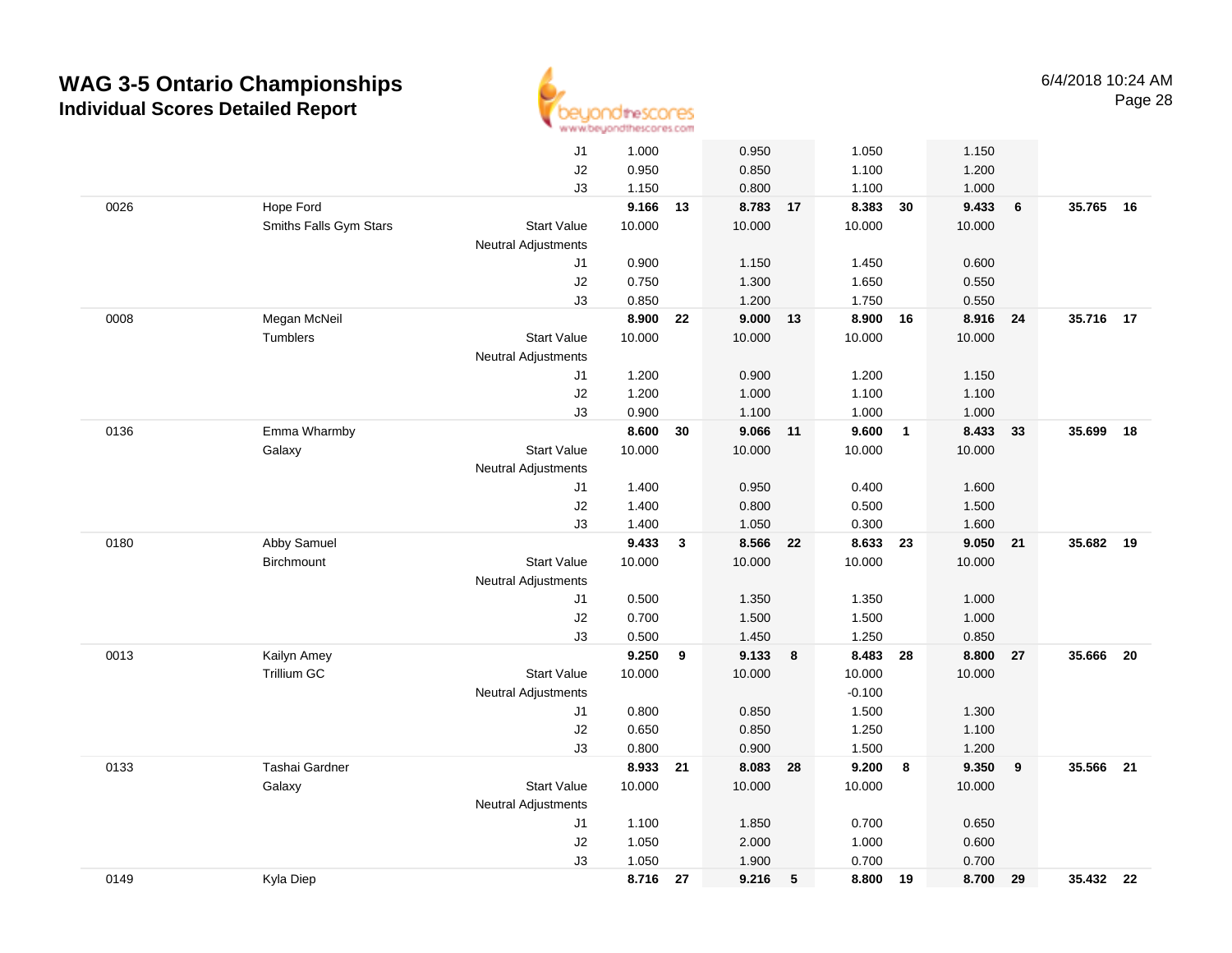

|      | Forest City Gym Club     | <b>Start Value</b><br><b>Neutral Adjustments</b> | 10.000   |    | 10.000   |    | 10.000             |    | 10.000         |    |           |      |
|------|--------------------------|--------------------------------------------------|----------|----|----------|----|--------------------|----|----------------|----|-----------|------|
|      |                          | J1                                               | 1.250    |    | 0.700    |    | 1.200              |    | 1.300          |    |           |      |
|      |                          | J2                                               | 1.300    |    | 0.800    |    | 1.100              |    | 1.400          |    |           |      |
|      |                          | J3                                               | 1.300    |    | 0.850    |    | 1.300              |    | 1.200          |    |           |      |
| 0169 | Katelyn Leroux           |                                                  | 8.750    | 25 | 8.666 19 |    | 8.966              | 14 | 9.033          | 22 | 35.415 23 |      |
|      | Cornwall Gymnastics club | <b>Start Value</b>                               | 10.000   |    | 10.000   |    | 10.000             |    | 10.000         |    |           |      |
|      |                          | <b>Neutral Adjustments</b>                       |          |    |          |    |                    |    |                |    |           |      |
|      |                          | J1                                               | 1.200    |    | 1.350    |    | 1.100              |    | 1.100          |    |           |      |
|      |                          | J2                                               | 1.300    |    | 1.300    |    | 0.900              |    | 0.800          |    |           |      |
|      |                          | J3                                               | 1.250    |    | 1.350    |    | 1.100              |    | 1.000          |    |           |      |
| 0167 | <b>Taylor Campbell</b>   |                                                  | 8.900    | 22 | 9.033 12 |    | 8.233              | 32 | 9.200          | 15 | 35.366    | 24   |
|      | Corona Competitive       | <b>Start Value</b>                               | 10.000   |    | 10.000   |    | 10.000             |    | 10.000         |    |           |      |
|      |                          | <b>Neutral Adjustments</b>                       |          |    |          |    |                    |    |                |    |           |      |
|      |                          | J1                                               | 1.200    |    | 0.900    |    | 1.550              |    | 0.900          |    |           |      |
|      |                          | J2                                               | 1.000    |    | 1.000    |    | 1.750              |    | 0.750          |    |           |      |
|      |                          | J3                                               | 1.100    |    | 1.000    |    | 2.000              |    | 0.750          |    |           |      |
| 0157 | Kathryn Richard          |                                                  | 8.966 19 |    | 8.900    | 15 | 8.466 29           |    | 9.016          | 23 | 35.348 25 |      |
|      | Corona Competitive       | Start Value                                      | 10.000   |    | 10.000   |    | 10.000             |    | 10.000         |    |           |      |
|      |                          | <b>Neutral Adjustments</b>                       |          |    |          |    | $-0.100$           |    |                |    |           |      |
|      |                          | J1                                               | 0.900    |    | 0.950    |    | 1.400              |    | 0.950          |    |           |      |
|      |                          | J2                                               | 1.000    |    | 1.200    |    | 1.600              |    | 1.000          |    |           |      |
|      |                          | J3                                               | 1.200    |    | 1.150    |    | 1.300              |    | 1.000          |    |           |      |
| 0196 | Alexa Wong               |                                                  | 8.933    | 21 | 7.750 31 |    | 9.350              | 6  | 9.266          | 13 | 35.299    | - 26 |
|      | All Star Sports Centre   | <b>Start Value</b>                               | 10.000   |    | 10.000   |    | 10.000             |    | 10.000         |    |           |      |
|      |                          | <b>Neutral Adjustments</b>                       |          |    |          |    |                    |    |                |    |           |      |
|      |                          | J1                                               | 1.050    |    | 2.200    |    | 0.650              |    | 0.800          |    |           |      |
|      |                          | J2                                               | 1.250    |    | 2.400    |    | 0.600              |    | 0.750          |    |           |      |
|      |                          | J3                                               | 0.900    |    | 2.150    |    | 0.700              |    | 0.650          |    |           |      |
| 0158 | Madison Schuler          |                                                  | 9.066 16 |    | 8.583 21 |    | 8.500 27           |    | 9.066          | 20 | 35.215 27 |      |
|      | Corona Competitive       | <b>Start Value</b>                               | 10.000   |    | 10.000   |    | 10.000             |    | 10.000         |    |           |      |
|      |                          | Neutral Adjustments                              |          |    |          |    |                    |    |                |    |           |      |
|      |                          | J1                                               | 0.950    |    | 1.400    |    | 1.550              |    | 1.000          |    |           |      |
|      |                          | J2                                               | 0.900    |    | 1.350    |    | 1.350              |    | 1.000          |    |           |      |
| 0114 |                          | J3                                               | 0.950    |    | 1.500    |    | 1.600              |    | 0.800          |    | 35.199    |      |
|      | <b>Ashley Scott</b>      |                                                  | 8.350    | 31 | 8.383 25 |    | 9.016 11           |    | 9.450          | 5  |           | 28   |
|      | Greater Napanee GC       | <b>Start Value</b>                               | 10.000   |    | 10.000   |    | 10.000<br>$-0.100$ |    | 10.000         |    |           |      |
|      |                          | <b>Neutral Adjustments</b>                       | 1.750    |    | 1.550    |    | 0.900              |    |                |    |           |      |
|      |                          | J1<br>J2                                         | 1.600    |    | 1.700    |    | 1.000              |    | 0.650<br>0.500 |    |           |      |
|      |                          |                                                  |          |    |          |    |                    |    |                |    |           |      |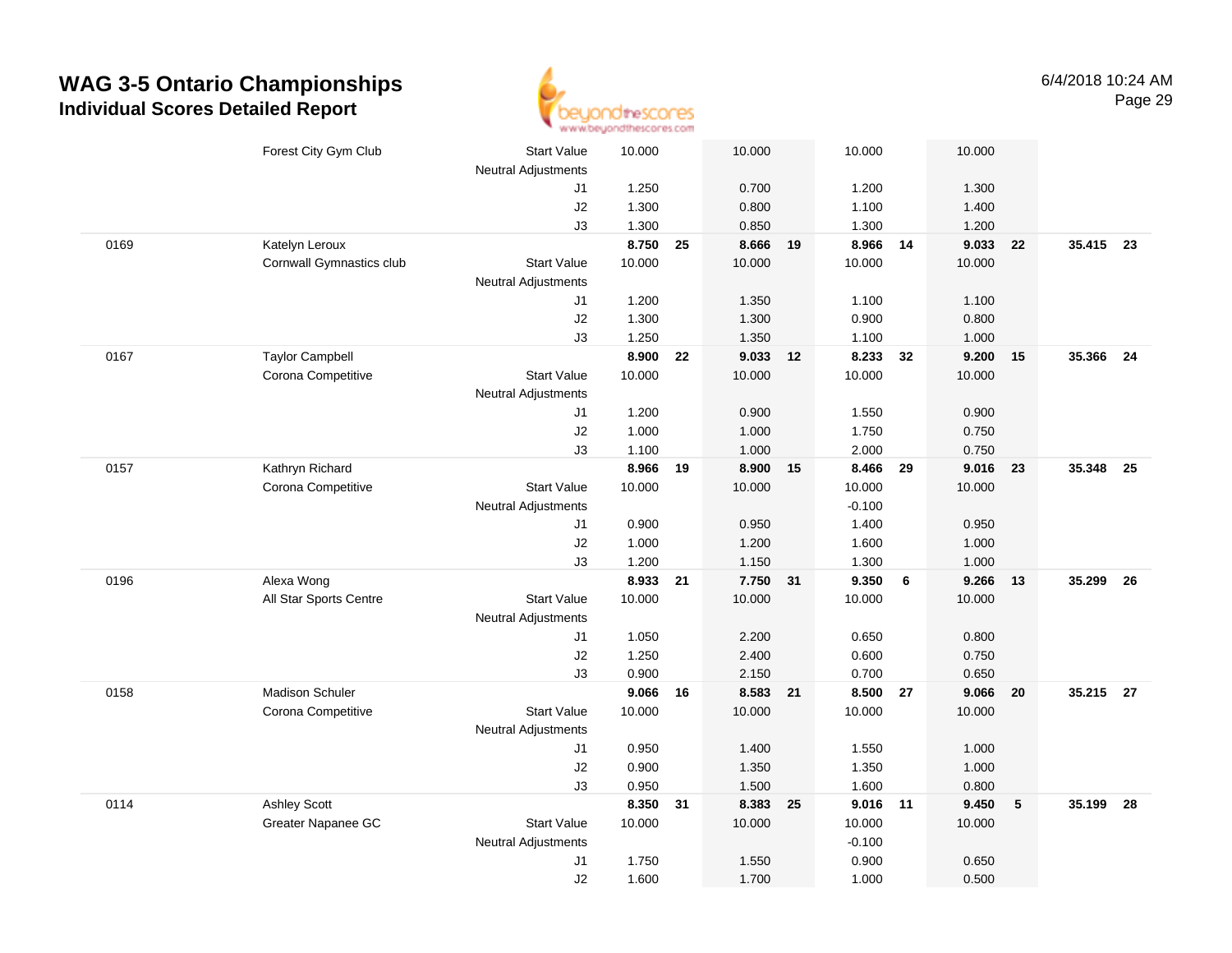

|      |                       |                                   | J3                         | 1.600    |    | 1.600    |    | 0.750    |    | 0.500  |                |           |    |
|------|-----------------------|-----------------------------------|----------------------------|----------|----|----------|----|----------|----|--------|----------------|-----------|----|
| 1407 |                       | Gwendolyn Beauchamp               |                            | 9.233    | 10 | 7.650    | 32 | 8.966    | 14 | 9.283  | 12             | 35.132 29 |    |
|      |                       | <b>Bancroft Gems</b>              | <b>Start Value</b>         | 10.000   |    | 10.000   |    | 10.000   |    | 10.000 |                |           |    |
|      |                       |                                   | <b>Neutral Adjustments</b> |          |    |          |    |          |    |        |                |           |    |
|      |                       |                                   | J1                         | 0.700    |    | 2.250    |    | 1.000    |    | 0.650  |                |           |    |
|      |                       |                                   | J2                         | 0.800    |    | 2.500    |    | 1.150    |    | 0.750  |                |           |    |
|      |                       |                                   | J3                         | 0.800    |    | 2.300    |    | 0.950    |    | 0.750  |                |           |    |
| 0066 |                       | Stephanie Janik                   |                            | 9.100    | 14 | 9.250    | 4  | 7.200    | 36 | 9.416  | $\overline{7}$ | 34.966    | 30 |
|      |                       | London Gym Academy                | <b>Start Value</b>         | 10.000   |    | 10.000   |    | 10.000   |    | 10.000 |                |           |    |
|      |                       |                                   | <b>Neutral Adjustments</b> |          |    |          |    |          |    |        |                |           |    |
|      |                       |                                   | J1                         | 1.000    |    | 0.750    |    | 2.600    |    | 0.650  |                |           |    |
|      |                       |                                   | J2                         | 0.850    |    | 0.700    |    | 3.000    |    | 0.600  |                |           |    |
|      |                       |                                   | J3                         | 0.850    |    | 0.800    |    | 2.800    |    | 0.500  |                |           |    |
| 0156 |                       | LeeAnne King                      |                            | 9.216 11 |    | 8.483 24 |    | 8.033    | 33 | 9.183  | 16             | 34.915    | 31 |
|      |                       | Corona Competitive                | <b>Start Value</b>         | 10.000   |    | 10.000   |    | 10.000   |    | 10.000 |                |           |    |
|      |                       |                                   | <b>Neutral Adjustments</b> |          |    |          |    |          |    |        |                |           |    |
|      |                       |                                   | J1                         | 0.600    |    | 1.600    |    | 1.900    |    | 0.800  |                |           |    |
|      |                       |                                   | J2                         | 0.800    |    | 1.450    |    | 2.000    |    | 0.750  |                |           |    |
|      |                       |                                   | J3                         | 0.950    |    | 1.500    |    | 2.000    |    | 0.900  |                |           |    |
| 1411 | Gymnastics<br>Ontario | Paula Florez                      |                            | 8.866    | 24 | 8.233    | 26 | 8.600 24 |    | 9.166  | 17             | 34.865    | 32 |
|      |                       | Galaxy                            | <b>Start Value</b>         | 10.000   |    | 10.000   |    | 10.000   |    | 10.000 |                |           |    |
|      |                       |                                   | <b>Neutral Adjustments</b> |          |    |          |    |          |    |        |                |           |    |
|      |                       |                                   | J <sub>1</sub>             | 1.150    |    | 1.600    |    | 1.500    |    | 0.850  |                |           |    |
|      |                       |                                   | J2                         | 1.050    |    | 2.000    |    | 1.400    |    | 0.700  |                |           |    |
|      |                       |                                   | J3                         | 1.200    |    | 1.700    |    | 1.300    |    | 0.950  |                |           |    |
| 0138 |                       | Zoe Fitchett                      |                            | 8.883    | 23 | 8.666 19 |    | 8.516 26 |    | 8.766  | 28             | 34.831    | 33 |
|      |                       | Forest City Gym Club              | <b>Start Value</b>         | 10.000   |    | 10.000   |    | 10.000   |    | 10.000 |                |           |    |
|      |                       |                                   | Neutral Adjustments        |          |    |          |    |          |    |        |                |           |    |
|      |                       |                                   | J1                         | 1.050    |    | 1.200    |    | 1.450    |    | 1.300  |                |           |    |
|      |                       |                                   | J2                         | 1.200    |    | 1.400    |    | 1.550    |    | 1.300  |                |           |    |
|      |                       |                                   | J3                         | 1.100    |    | 1.400    |    | 1.450    |    | 1.100  |                |           |    |
| 0125 |                       | Emma Dillon                       |                            | 8.733    | 26 | 8.000    | 30 | 8.950    | 15 | 9.116  | 19             | 34.799    | 34 |
|      |                       | Greater Napanee GC                | <b>Start Value</b>         | 10.000   |    | 10.000   |    | 10.000   |    | 10.000 |                |           |    |
|      |                       |                                   | <b>Neutral Adjustments</b> |          |    |          |    | $-0.100$ |    |        |                |           |    |
|      |                       |                                   | J1                         | 1.300    |    | 2.000    |    | 0.950    |    | 1.000  |                |           |    |
|      |                       |                                   | $\sf J2$                   | 1.200    |    | 2.000    |    | 0.950    |    | 0.750  |                |           |    |
|      |                       |                                   | J3                         | 1.300    |    | 2.000    |    | 0.950    |    | 0.900  |                |           |    |
| 0174 |                       | Julia Mehdian                     |                            | 8.966    | 19 | 8.150    | 27 | 8.883    | 17 | 8.650  | 31             | 34.649    | 35 |
|      |                       | <b>Burlington Gymnastics Club</b> | <b>Start Value</b>         | 10.000   |    | 10.000   |    | 10.000   |    | 10.000 |                |           |    |
|      |                       |                                   |                            |          |    |          |    |          |    |        |                |           |    |